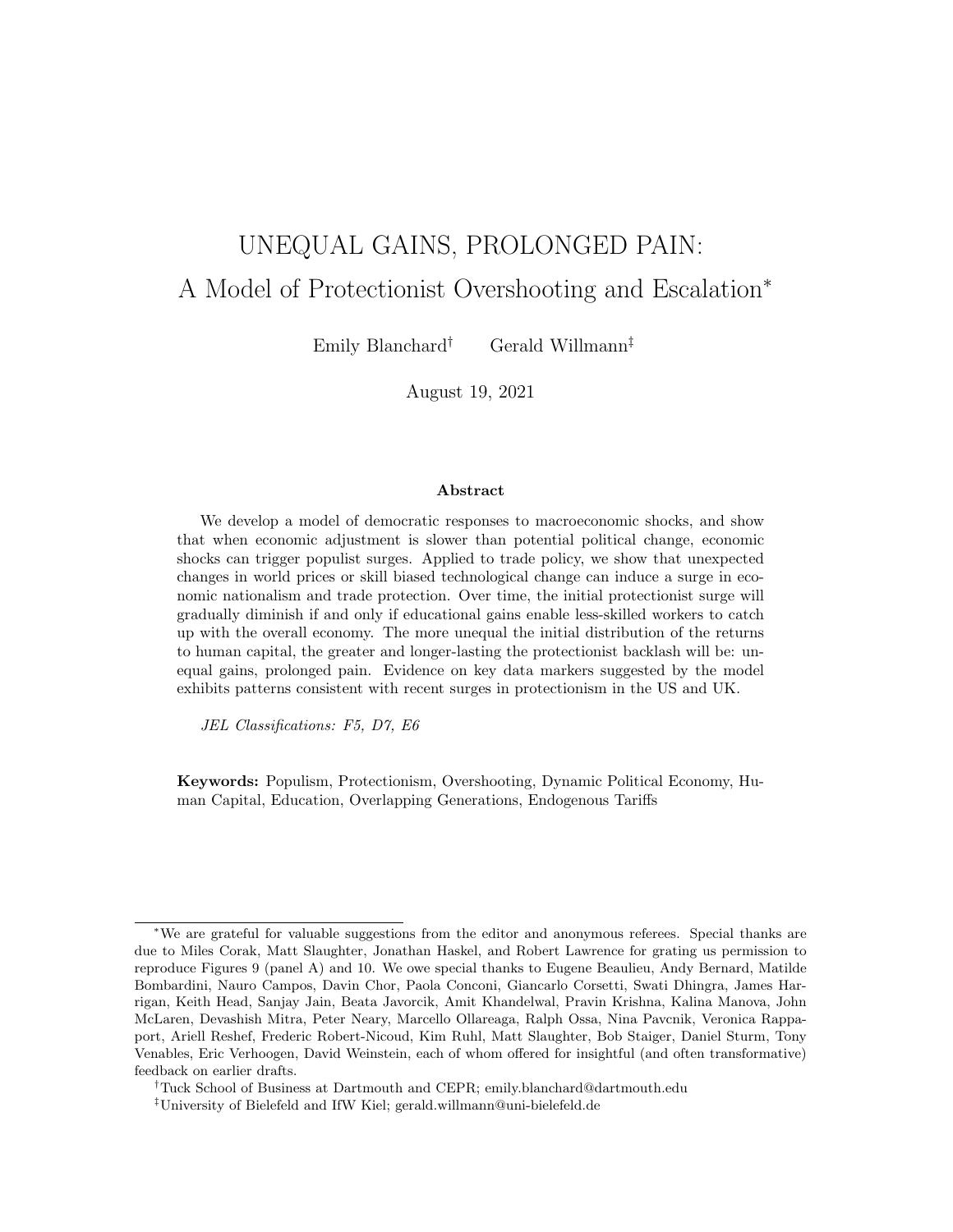# 1 Introduction

Globalization has suffered a spate of democratic rebukes over the past few years, not least the UK 'Brexit' vote and the US presidential election of trade-skeptic Donald Trump. The recent rise in economic nationalism in many countries has vexed globalization's cheerleaders, who are quick to point out that despite individual losses for some, the aggregate gains from trade and immigration are positive and, moreover, that technological change is at least as responsible as foreign competition in driving job losses. However accurate they may be, these arguments fail to acknowledge two key forces underpinning today's protectionist groundswell: labor market frictions and rising inequality, which together may feed popular support for nationalist economic policies despite the aggregate gains from globalization. This paper incorporates both factors into a workhorse dynamic political economy model to gain new insight on the drivers and consequences of protectionism.

We show that when economic adjustment is slow and the gains from openness are skewed toward the top, protectionist surges may be a natural and long-lasting democratic response to unanticipated macroeconomic shocks. Crucially, this prediction holds even when those shocks deliver immediate aggregate welfare gains; even when those gains will eventually be shared by a majority of voters; even when the shocks are driven by technology instead of trade; and even in the presence of redistributive income taxes and transfers. The explantation is fundamentally a timing mis-match: structural change takes time, but politics may be able to respond more quickly. Even if most individuals eventually would be 'winners' from more open borders following a macroeconomic shock, many workers will suffer in the short run because labor market frictions hamper their potential to respond to changes in the global marketplace. In the immediate aftermath of a labor market shock, adverselyaffected workers will resort to using nationalist economic policies to boost market demand for their labor. Remedial protectionism in turn slows the subsequent process of economic adjustment, and thus future political choices, with long-lasting welfare consequences.

The core of our paper formalizes this insight by developing a dynamic political economy model to identify the short and long-run consequences of labor market frictions in a responsive democratic political environment. We consider unanticipated changes in the terms of trade and skill-biased technological change, and show that the sharp democratic reactions to these macroeconomic shocks may impose long-lasting efficiency costs by distorting future economic decisions. We then use the model to evaluate the extent to which domestic economic policies (including income taxes, universal basic income, or education)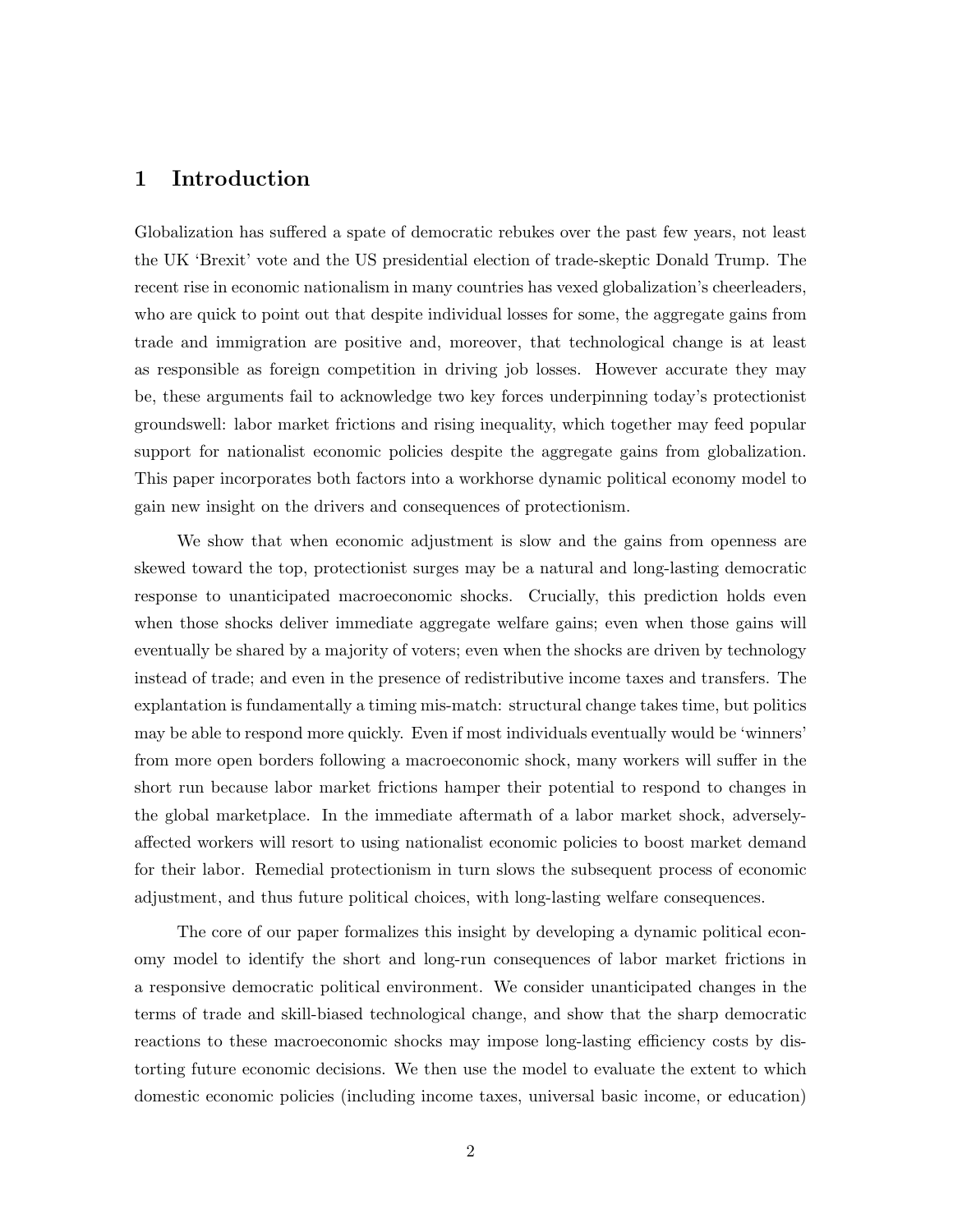or multilateral trade agreements will soften or sharpen the political consequences of macroeconomic shocks. A final section of the paper explores the recent Brexit and 'America First' phenomena through the lens of our model.

Our framework provides a new model for understanding contemporary trade policy, distinct from the well understood "Protection for Sale" theory pioneered by Grossman and Helpman (1994). While there is substantial evidence that special interest lobbying has played a central role in shaping trade policy for most of modern history,<sup>1</sup> the same explanations are incomplete in the context of today's populist protectionism, which is generally at odds with corporate interests. By emphasizing the role of popular politics in the presence of wage inequality, labor market frictions, and rapid technological and global market changes, our model delivers predicts consistent with recent experience. Our findings also complement important recent evidence on the role of trade in exacerbating identity politics:<sup>2</sup> to the extent that rising economic vulnerability exacerbates underlying group allegiances, then trade and technology shocks may trigger rising polarization in political identity, consistent with recent evidence found by Autor, Dorn, Hanson, and Majlesi (2020) in response to the terms-of-trade 'China Shock'.

At the same time, the key insights of this paper also apply beyond today's surge in economic nationalism. We tailor our model to address the recent surge in protectionism, but the key insight is more general: differential frictions between economic and political change can induce sharp political swings with long-lasting consequences. Both this idea and the general theoretical mechanisms that we highlight are readily applicable to other policy contexts, including climate change, immigration, and tax or entitlement reform. As we demonstrate formally through the specific lens of our model, the interplay between slow economic adjustment and rapid political response can generate rich, non-monotonic transition dynamics. This insight offers a political-economy analog to the seminal Dornbusch (1976) finding, that the marriage of sticky prices with immediate adjustment of market expectations generates non-monotonic exchange rate "overshooting" dynamics.<sup>3</sup>

The model features a small open economy with overlapping generations of heterogenous workers who make endogenous human capital investments. In each generation, young

<sup>&</sup>lt;sup>1</sup>See Irwin (2017) for the authoritative history of US trade policy, and Gawande and Bandyopadhyay (2000), Goldberg and Maggi (1999), and Matschke and Sherlund (2006) for evidence consistent with the Grossman-Helpman model specifically.

<sup>2</sup> e.g. Gennaioli and Tabellini (2019) and Grossman and Helpman (2020)

 $3$ We deliberately use the term *overshooting* to evoke and pay tribute to Dornbusch (1976).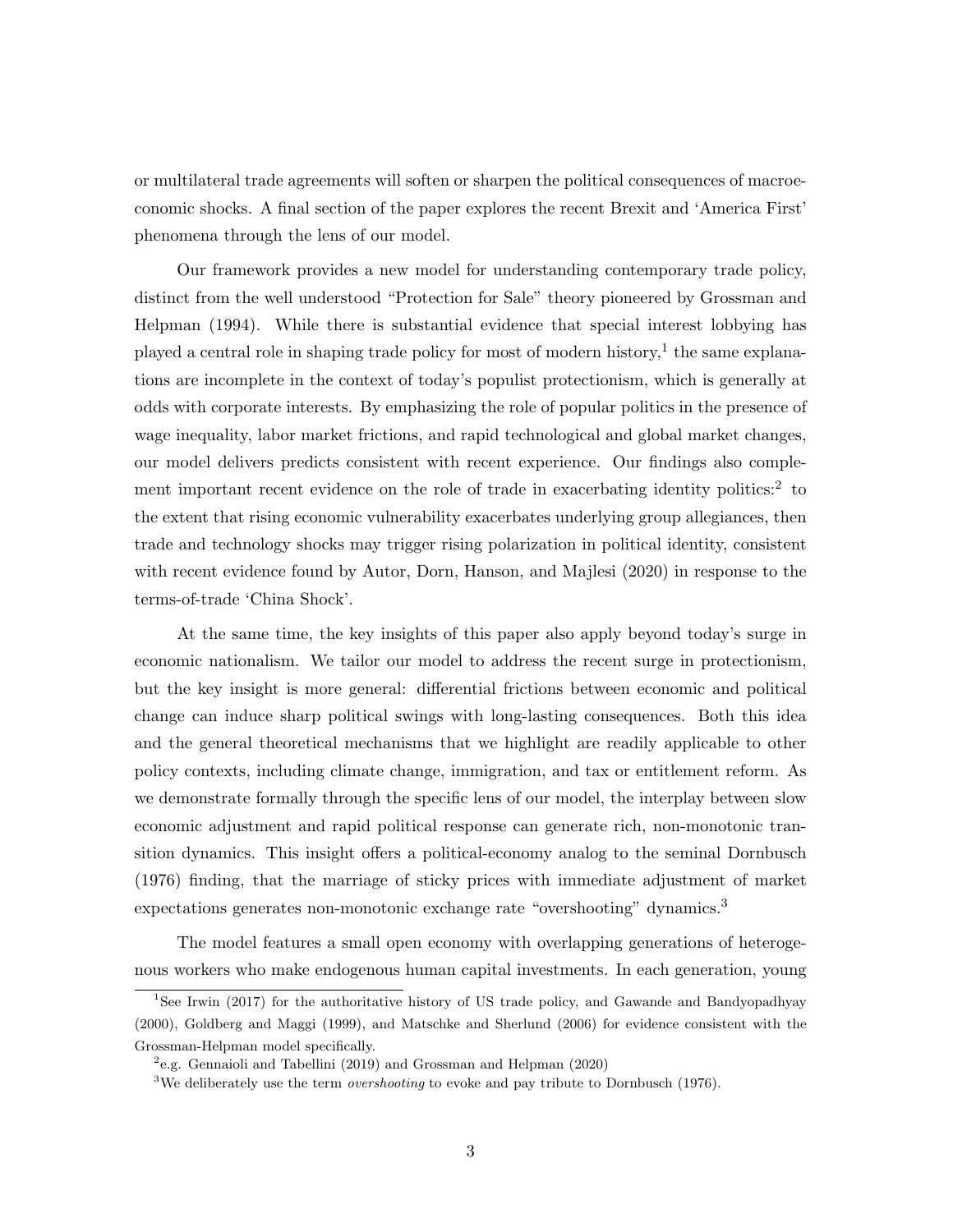workers form rational expectations over the future (exogenous) macroeconomic environment and (endogenous) policy outcomes. We model the policy instrument as a tariff, which generates a clear tradeoff between aggregate welfare and the distribution of income. Policy is determined by majoritarian voting according to a median voter rule, in the tradition of Mayer (1984).<sup>4</sup> We consider permanent exogenous shocks to the terms of trade and skillbiased technology, which we show can have commensurate political consequences. We focus on the empirically relevant scenario in which a macroeconomic shock increases aggregate income, but with benefits accruing disproportionately to the most skilled/highest income individuals.

The theoretical analysis yields three key insights. First, differences in the potential speed of adjustment between economic and political change lead to sharp policy changes: as long as politics can respond to a shock more quickly than labor markets can adjust, the response to an unexpected macroeconomic shock will be an immediate increase in protectionism – even if the eventual outcome will be lower tariffs. This immediate surge in protectionism then will slow the subsequent process of political and economic adjustment by blunting the incentive for younger workers to acquire human capital.

Second, skewness in the distribution of human capital plays a critical role in both the short and long run. At the time of the shock, greater inequality in trade exposure leads to a sharper initial protectionist surge and thus a longer and more costly adjustment process. In the long run, economic inequality is endogenous and depends on whether or not education allows adversely-affected workers to 'catch up' to the rest of the economy. If workers can catch up, then the optimistic protectionist overshooting scenario ensues. Although the adjustment process takes time, it exhibits a virtuous cycle: as education rises, economic inequality falls, which increases support for trade; lower tariffs then induce further educational investment, leading to still-lower inequality and greater support for trade, and so on. Alternatively, it is entirely possible that the shock will exacerbate the underlying skewness in the distribution of the returns to human capital, even after workers have had time to upgrade their skill sets. Under this scenario, the initial shock will induce a greater increase in the returns to human capital at the top of the distribution than at

<sup>4</sup>Alesina and Rodrik (1994) argue that the median voter rule acts as a tractable stand-in for nearly any political environment in which the underlying distribution of voters' preferences matters; under more general political systems, a different moment of the population distribution (rather than the median) will drive formal results, but the upshot remains the same: the overall distribution of gains and losses – not just the aggregate – is critical in determining policy.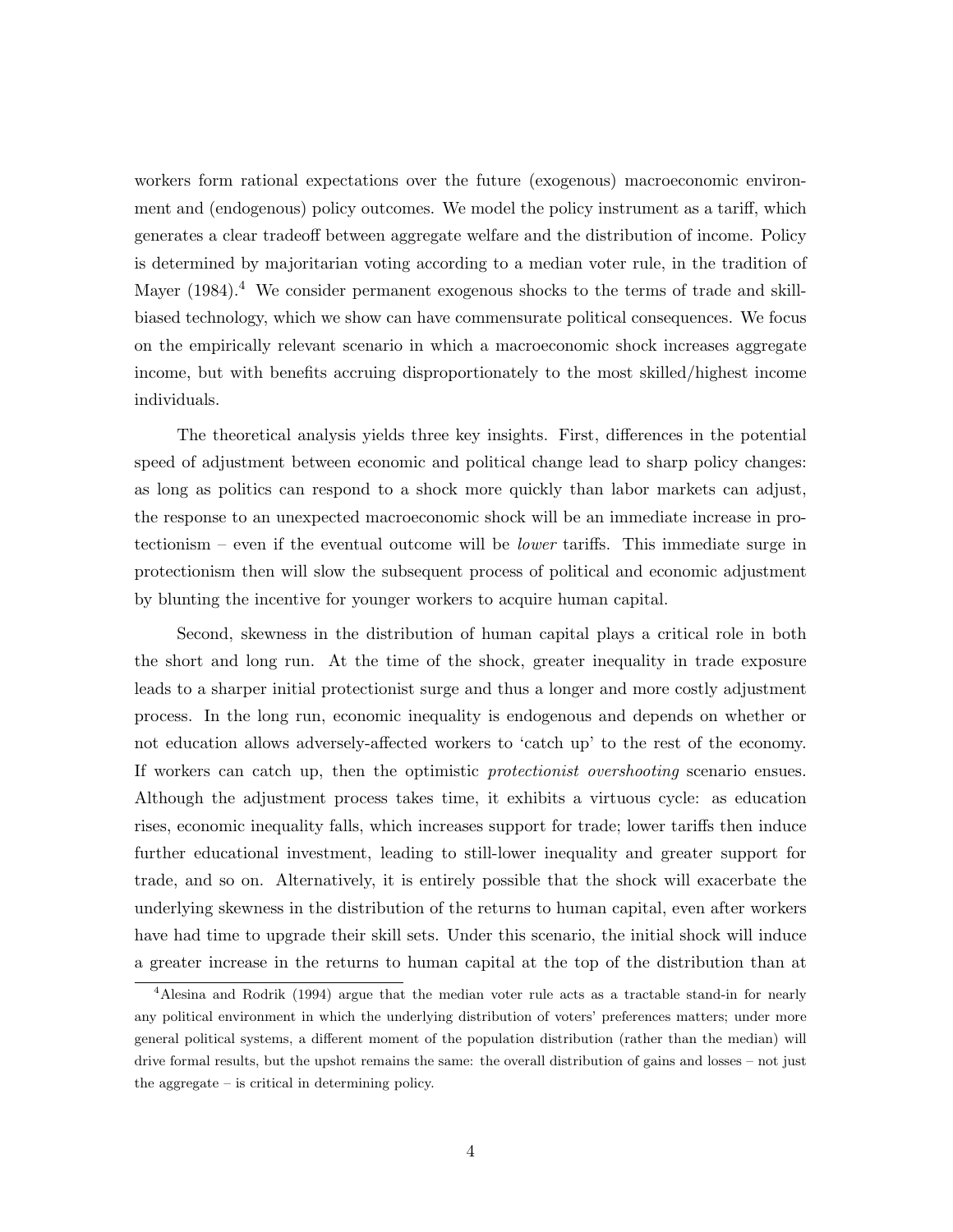the bottom, and the long run equilibrium will be characterized by protectionist escalation: after the initial protectionist surge, inequality rises despite increasing education levels, and the tariff will climb via an oscillating transition path, converging to a higher steady state level.

Third, skill-biased technological change can mimic the effects of a terms-of-trade improvement in triggering a protectionist backlash. To the extent that both technological shocks and global market shocks can drive up the skewness in the returns to human capital, they will have commensurate political effects in our model. Thus, a populist backlash against globalization could be caused by technology, not trade. Thus, even if automation were *exclusively* responsible for today's increasing economic inequality, the political consequences for globalization may be the same. More broadly, anything that increases dispersion in the distribution of earnings can sharpen voters' incentives to tilt market wages in their favor, using trade policy or other means. In a democracy, economic nationalism may be an inevitable and natural consequence.

We then use the model to evaluate the extent to which protectionist surges are exacerbated or dampened by other domestic economic policies. We show that progressive income taxes or unconditional redistribution (e.g. universal basic income) will not eliminate protectionism, even if they reduce income inequality: as long as some part of workers' earnings are linked to market wages, voters will have an incentive to manipulate trade in order to boost demand for their own labor. At the same time, progressive taxes and conditional transfers risk discouraging investment in education (as do tariffs on imports of low-skill goods). Education subsidies or reforms are more promising. They can both encourage human capital formation and reduce protectionist pressure, but only if they induce convergence in the distribution of human capital. To the extent that education policies increase human capital disproportionately among those workers already at the top of the distribution, they may only worsen political polarization and, thus, protectionism. In a separate extension, the model highlights the importance of escape clauses in multilateral trade rules. Absent safeguard flexibilities, a short-term protectionist spike could lead to a permanent trade war.

The last section of the paper offers empirical context for our theoretical analysis through two recent phenomena: Brexit in the UK and the Trump Trade War in the US. Theory suggests that two economic conditions may serve as potential harbingers of a surge in economic nationalism. The first condition is that that the returns to human capital are concentrated at the top. The second condition is that labor market adjustment is "sticky".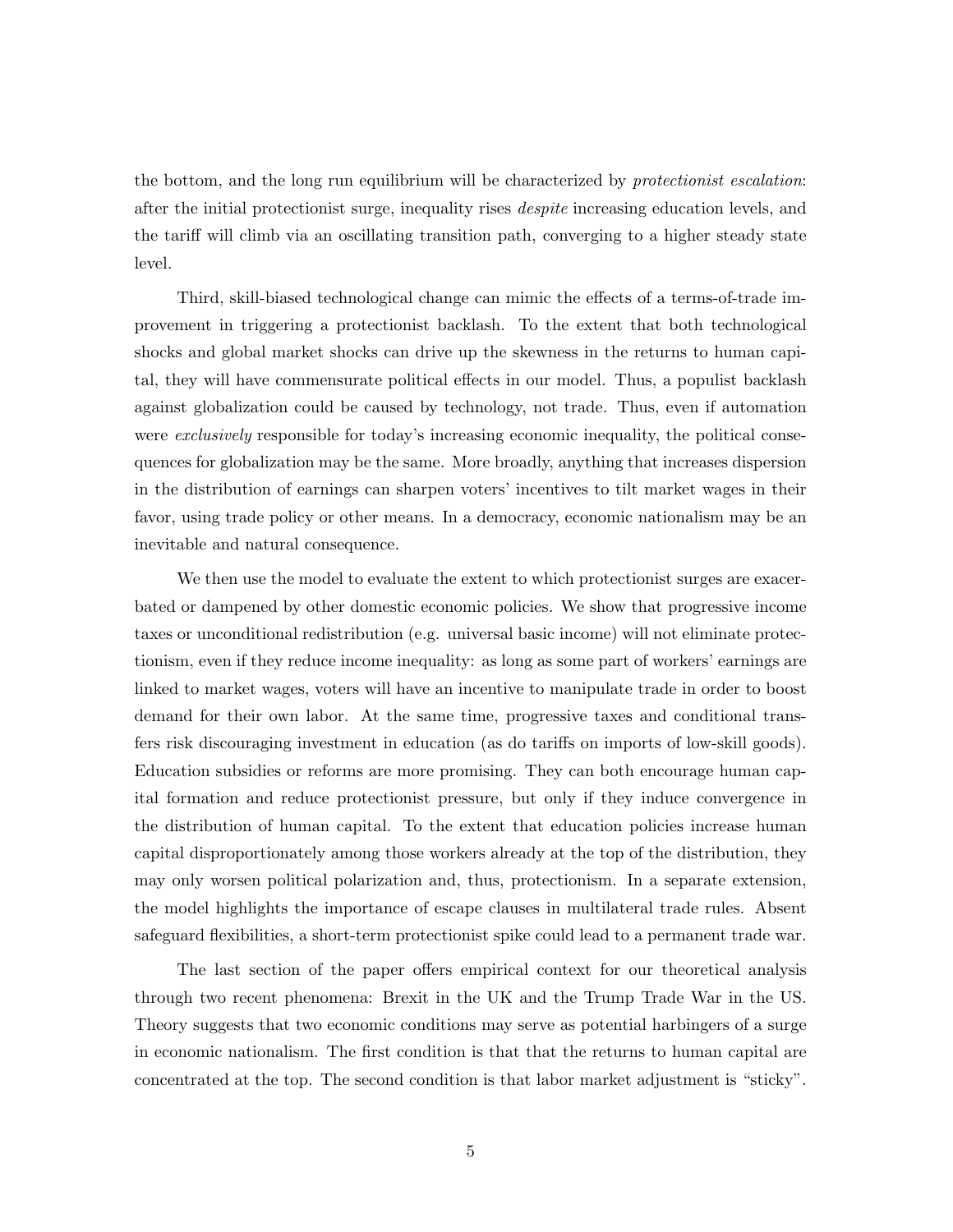Though by no means perfect measures, we use trends in mean and median household (gross) income to proxy the first condition, and we use intergenerational earnings elasticities for the second. Data on both indicators suggest that the US and UK are outliers relative to otherwise comparable OECD countries: economic inequality and intergenerational income immobility are highest where economic nationalism recently won electoral success under Brexit and Trump. We discuss the extent to which recent these recent protectionist surges do – and do not – square with our theory. Finally, we identify the conditions under which protectionism may decline ('overshooting') or rise ('escalation') in the future, according to our model.

The paper proceeds as follows. The next section reviews the important and diverse related literature that precedes us. Section 3 then presents our model and characterizes economic and political steady states. Section 4 examines the transition dynamics following a large permanent terms-of-trade shock and, in an immediate extension, demonstrates the nearly isomorphic effects of skill-biased technological change. In Section 5, we use the model to shed light on domestic and multilateral policies that may exacerbate or mitigate populist protectionist surges. Section 6 discusses recent protectionist episodes in the US and the UK in the context of the model, and Section 7 concludes.

# 2 Related Literature

This paper is motivated by a series of important recent empirical findings, which together document the prevalence of labor market frictions that can exacerbate inequality in the gains from globalization, the potential for protectionist surges, and the recent rise of political polarization in Western democracies. This large and growing relevant literature includes Artuç, Chaudhuri, and McLaren (2010), Autor, Dorn, and Hanson (2013), and Dix-Caneiro (2014) who, among others, highlight the important role that adjustment costs play in shaping the distributional consequences of trade. Empirical findings by Bown and Crowley (2012) and Hillberry and McCalman (2011) suggest that the use of flexible protectionist policy instruments (anti-dumping cases and other temporary trade barriers) can and do surge temporarily in response to global economic shocks,<sup>5</sup> while Piketty  $(2018)$  documents a parallel escalation of inequality, populism, and nativism in the US, UK, and France over

 $5Bown$  and Crowley (2012) find evidence of sharp protectionist responses to recessionary business cycles, while Hillberry and McCalman show that import surges (consistent with sharp terms-of-trade changes) precipitate protectionist anti-dumping filings in the U.S, which are designed to sunset over time.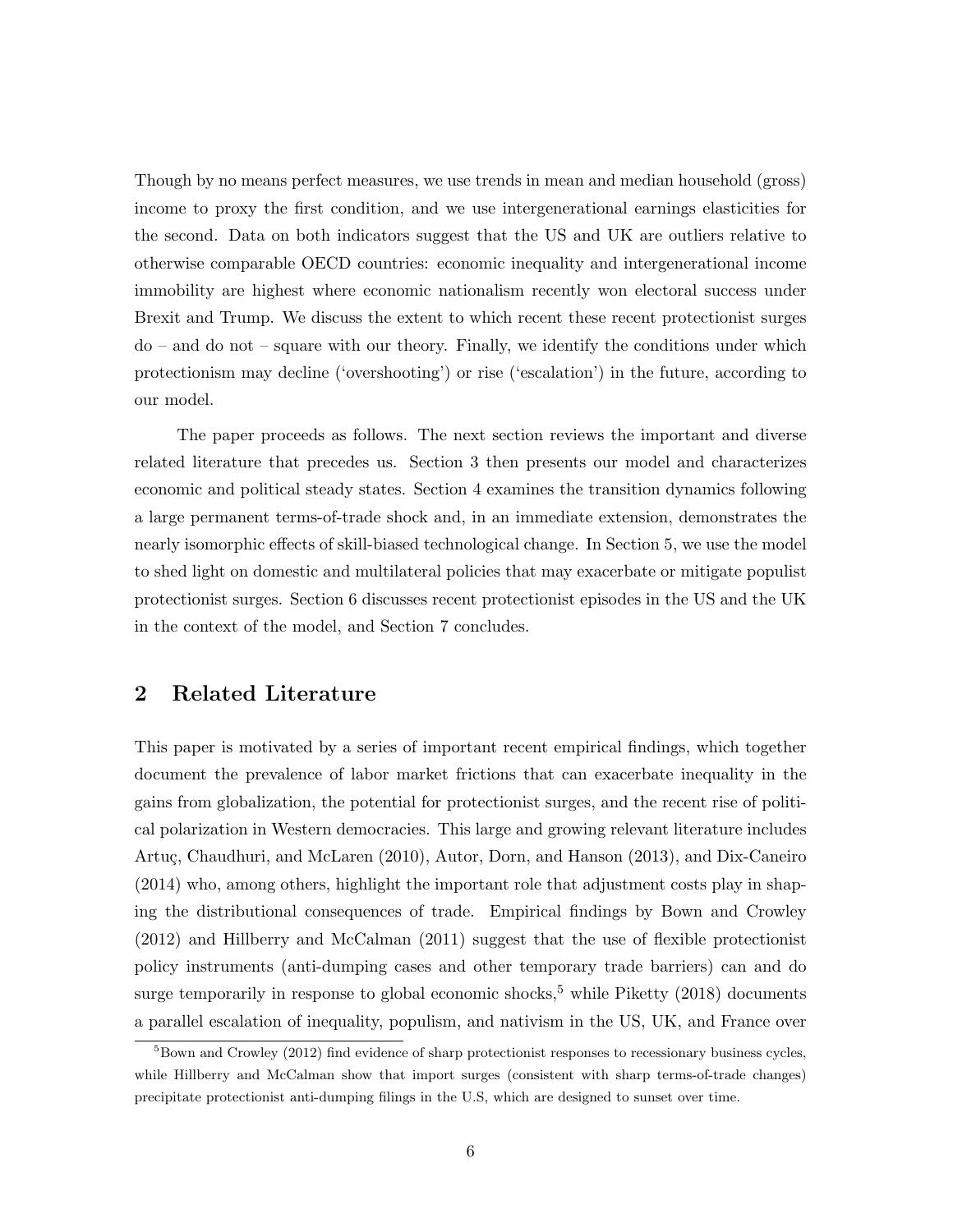the past half-century.

Our interest in the trade policy impact of the terms-of-trade "China Shock" is also shared by a recent strand of literature on identity politics. Grossman and Helpman (2020) use a Heckscher-Ohlin setup in which factor owners identify politically with their peers (and possibly with the entire population), and find that changes in political identification can also lead to a protectionist reallignment. Gennaioli and Tabellini (2019) find a similar relationship between political identity and trade preferences in a a public finance model with endogenous redistribution (notably, trade exposure is assumed to be orthogonal to income distribution in their framework). Although these models differ in their precise characterization of political identity,  $6$  the fundamental insight is the same: trade and technology shocks can drive major shifts in political identification, consistent with the recent evidence documented by Autor, Dorn, Hanson, and Majlesi (2020). We view our contribution as complementary to these findings. We find the potential for similar political dynamics even in the absence of a political identity filter; i.e. with rational, narrowly (neoclassically) self-interested individuals. To the extent that shocks create new economic vulnerabilities that also exacerbate underlying political group-identity allegiances, our findings imply that trade or technology shocks could further exacerbate "culture war" politics in tandem with rising polarization over economic policy.<sup>7</sup> At the same time, our more standard neoclassical approach gives us new insight into the conditions under which protection may recede in the longer term and what levers could be used to bring about broader political support for more inclusive globalization.

While our study of endogenous political transition dynamics is motivated by recent data, our model is built on substantial theoretical foundations in trade, political economy, and macroeconomics. In our approach to modeling endogenous trade policy with heterogeneous voters, we follow in the tradition of Mayer (1984), whose seminal model links inequality in the (static) distribution of physical capital with democratic support for trade protection in capital-abundant countries.<sup>8</sup> At the same time, the political hysteresis in our model continues the tradition of Fernandez and Rodrik (1991) and Jain and Mukand (2003), who demonstrate the potential for endogenous resistance to trade reform due to

<sup>&</sup>lt;sup>6</sup>In the first model, an individual's utility depends in part on her group's average welfare, while in the second, political identification influences an individual's subjective beliefs about her income prospects

<sup>7</sup>Political provocateurs have long used identity politics (often, by race) to manipulate political divisions over economic policy. For instance, "makers versus takers" rhetoric has been deliberately weaponized to reduce lower-income voters' support for post-tax redistribution.

<sup>&</sup>lt;sup>8</sup>See Dutt and Mitra (2002) and Dhingra (2014) for empirical support.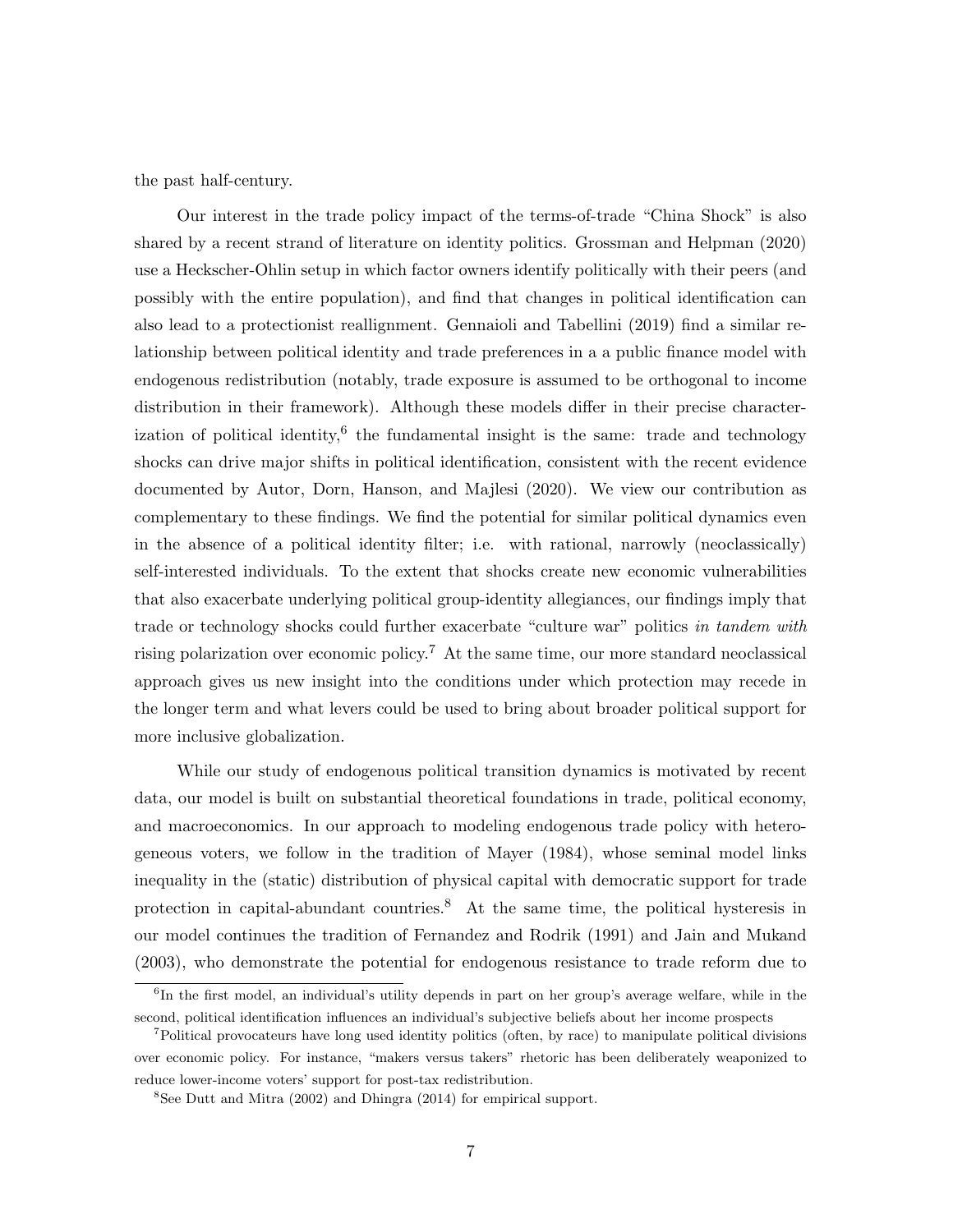uncertainty. From a modeling perspective, our paper recalls the "putty-clay" labor market structure in Matsuyama (1992) to generate rich and plausible transition dynamics.

Our work is also reminiscent of Brainard and Verdier (1997), who develop a model in which declining import-competing industries can slow their decline via costly lobbying for protection. In complementary work, Staiger and Tabellini (1987) highlight the importance of time consistency (or its absence) in driving "excessive" protection, which can occur if long-lived governments cannot pre-commit to future free trade. While our overlapping generations framework is quite different from theirs – by definition, the democratically most-preferred tariff is not "excessive" – their broader implication is also salient here: tariff commitments can play an important role in structural change, as we later discuss in the context of multilateral escape clauses. We also build on our previous work in Blanchard and Willmann (2011), to study transition dynamics explicitly.<sup>9</sup>

In the macro literature, Alesina and Rodrik (1994), Persson and Tabellini (1994), Krusell and Ríos-Rull (1996), Bassetto (1999), and Hassler, Rodríguez Mora, Storesletten, and Zilibotti (2003), also feature overlapping generations models with slow adjustment, but none of these models allow for both the differential speed of real versus political adjustment and the endogenous evolution of political preferences (e.g. via income), which together give rise to our overshooting and escalation dynamics. An analysis in a similar setting as ours, but again, without the same transition mechanics, has also been undertaken in the area of migration; see Storesletten (2000) for a seminal contribution and Razin, Sadka, and Suwankiri (2011) for a broader overview.

More recently, Acemoğlu, Naidu, Restrepo, and Robinson (2015) highlight the interplay between democracy and redistribution and find empirical support for the importance of the politically pivotal middle class, particularly in promoting redistribution and structural change through secondary schooling.<sup>10</sup> Outside the political economy framework, but also closely related is the important work by Helpman, Isthoki, and Redding (2010) and Acemoğlu, Gancia, and Zilibotti (2015), who demonstrate the potential for increased openness, offshoring, and endogenous skill-biased technical change to increase inequality through complementary channels.

<sup>9</sup>Our previous work examined the potential for switching between steady states in a setting with a binary policy choice, binary skill acquisition decisions, and multiple equilibria, but adopted modeling restrictions that precluded the study of transition paths.

 $10$ The paper also raises an important qualification to our median voter approach to the extent that political power is captured completely by richer segments of the population. We return to this issue later in the paper.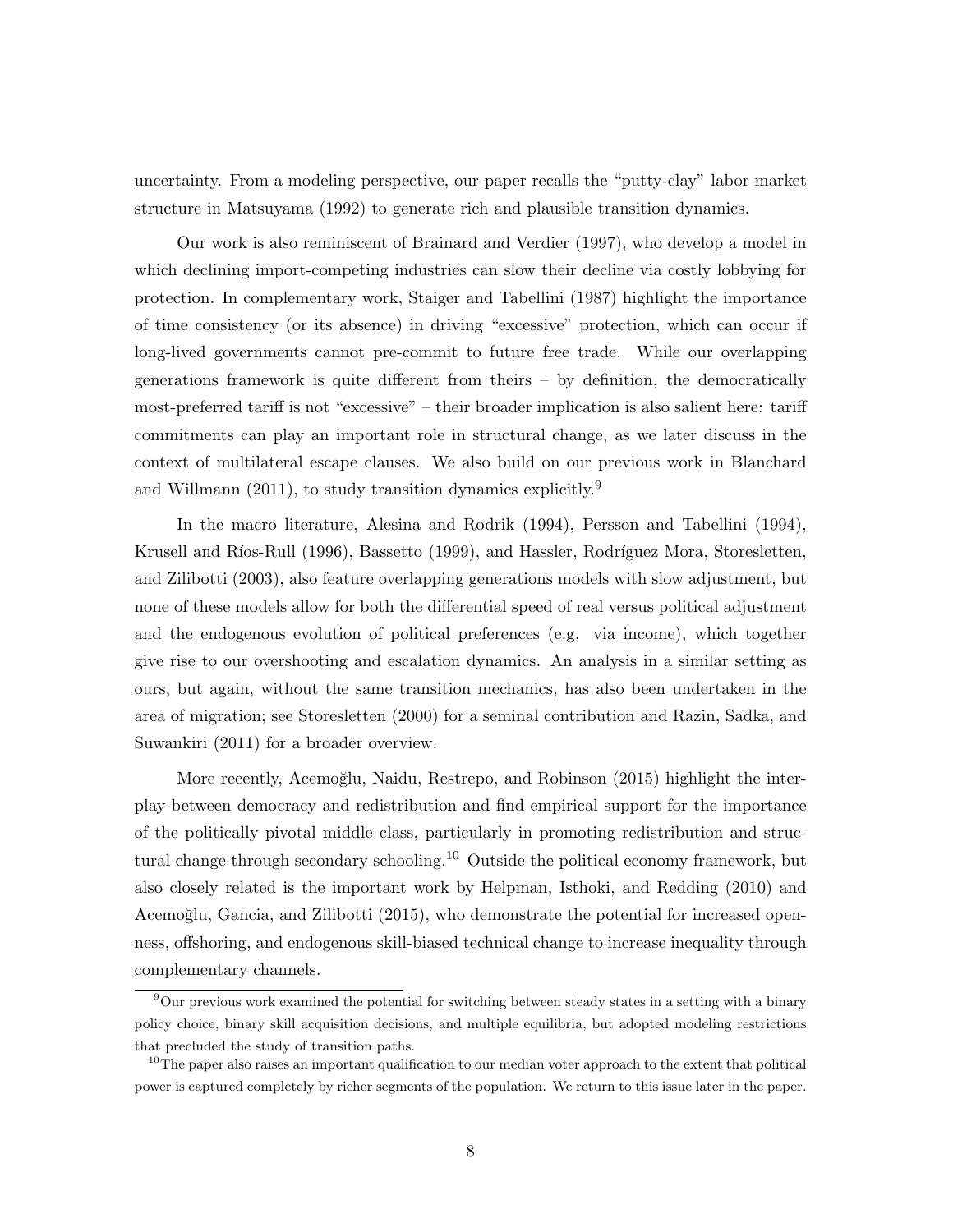Finally, our work responds to the forceful call by Acemoğlu and Robinson (2013) to recognize the feedback effects between economic reforms and political outcomes. In the process, we also offer a political-economy counterpart to Antras, deGortari, and Itskhoki (2016), who emphasize the importance of accounting for inequality in modern trade models. Their work provides a compelling critique of the standard Kaldor-Hicks criterion for measuring the welfare consequences of changes in trade patterns. Our findings further challenge the static Kaldor-Hicks benchmark by identifying an additional potential long run welfare cost of inequality via endogenous political responses to macroeconomic shocks.

# 3 The Model

This section presents an overlapping generations model with heterogenous workers, endogenous human capital formation, and democratic trade policy determination. In our small-country open-economy two-commodity model, two-period lived heterogeneous agents decide how much costly education to acquire during the first period of their lives and reap the benefits of acquired human capital in the second period. Trade policy is determined each period through majority voting. The decisive median voter sets trade policy based on her (existing) level of human capital and the terms of trade. Thus, the equilibrium policy outcome in each period is determined by the population's education decisions from the previous period. The central importance of the stock of human capital on current trade policy decisions and the slow adjustment of this structural variable introduce political hysteresis, even in the absence of uncertainty.<sup>11</sup>

We model trade policy as an ad-valorem tariff on imports of goods produced with unskilled labor, and show that starting from a political steady state with a positive, nonprohibitive tariff, an exogenous aggregate terms-of-trade improvement for the country will lead to a protectionist surge: an immediate sharp increase in trade protection. There are then two long-run possibilities. First, if an overall, economy-wide increase in educational investment induces income convergence, equilibrium will be characterized by protectionist overshooting: once workers have time to adjust the now-higher global demand for skills, political polarization will gradually abate and the tariff will slowly fall. Alternatively, if an increase in the global skill-premium induces workers at the top of the income distribution

<sup>&</sup>lt;sup>11</sup>Uncertainty over future policy outcomes would introduce additional policy hysteresis via the uncertaintydriven status-quo bias mechanism à la Fernandez and Rodrik (1991) or Jain and Mukand (2003); our mechanism obtains despite the absence of uncertainty.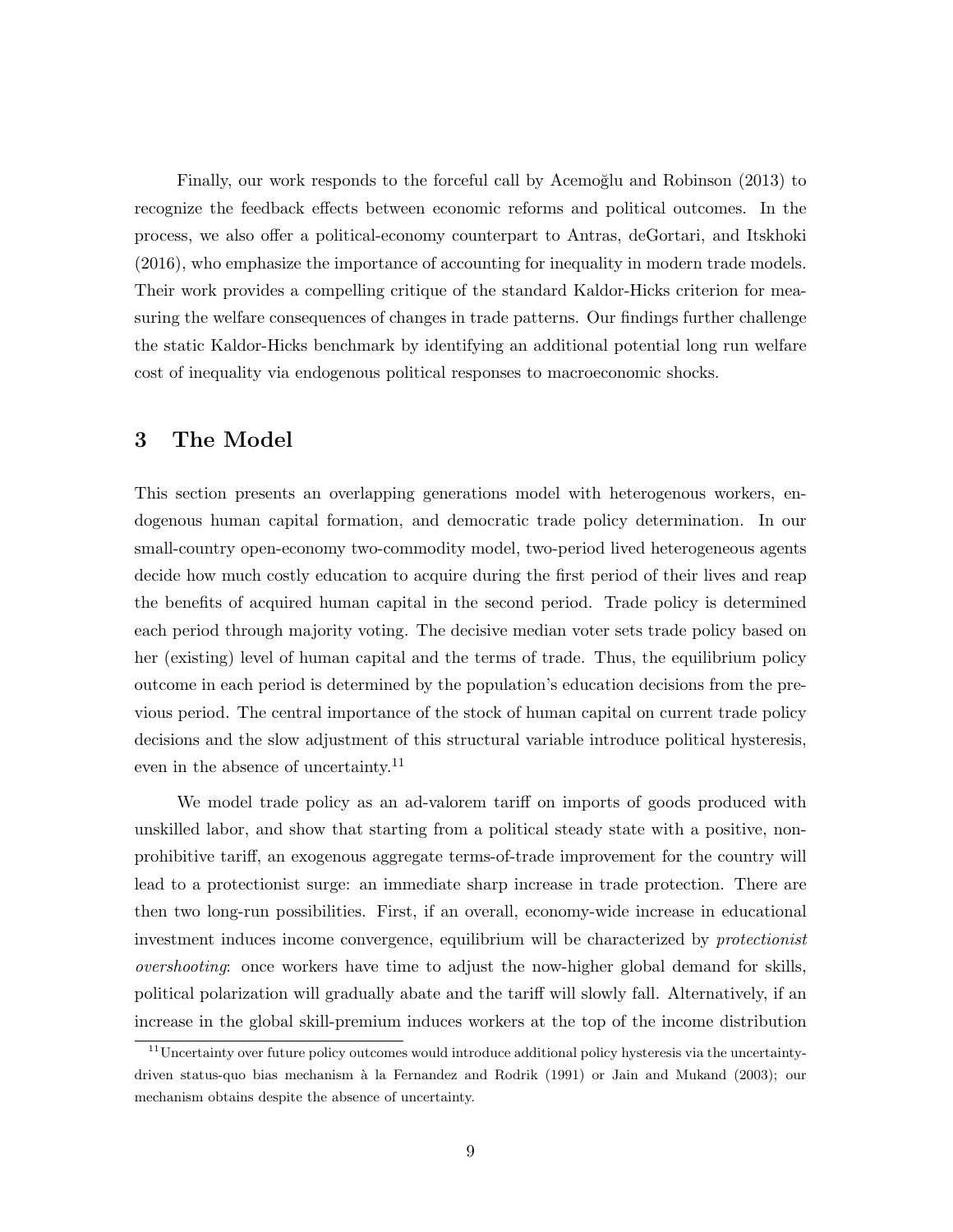to invest in human capital even faster than their counterparts lower on the income ladder, protectionist escalation will ensue: over time, the politically pivotal median voter will be left even further behind by the most skilled workers and the new steady state tariff will be even higher than the initial protectionist surge.

In a brief extension, we show that unanticipated skill-biased technological change (SBTC) is virtually isomorphic to a terms-of-trade shock in generating protectionist dynamics.

#### 3.1 The Economy

Consider a small open home economy that produces, consumes, and trades two goods: a skill-based good, S, which requires skilled labor to produce, and a basic good, U, produced using unskilled labor. Both goods are produced under perfect competition with constant returns to scale technologies. We assume that our small country has comparative advantage in the skill-based good, S, adopting the perspective of an industrialized country. An import tariff applied on imports of the basic good U thus depresses the domestic relative price of the skill-based good. Designating U as numéraire, the domestic relative price of good  $S$  is given by  $p \equiv \frac{p^w}{\tau}$  $\frac{\partial v}{\partial \tau}$ , where  $p^w$  represents the exogenous world relative price of the skill-based good and  $\tau$  is equal to one under free trade and strictly greater than one under a tariff.<sup>12</sup> Note that our simple production structure limits the price vector to one relative price, while still allowing us to capture Stolper-Samuelson forces in a short-hand way.

The home country is populated by a continuum of heterogeneous agents. Individuals differ in inherent advantage, which is fixed at birth and captures initial and immutable differences in characteristics – ability or other accidents of birth (e.g. location, per Chetty, Hendren, and Katz (2016)) – that will ultimately combine with acquired education to realize an individual's human capital. 'Advantage', indexed by a, is assumed to be distributed continuously over the unit interval with cumulative distribution function  $F(a)$  and corresponding density function  $f(a)$ . Agent  $a = 0$  is the least advantaged of her generation, and agent  $a = 1$  the most advantaged.

Individuals live for two periods; thus at any point in time, two generations, the young (denoted by  $\ell$ ) and the old (denoted by  $\ell$ ), comprise the total population. The population

<sup>&</sup>lt;sup>12</sup>Likewise,  $\tau$  < 1 represents an import subsidy. Formally, given our choice of numéraire,  $\frac{\tau-1}{\tau}$  is the ad-valorem tariff applied to the imported basic good, or equivalently,  $t \equiv (\tau - 1)$  is the export tax applied to the domestic price of good S.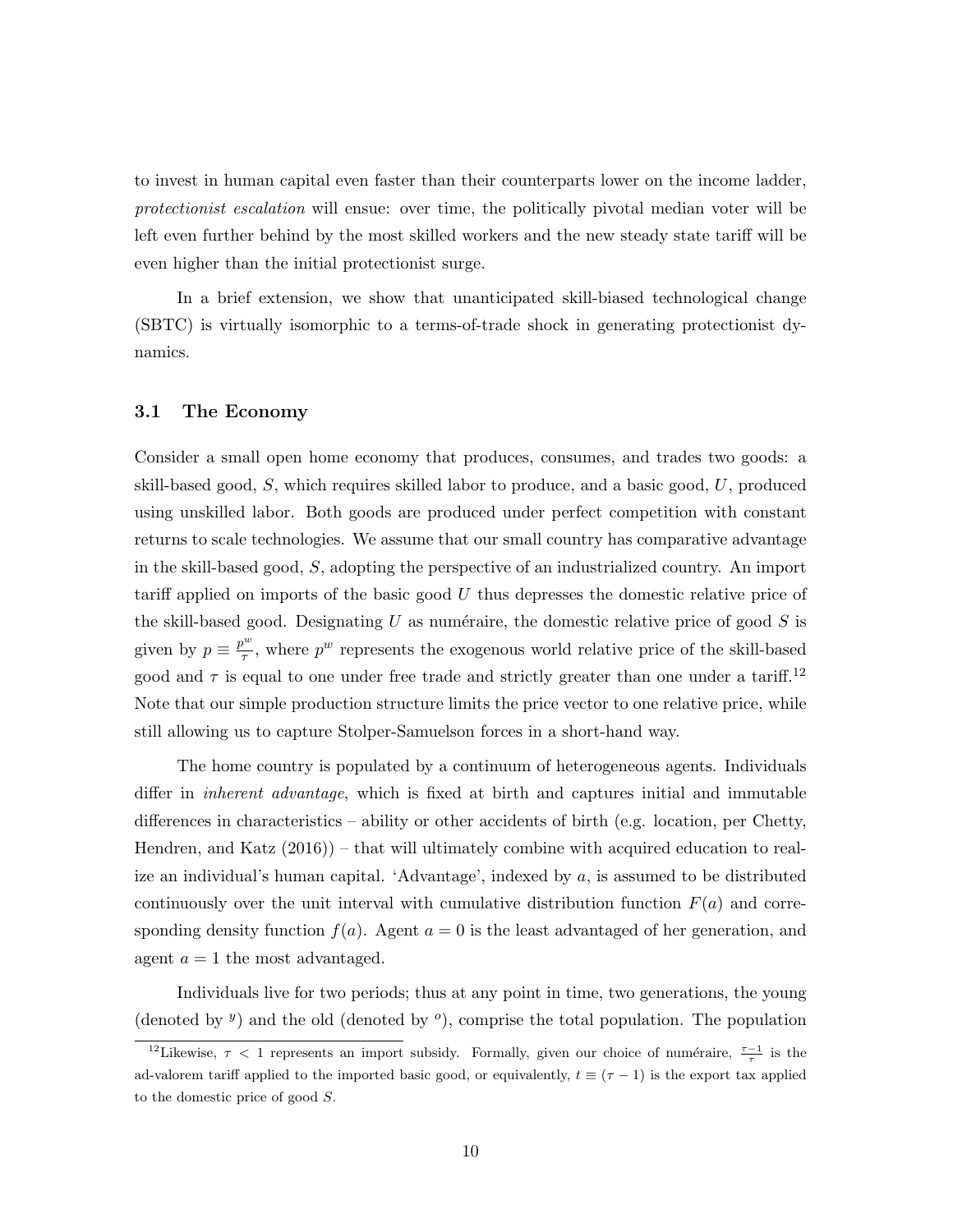of each generation is normalized to one. We refer to the generation that is young at time t as 'generation t' hereafter. Agents have rational expectations. Finally, we assume that tariff revenue is rebated uniformly across agents within each generation.<sup>13</sup>

Every agent is endowed with one unit of labor in each period of life and is born unskilled. When young, each individual may choose whether to acquire human capital,  $h$ , via costly education. Schooling takes time, and so the cost of acquiring human capital is the foregone income from work in the unskilled sector when young. To keep matters simple, we assume that there are no additional pecuniary costs of education, and that education yields no return until the second period of life, when it manifests as human capital. Agents may allocate anywhere from none to all of their per-period (unit) time endowment to schooling. Denoting unskilled labor allocation by  $l$ , and duration of education by  $e$ , the within-period time constraint is:

$$
l + e = 1.\t\t(1)
$$

Education is an investment: the cost is borne during youth, while the benefits accrue in the future.<sup>14</sup> Thus, in this two-period overlapping generations framework the old have no incentive to acquire additional education in the second period of life. Our structure is thus effectively an extreme case of putty-clay skill 'stickiness' as in Matsuyama (1992).<sup>15</sup>

We assume that every given worker's human capital in the second stage of life is strictly increasing both in her innate advantage, a, and the extent of education she acquired when young, e; that education and inherent advantage are complementary in creating human capital; and that the marginal return to education in terms of human capital is decreasing in education.<sup>16</sup> Defining human capital to be a twice-continuously differentiable function

 $16$ The complementarity assumption generates the single crossing condition necessary to ensure that higher

<sup>&</sup>lt;sup>13</sup>This intra-generational rebating assumption removes any potential intergenerational transfer motivation for tariffs, which both isolates the education-driven distributional motivations that are our focus, and helps eliminate nuisance equilibria (see footnote 22).

 $14$  From a modeling framework, the cost of education serves as a connection between today's prices and the economic structure of the future. Absent such a link, the economy could jump to a new equilibrium from one period to the next, precluding any study of transition dynamics. Such instantaneous transition would be a counterfactual artifact of the 2-period OLG framework.

<sup>&</sup>lt;sup>15</sup>More generally, we could assume only that the adjustment cost increases as a worker gets older. What is crucial for our key mechanism and results is simply that economic adjustment is slower than political change: skill stickiness is one of many ways to establish this sort of economic hysteresis in the (human) capital stock.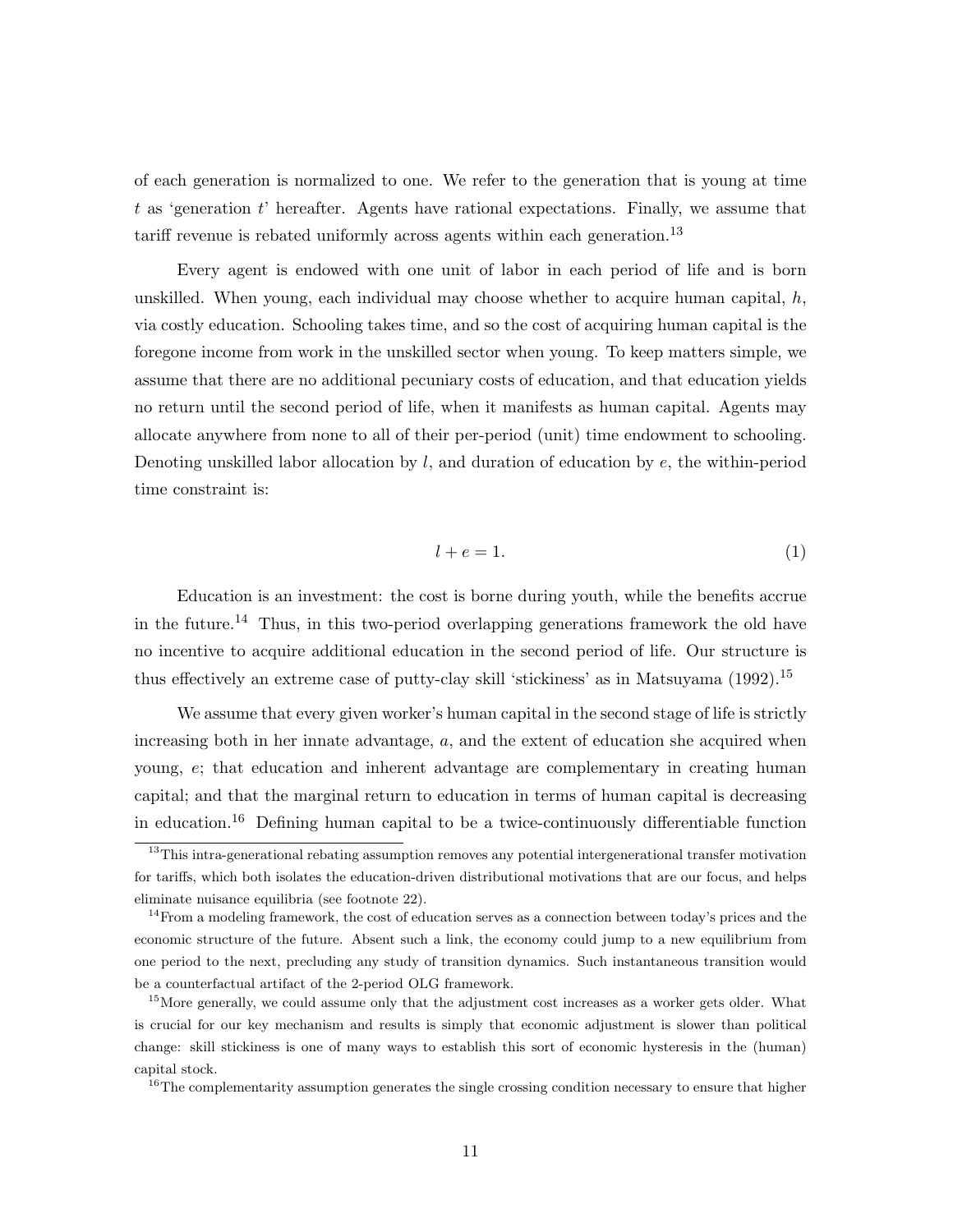of education and ability,  $h(a, e)$ , these assumptions can be summarized as follows:

## Assumption 1.

$$
\frac{\partial h(a,e)}{\partial a} > 0, \qquad \frac{\partial h(a,e)}{\partial e} > 0,
$$
\n(2)

$$
\frac{\partial^2 h(a,e)}{\partial a \partial e} > 0, \qquad \frac{\partial^2 h(a,e)}{\partial e^2} < 0.
$$
 (3)

Production and Education. The technology for basic good production is deliberately simple: one unit of unskilled labor produces one unit of the basic (numéraire) good for all workers, so that the unskilled wage is normalized to one. Production of the skill-based good depends on human capital times a constant productivity shifter, b, according to:

$$
x^s = bh \quad \text{with} \quad b \ge 1,\tag{4}
$$

where  $b$  is used later to study the effect of skill-biased technological change.

Each agent chooses her education level to maximize her lifetime utility. Preferences are identical across individuals and additively separable across time. Let each agent's lifetime utility function be given by:

$$
u(d^{u,y},d^{s,y}) + \beta u(d^{u,o},d^{s,o}), \qquad (5)
$$

where  $\beta > 0$  represents the inter-temporal discount factor,  $d^{g,k}$  denotes the individual's consumption of good  $g \in \{s(killed), u(nskilled)\}\$  when she is of age  $k \in \{y(oung), o(dd)\}\;$ ; and intra-temporal utility is Cobb-Douglas, with:  $u(d^u, d^s) = (1 - \alpha) \ln d^u + \alpha \ln d^s$ . Note that these preferences remove any consumption smoothing motives for skill acquisition.<sup>17</sup> Additionally, with homothetic preferences, intra-period indirect utility later may be written in Gorman form:  $v(p)I$ , where I denotes current nominal income.

Nominal income for a young worker of any type  $a$  in generation  $t$  is given by her time in the unskilled labor force plus her share of (intra-generational) tariff revenue,  $R_t^y$  $\frac{y}{t}$ :

$$
I_t^y(a, e_t) = l_t + R_t^y = 1 - e_t + R_t^y, \ \forall a.
$$

a workers self-select into higher education levels (assortative matching), while concavity ensures the second order condition for individuals' optimal education decisions is satisfied.

<sup>&</sup>lt;sup>17</sup>Under constant marginal utility of income, agents' skill acquisition decisions are orthogonal to savings and wealth. Adding credit markets to the model would also silence any consumption smoothing motive in education decisions, but require more modeling apparatus.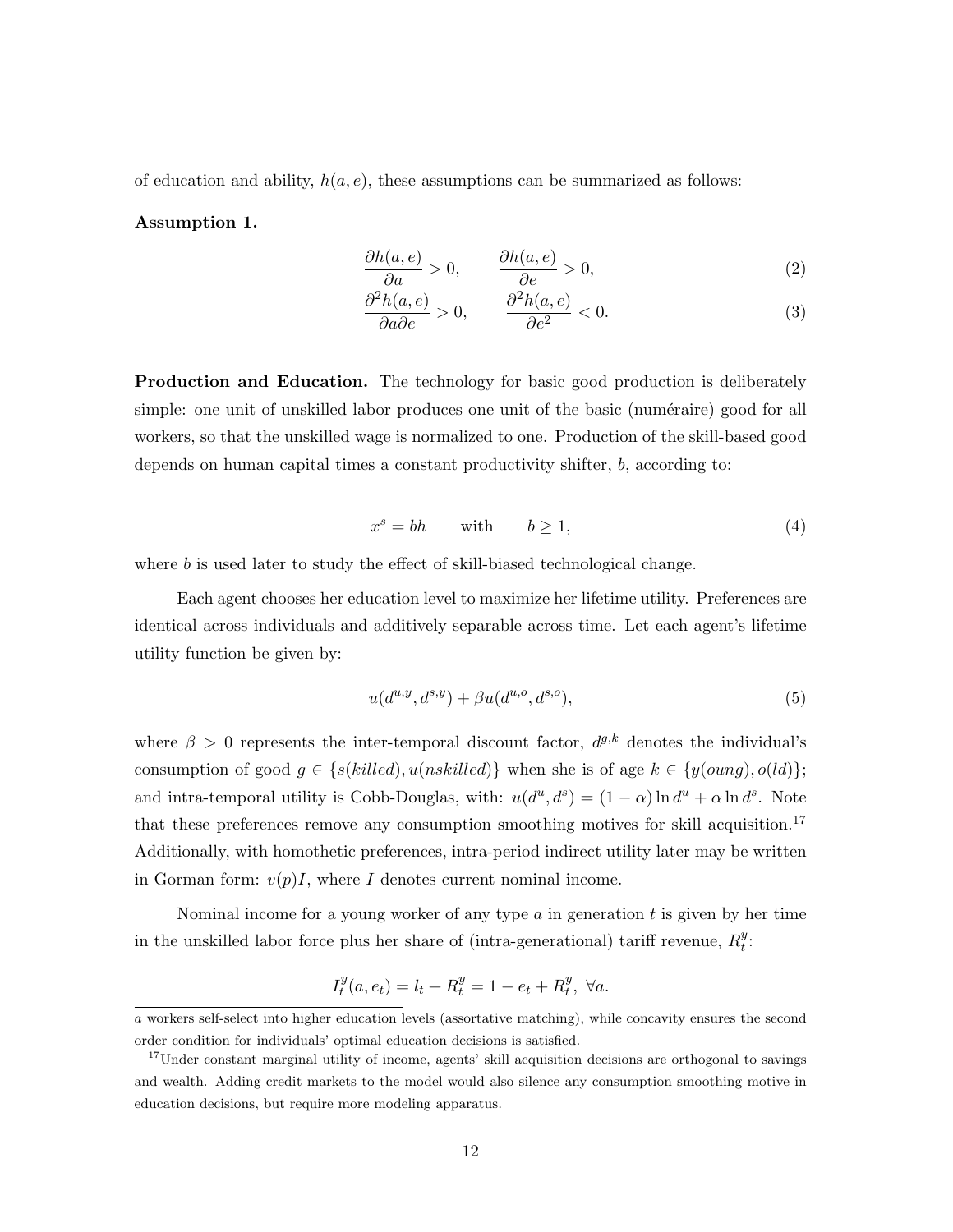Earnings in the second period of life are given by an individual's contribution to basic good output (which is the same for all workers by assumption) plus earnings from skilled good production that accrues to acquired human capital, plus tariff revenue stemming from basic goods imports of the old.<sup>18</sup> For the young worker of generation t and type a, income in the second period of life is given by:

$$
I_{t+1}^o(a, e_t) = 1 + bh(a, e_t)p_{t+1} + R_{t+1}^o, \ \forall a.
$$

Notice that the return to education is increasing (multiplicatively) in human capital, the skill-biased technological change parameter b, and the relative price of the skill-based good.

Given current and expected prices, which determine the opportunity cost of education and the future returns to human capital, every agent  $a$  of each generation  $t$  chooses her optimal level of education to solve:

$$
\max_{e} \quad v(p_t, I_t^y) + \beta v(p_{t+1}, I_{t+1}^o) \tag{6}
$$

Note that a (uniform) tariff revenue rebate will not influence agents' skill acquisition decisions under our assumption of constant marginal utility of income. The optimal education decision is then given by the first order condition:

$$
\beta b \frac{\partial h(a,e)}{\partial e} p_{t+1} = \frac{v(p_t)}{v(p_{t+1})}.
$$
\n(7)

Using the definition of the domestic price  $p_t \equiv \frac{p_t^w}{\tau_t}$  and rearranging yields the optimal education level for each individual as a function of a, current, and future prices – and thus, current and future tariffs and world prices. (Hereafter, we suppress  $p_t^w$  and  $p_{t+1}^w$  as arguments to economize on notation.)

$$
e(a; \tau_t, \tau_{t+1}) \equiv h_e^{-1}\left(a, \left(\frac{v(p_t)}{v(p_{t+1})} \frac{\tau_{t+1}}{\beta p_{t+1}^w b}\right)\right) \text{ where } p_t = \frac{p_t^w}{\tau_t} \forall t \tag{8}
$$

and (with a slight abuse of notation), we use  $h_e^{-1}(\cdot)$ , to indicate the inverse of the first derivative of  $h(a, e)$  with respect to e.

Our assumptions over human capital formation,  $h(a, e)$ , ensure existence and uniqueness of the optimal education function,  $e(a; \tau_t, \tau_{t+1})$ .<sup>19</sup> Moreover,

<sup>18</sup>Results would be qualitatively similar under proportional tariff revenue redistribution per Mayer (1984).

<sup>&</sup>lt;sup>19</sup>Specifically, the strict monotonicity and concavity of  $h(a, e)$  in e guarantees both the invertibility of  $h_e$ with respect to  $e$  (existence), and strict inequality for the second order condition of  $(6)$  (uniqueness).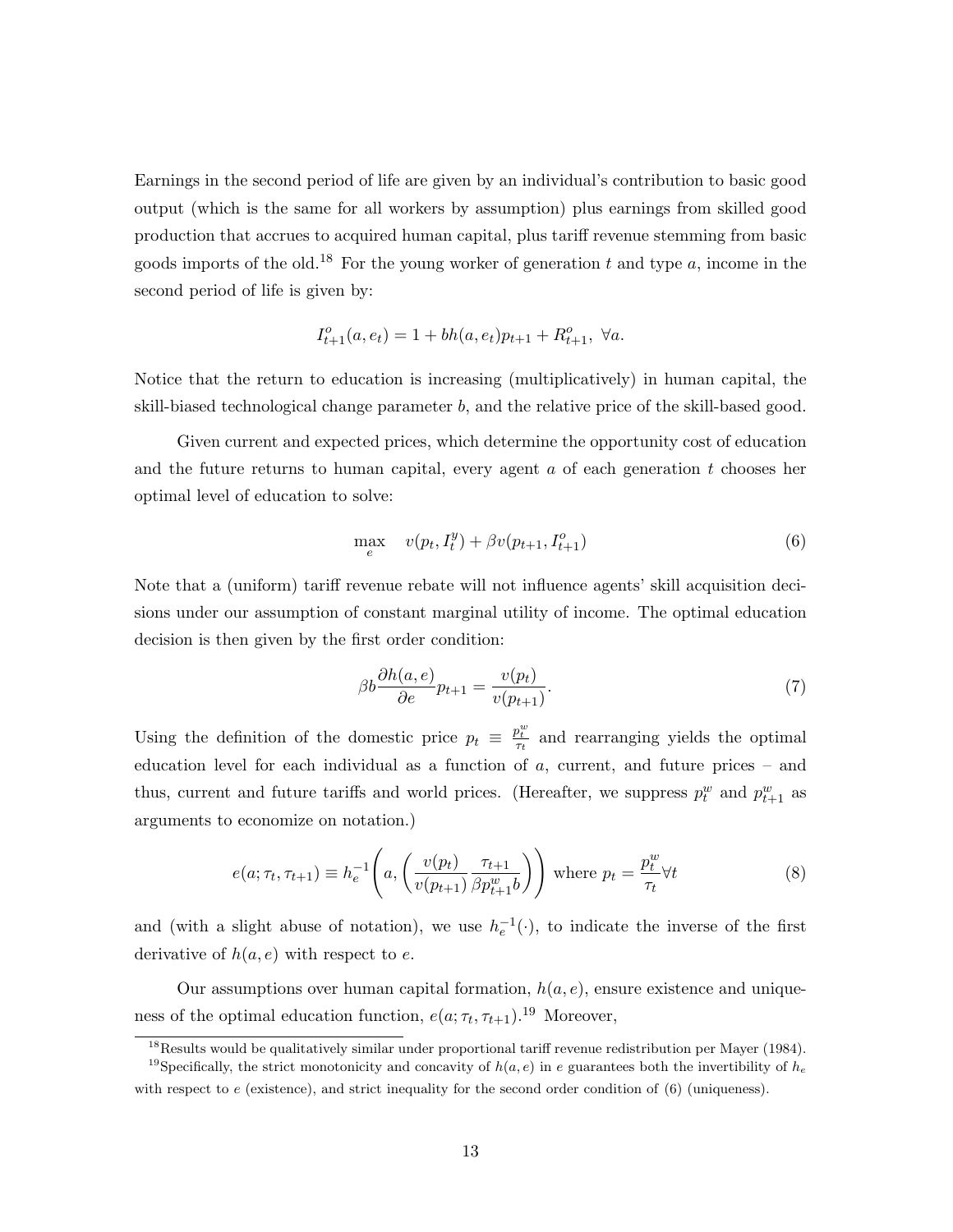**Lemma 1.** The optimal education choice,  $e(a; \tau_t, \tau_{t+1})$ , is strictly increasing in the agent's initial advantage level a, the discount factor,  $\beta$ , and the current and (expected) future domestic relative price of the skill-based good,  $p_t$  and  $p_{t+1}$ . [Proof in Appendix A.1]

The following corollary follows immediately, since the tariff is applied to the basic (unskill-intensive) good:

**Corollary 1.1.** The optimal education choice,  $e(a; \tau_t, \tau_{t+1})$ , is decreasing in the current and (expected) future tariff, for all a.

An agent's optimal education level increases with her inherent advantage due to the complementarity between education and a. For every individual, education is increasing with the relative weight she places on her future  $(\beta)$  and the greater the domestic relative price of the skill-based good when she is young, since both lower the opportunity cost of education relative to the gains. Likewise, a higher relative price of the skill-based good in the future increases the return to education directly.

Recall that young agents provide unskilled labor only when not in school, while all older agents are assumed to produce one unit of unskilled output in addition to any skilledgood output derived from acquired human capital. Aggregating across all agents of both generations at a given time t then yields the output of each good,  $\bar{x}_t^s$  and  $\bar{x}_t^u$ .<sup>20</sup> (Young agents provide unskilled labor only when not in school, while all older agents are assumed to produce one unit of unskilled output in addition to any skilled-good output derived from acquired human capital.) The following summarizes the equilibrium outcome of the model developed so far, taking tariffs and world prices as exogenous.

**Definition 1.** Given a sequence of world prices and tariff pairs,  $(p_t^w, \tau_t)$   $\forall t \in \mathbb{N}$  an eco**nomic equilibrium** is a list of education decisions by every agent  $a \in [0,1]$ :

$$
e_t(a) = e(a; \tau_t, \tau_{t+1}) = h_e^{-1}\left(a, \left(\frac{v(p_t)}{v(p_{t+1})} \frac{\tau_{t+1}}{\beta p_{t+1}^w b}\right)\right) \text{ where } p_t = \frac{p_t^w}{\tau_t} \forall t \tag{9}
$$

and associated total quantities of each good produced in the country:

$$
\bar{x}_t^u = \bar{x}^u(\tau_t, \tau_{t+1}) = \left(1 - \int_0^1 e(a; \tau_t, \tau_{t+1}) f(a) da\right) + 1 \quad \forall t \tag{10}
$$

$$
\bar{x}_t^s = \bar{x}^s(\tau_{t-1}, \tau_t) = b \int_0^1 h(a, e_{t-1}(a; \tau_{t-1}, \tau_t)) f(a) da. \quad \forall t \tag{11}
$$

for every period t in time.

 $20$ Note that each generation is normalized to mass one, the aggregates are thus per capita averages, which explains the notation.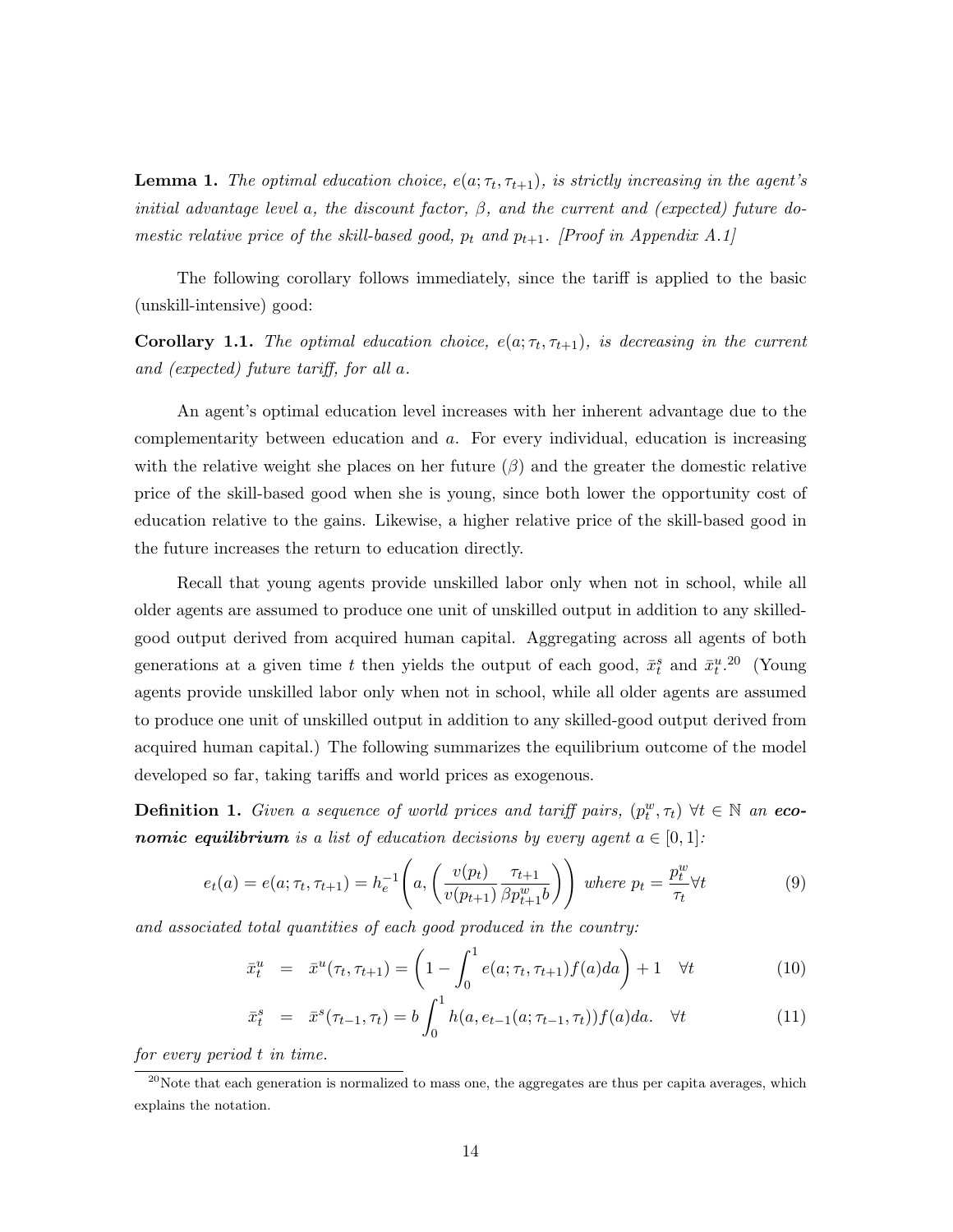Notice that unskilled output depends on current and future tariffs and prices, via the young cohort's education choices, whereas skilled output depends on past and current prices via the older generation's previous education decisions.

An *economic steady state* is then simply an economic equilibrium that obtains under a constant world price,  $p^w$  and a constant tariff  $\tau$  such that the domestic price  $p = \frac{p^w}{\tau}$  $\frac{\partial^{\alpha}}{\partial \tau}$  is also constant. In what follows, we use overscript tilde  $(\tilde{\ })$  to denote the steady state values of endogenous variables. Steady state functions are defined using a single tariff argument without time subscripts; i.e.  $e(a; \tau) \equiv e(a; \tau_t, \tau_{t+1})$  where  $\tau_t = \tau_{t+1} = \tau$ .

**Definition 2.** Given a constant world price  $p^w$  and tariff  $\tau$ , an economic steady state is a list of constant education decisions:

$$
\tilde{e}(a) = e(a; \tau) = h_e^{-1}\left(a, \left(\frac{\tau}{\beta p^w b}\right)\right)\right), \text{ where } p = \frac{p^w}{\tau}, \forall a \in [0, 1]
$$
\n(12)

and constant associated output quantities:

$$
\tilde{x}^u = \bar{x}^u(\tau) = \left(1 - \int_0^1 \tilde{e}(a)f(a)da\right) + 1 \tag{13}
$$

$$
\tilde{x}^s = \bar{x}^s(\tau) = b \int_0^1 h(a, \tilde{e}(a)) f(a) da \qquad (14)
$$

that obtain at every period t in time.

Consumption is determined in turn by prices and income, while imports and exports are the difference between domestic production and consumption. For a small open economy, aggregate national income is maximized under free trade, which corresponds to equations (12) through (14) evaluated at  $\tau = 1$ .

# 3.2 The Political Process

We model the political process as a direct democracy over trade policy, in which only the old generation holds suffrage rights.<sup>21,22</sup> At the beginning of each period, voters choose the

 $^{21}$ By limiting voting to the old, we are able to rule out a host of nuisance equilibria that otherwise arise via self-fulfilling expectations. As Hassler, Storesletten, and Zilibotti (2007) point out, limiting voting to the old generation is observationally equivalent to the assumption that elections are held at the end of each period, at which point policy is set for the subsequent period; the old are then assumed to abstain because they will not live to experience the consequences.

 $22$ See Blanchard and Willmann (2011) and Hassler, Storesletten, and Zilibotti (2003) for models in which both the young and old generations vote. In the first, a binary referendum framework keeps the model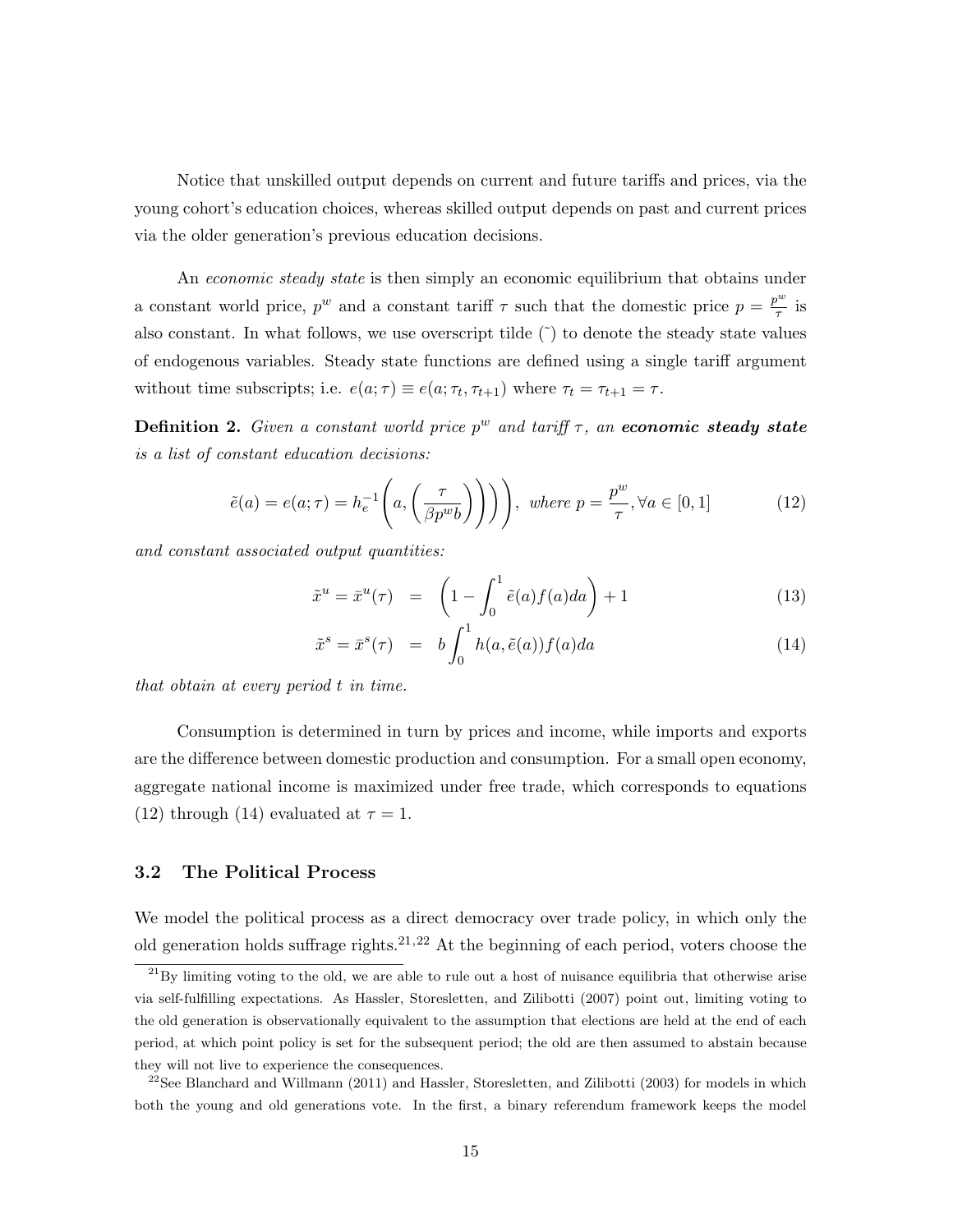current period trade policy, which subsequently determines the relative price and thereby the real return to human capital for that period. The vote each period takes place before young agents decide on skill acquisition and before production and consumption occurs. The diagram below illustrates the within-period sequencing.



Figure 1: Within-period Sequencing.

The tariff preferences of the electorate are defined as follows. At time  $t$ , we denote the distribution of the (given, by then) education levels among the currently-old cohort using  $e_{t-1}$ , and use  $e_{t-1}(a)$  to represent the education of each individual (again, fixed at time t). From here, each old agent's most preferred trade policy is defined implicitly by:

$$
\tau_t(a; \mathbf{e}_{t-1}) = \arg \max_{\tau_t} V^o(p_t, I_t^o(a, \mathbf{e}_{t-1})) \text{ where}
$$
  

$$
I_t^o(a, \mathbf{e}_{t-1}) = 1 + bh(a, e_{t-1}(a))p_t + R_t^o(\tau_t, \mathbf{e}_{t-1}), \text{ and}
$$
  

$$
R_t^o(\tau_t, \mathbf{e}_{t-1}) = \frac{\tau_t - 1}{\tau_t} \bar{M}_t^{o,u}(\tau_t, \mathbf{e}_{t-1}) = (\tau_t - 1)p_t \bar{E}_t^{o,s}(\tau_t, \mathbf{e}_{t-1}).
$$

where  $\bar{M}^{o,u}_t(\tau_t, \mathbf{e}_{t-1})$  and  $\bar{E}^{o,s}_t(\cdot)$  denote per-capita imports of good U and exports of good S among the old generation at time  $t^{23}$  Using Roy's identity, the first order condition of the maximization problem can be written as:

$$
V_{\tau}^{o} = v_{I} \left( \underbrace{[x_{t}^{o,s}(a; \mathbf{e}_{t-1}) - d_{t}^{o,s}(a; \tau_{t}, \mathbf{e}_{t-1})}_{\equiv E_{t}^{o,s}(a; \tau_{t}, \mathbf{e}_{t-1})} - \bar{E}_{t}^{o,s}(\tau_{t}, \mathbf{e}_{t-1}) \right) \frac{\partial p_{t}}{\partial \tau_{t}} + (\tau_{t} - 1) p_{t} \frac{d \bar{E}_{t}^{o,s}}{d \tau_{t}} \right) = 0,
$$

where  $E_t^{o,s}$  $t^{o,s}(a)$  denotes the *individual net export position* (the difference between a given worker's production and consumption of good  $x$ ) of an old individual of type  $a$ . Rewriting

tractable at the expense of transition dynamics; in the second, the young side universally with the old poor in taxing the old rich, which again ensures tractability.

 ${}^{23}\bar{E}^{o,s}_t \equiv \int_a E^o_t(a;\tau_t, \mathbf{e}_{t-1})f(a)da = \int_a [x_t^{o,s}(a;\mathbf{e}_{t-1}) - d_t^{o,s}(a;\tau_t, \mathbf{e}_{t-1})]f(a)da$  where  $d_t^{o,s}(a;\tau_t, \mathbf{e}_{t-1}) =$  $(\alpha/p_t)I_t^o(a; \tau_t, \mathbf{e_{t-1}}))$  is individual a's consumption of good S.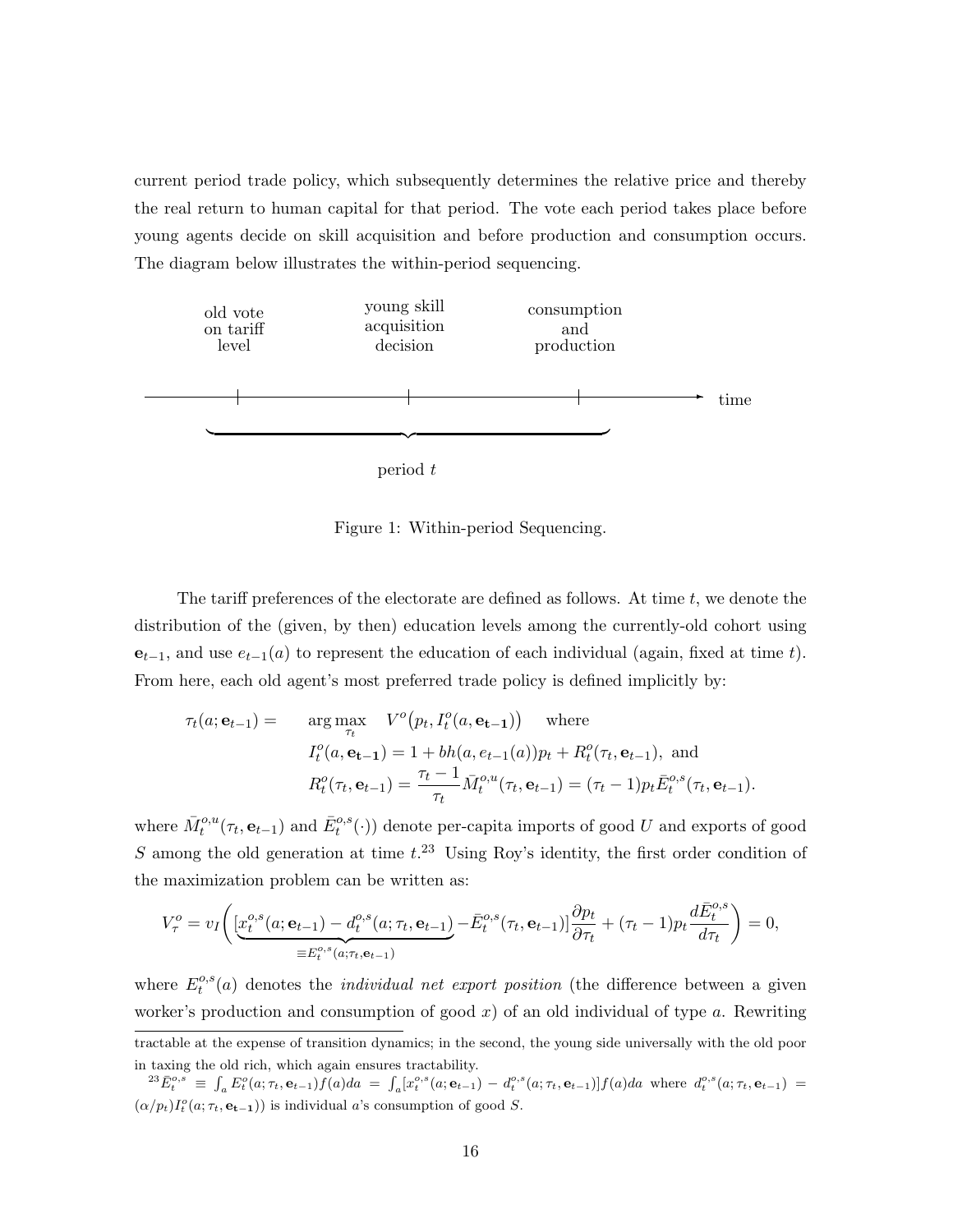again yields:

$$
V_{\tau}^{o} = v_{I} \frac{p_{t}}{\tau_{t}} \left( -\Delta(a; \mathbf{e}_{t-1}) + (\tau_{t} - 1)\tau_{t} \underbrace{\frac{d\bar{E}_{t}^{o,s}}{d\tau_{t}}}_{(-)} \right) = 0, \qquad (15)
$$

where we define the net-skill position of a voter of type a:

$$
\Delta(a; \mathbf{e}_{t-1}) \equiv (1 - \alpha)b \left[ h(a, e_{t-1}(a)) - \underbrace{\int_a h(a, e_{t-1}(a)) f(a) da}_{\equiv \bar{h}(\mathbf{e}_{t-1})} \right].
$$
 (16)

The  $\Delta(\cdot)$  denotes the net export position of an (old) individual a at time t, relative to the average net export position within her generation. This term plays a central role in the remaining analysis, so it is worth pointing out two important properties. First,  $\Delta(a; \mathbf{e_{t-1}})$ is fixed at the beginning of time  $t - before$  voting occurs – since human capital investments were decided by the old when they were young. Second,  $\Delta(a; e_{t-1})$  is proportional to  $(1 - \alpha)$  times the individual's bias in human capital relative to the average level of human capital in her generation,  $\bar{h}(\mathbf{e_{t-1}}) \equiv \int_a h(a, e_{t-1}(a))f(a)da$ . This simple multiplicative relationship follows from Cobb-Douglas preferences and the linear technology that converts human capital to output of the skilled good.

The role of individual level heterogeneity in shaping tariff preferences is immediately clear from equation (15). The relative net export position  $\Delta(\cdot)$  captures an individual's self-interested motive to use the tariff to distort the wage distribution in her favor, while the second term represents the familiar aggregate efficiency cost of trade restrictions, which is borne by all individuals, and which is minimized by choosing free trade. Starting from free trade, the marginal efficiency cost of changing the tariff is vanishingly small, but the distributional consequences are not. Thus, any relatively unskilled individual for whom  $\Delta(a; \mathbf{e}_{t-1})$  < 0 will prefer a strictly positive tariff. Conversely, higher a agents whose net skill position is above the mean  $(\Delta(a; e_{t-1}) > 0)$  prefer to subsidize trade. It is only a razor's edge *average* agent,  $\hat{a}$ , whose individual net skill position perfectly mirrors the mean of her entire generation — that is, for whom  $\Delta(\hat{a}; \mathbf{e}_{t-1}) = 0$  — who will vote for free trade.<sup>24</sup>

These individual policy preferences reflect the same underlying intuition as the "political cost-benefit ratio" in Rodrik (1994). Starting from free trade, the marginal benefit of using the tariff to redistribute income is strictly positive for any individual who is not herself a perfect mirror of the economy overall. The greater the difference between a voter's

<sup>&</sup>lt;sup>24</sup>Note that  $\hat{a}$  need not coincide with the first moment of  $f(a)$ .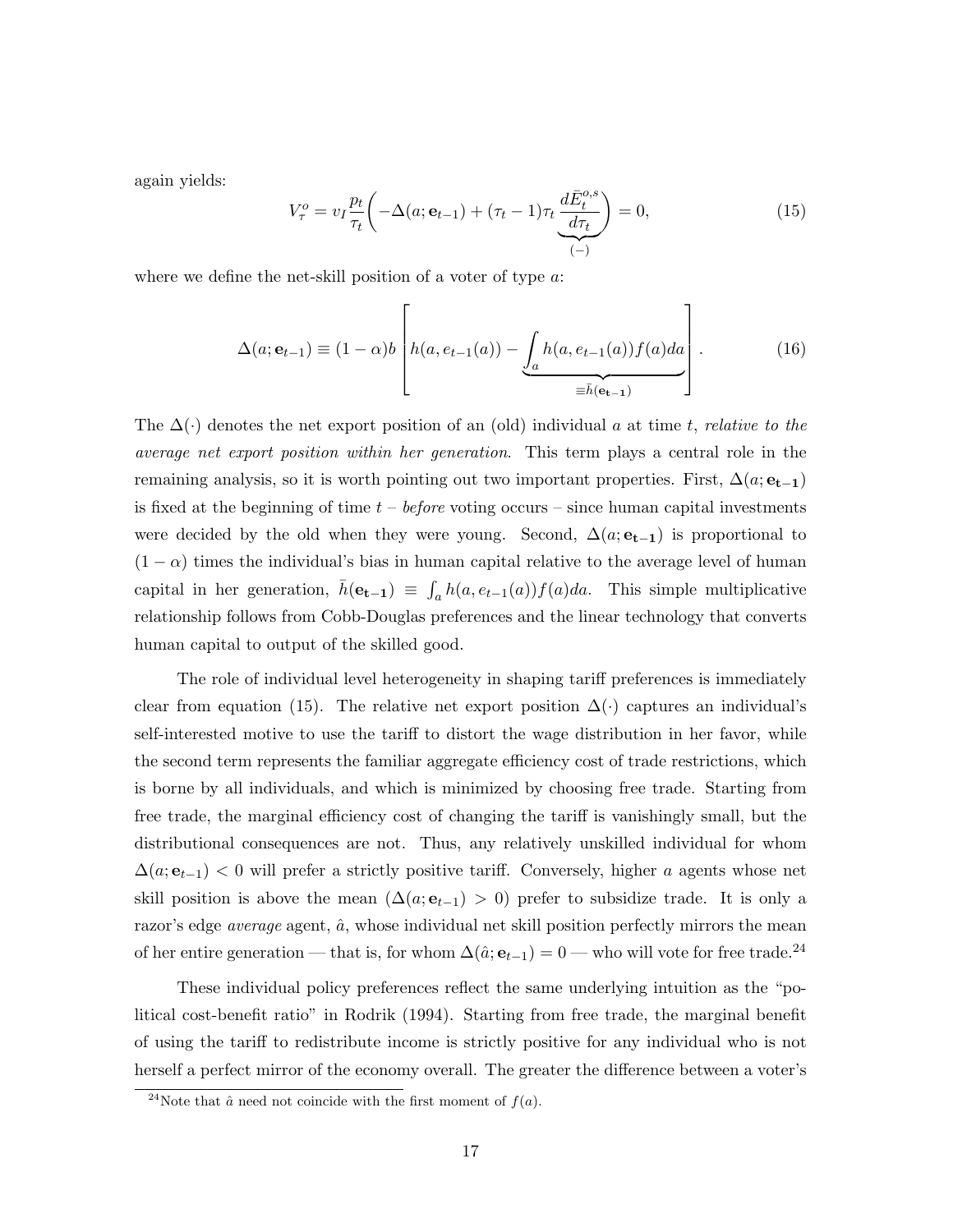own net-skill position relative to her generation, the greater her motive to use tariffs to tilt the wage distribution in her favor at the expense of overall efficiency.

We summarize the properties of trade policy preferences as follows:

**Lemma 2.** The preferred tariff of an old individual a at time t,  $\tau(a, e_{t-1})$ , is strictly positive (negative) iff  $\Delta(a, \mathbf{e}_{t-1}) < 0(> 0)$ . Moreover:

$$
\frac{\partial \tau(a, \mathbf{e}_{t-1})}{\partial a} \quad < \quad 0,\tag{17}
$$

$$
\frac{\partial \tau(a, \mathbf{e}_{t-1})}{\partial e_{t-1}(a)} \quad < \quad 0,\tag{18}
$$

$$
\frac{d\tau(a,\mathbf{e}_{t-1})}{da} \quad < \quad 0. \tag{19}
$$

Redefining the function as  $\tau(\Delta(a, \mathbf{e}_{t-1}), \bar{E}_{t}^{\text{o},s}(\mathbf{e}_{t-1}))$ , the most preferred tariff is strictly decreasing in  $\Delta$ :

$$
\frac{\partial \tau(\Delta, \bar{E}_t^{o,s})}{\partial \Delta} < 0. \tag{20}
$$

[Proof in Appendix A.2]

Lemma 2 formalizes the earlier intuition that more educated voters, and those with greater initial advantages prefer freer trade. All voters with a below-average level of human capital (whether due to accidents of birth (lower  $a$ ), limited education, or both) prefer strictly positive tariffs, which would tilt real wages in their favor. Individuals with aboveaverage human capital prefer negative tariffs (equivalently,  $2<sup>5</sup>$  export subsidies), which would further magnify the returns to human capital, tilting real wages in their direction.

Voting. Trade policy is determined by majority vote. Every agent votes for her most preferred tariff policy,  $\tau \in (0, \tau^P)$ , where  $\tau^P$  denotes the prohibitive tariff level (and hence a return to autarky) and any  $\tau < 1$  indicates an import subsidy. Under the monotonic tariff preferences described in Lemma 2, the median voter, denoted  $a^m$ , is decisive. We restrict attention to sincere (and implicitly compulsory) voting to rule out nuisance equilibria.<sup>26</sup> We also abstract from bureaucratic or time costs of changing tariff regimes.

Political equilibrium is composed of two parts: the sequence of tariffs over time as a function of education, and the sequence of education decisions as a function of tariffs. As shown before, equilibrium education is determined by current and expected prices under

<sup>25</sup>by Lerner Symmetry

<sup>&</sup>lt;sup>26</sup>See Mayer (1984) for a formal treatment of voting costs and probabilistic voting in the median voter environment.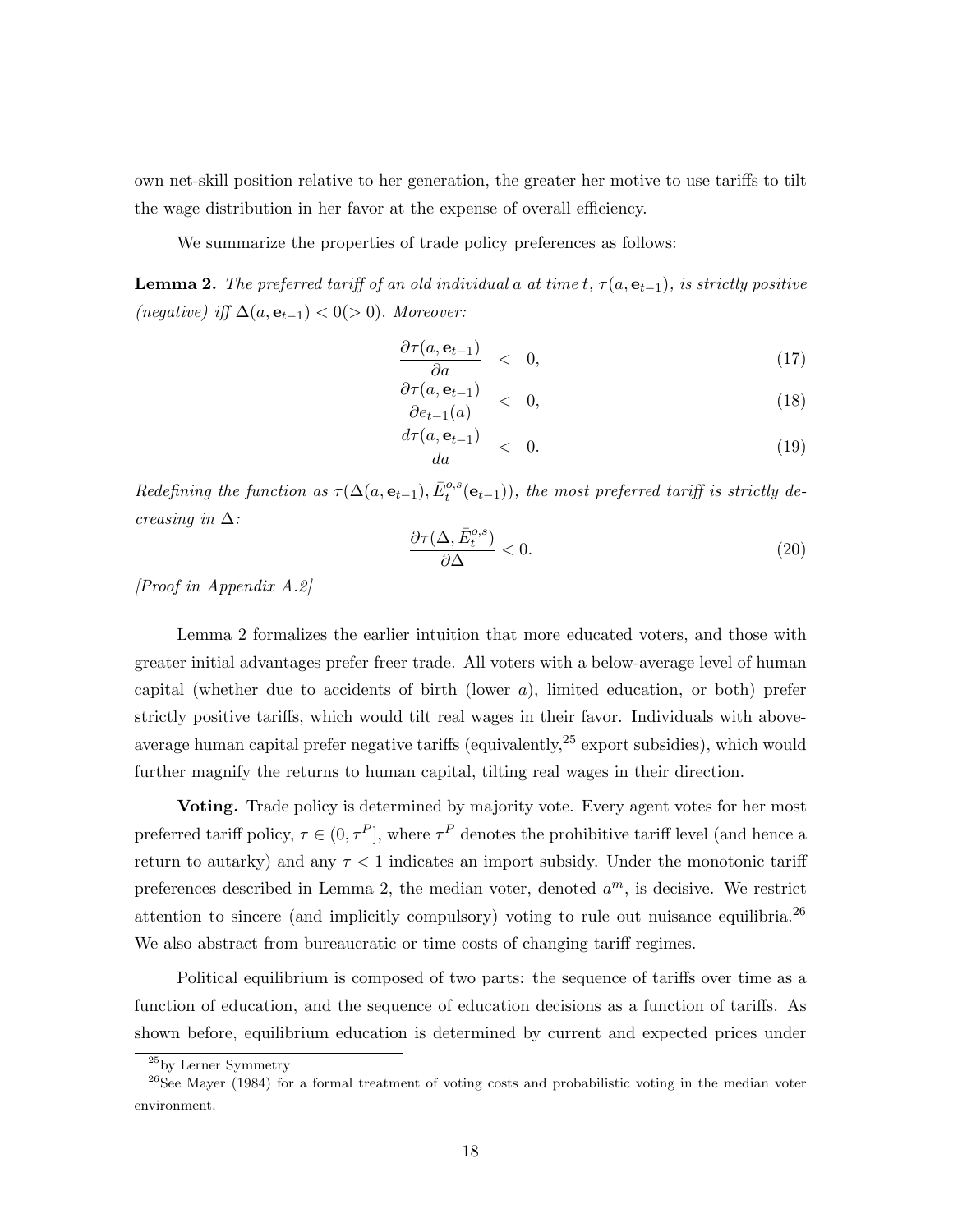rational expectations according to (8). The equilibrium tariff sequence can be summarized by a trade policy rule that describes the mapping from the state of the world to the thenold median voter's most preferred tariff policy. This trade policy rule has two key features. First, because the median voter is old at the time of the vote, and her welfare does not depend on the decisions of the younger generation, the trade policy rule every period  $t$  is independent of future trade policy.<sup>27</sup> Second, since the old median voter's preferred trade policy is determined by the already-fixed distribution of education among her generation,  $e_{t-1}$  serves as the relevant state variable at time  $t.^{28}$ 

Letting  $\Delta_t^m \equiv \Delta(a^m; \mathbf{e_{t-1}})$  denote the realized equilibrium relative net export position of the median voter, we define the political equilibrium as follows:

**Definition 3.** Given a world price sequence  $(p_t^w)_{t \in \mathbb{N}}$ , a rational expectations **political equilibrium** is a sequence of  $(e_{t-1}, \Delta_t^m, \tau_t)$  triples such that starting from  $e_0$  the following holds for all  $t \in \mathbb{N} = \{1, ...\infty\}$ :

1. 
$$
e_{t-1}(a) \equiv e(a; \tau_{t-1}, \tau_t) = h_e^{-1}\left(a, \left(\frac{v(p_{t-1})}{v(p_t)} \frac{\tau_t}{\beta p^{w_b}}\right)\right) \forall a,
$$

2. 
$$
\Delta_t^m \equiv \Delta(a^m, \mathbf{e}_{t-1}) = (1 - \alpha)b[h(a^m, e_{t-1}(a^m)) - \bar{h}(\mathbf{e}_{t-1})],
$$
 and

$$
\mathcal{Z}.\ \tau_t = \arg \max_{\tau_t} \quad V_t^o(a^m; \mathbf{e_{t-1}}, \tau_t).
$$

where  $p_t = p_t^w / \tau_t \forall t$ ;  $V^o(\cdot)$  denotes the indirect utility for an (old) voter at time t; and  $\bar{h}(\mathbf{e}_{t-1}) \equiv \int_a h(a, e_{t-1}(a))f(a)da$  is average human capital among generation  $t-1$ .

The first condition requires that among the voting-age population at time  $t$ , all individuals' skill acquisition decisions are optimal under rational expectations of tariffs over their lifetimes. The second condition defines the net export position of the median voter at

 $27$ This feature is ensured by the small open economy assumption and intra-generational tariff revenue rebates, which together imply that the younger generation's education decisions (which do depend on future prices) are immaterial to older voters. Because the optimal tariff rule is independent of future expectations, we do not need to restrict attention to Markov Perfect equilibria, as is customary in many similar models; nuisance equilibria are effectively ruled out by the model's structure.

<sup>&</sup>lt;sup>28</sup>Note that the full education distribution  $e_{t-1}$  is actually a strict superset of the relevant state variable at time t, since the realized tariff at time t depends only on the median voter's level of human capital and the first moment of the distribution of human capital  $\bar{h}(\mathbf{e}_t - 1) \equiv \int_a h(a, e_{t-1}(a)) f(a) da$ , which enters both  $\bar{E}_{t-1}^{o,s}$  and enters  $\Delta_{t-1} = (1 - \alpha) b[h(a, e_{t-1}(a)) - \int_a h(a, e_{t-1}(a)) f(a) da].$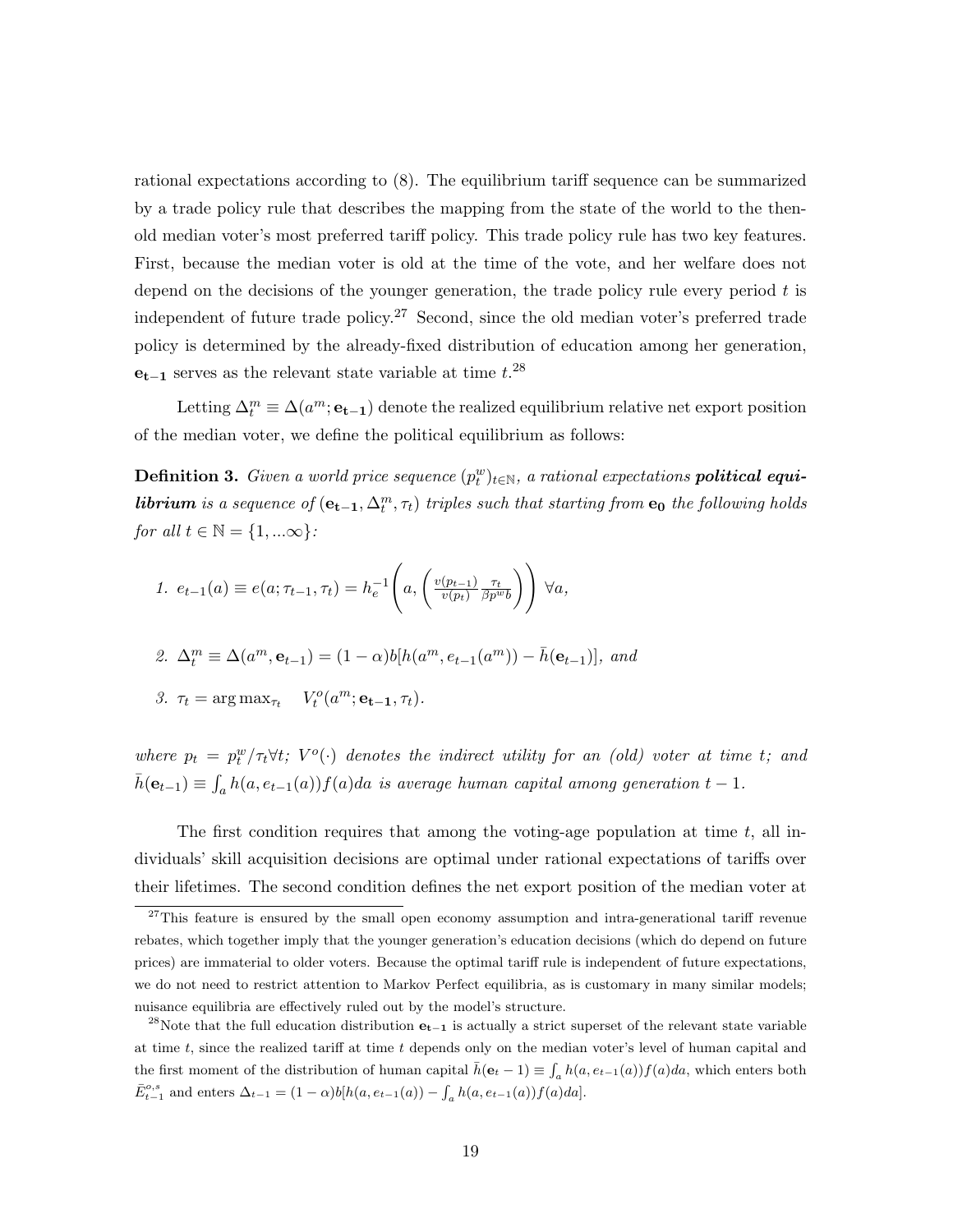time  $t$ , which depends on the distribution of education among the voting-age population. The third condition requires that the equilibrium realized tariff maximizes the indirect utility of the (older) median voter in period,  $t$ . Equilibrium is defined as any sequence of triples  $(\mathbf{e_{t-1}},\Delta^m_t,\tau_t)$  that satisfy these conditions.

We can now define a *political steady state* as an economic steady state in which the status quo trade policy is perpetuated under the existing political process.

**Definition 4.** A political steady state, summarized by  $(\tilde{e}, \tilde{\Delta}^m, \tilde{\tau})$  is characterized by equations (12) – (14) and a sequence of constant tariffs  $(\tau_t = \tilde{\tau})_{t \in \mathbb{N}}$  that jointly satisfy Definition 3:

$$
\tilde{e}(a) = h_e^{-1}\left(a, \left(\frac{\tilde{\tau}}{\beta p^w b}\right)\right) \forall a,
$$
\n(21)

$$
\tilde{\Delta}^m \equiv \Delta(a^m, \tilde{\mathbf{e}}) = (1 - \alpha)b[h(a^m, \tilde{e}(a^m)) - \bar{h}(\tilde{\mathbf{e}})] \tag{22}
$$

$$
\tilde{\tau} = \arg \max_{\tau} V^o(a^m; \tilde{\mathbf{e}}, \tau). \tag{23}
$$

where  $\bar{h}(\tilde{\mathbf{e}}) \equiv \int_a h(a, \tilde{e}(a)) f(a) da$ .

To streamline notation, we refer hereafter to equilibrium and steady state pairs,  $(\Delta_t^m, \tau_t)$  and  $(\tilde{\Delta}^m, \tilde{\tau})$ , which subsume the full distribution of education decisions implied by the underlying model according to Definition 3.

Steady State Properties. A unique interior steady state exists if there is one (and only one) fixed point solution to equations (21)-(22) such that  $\tilde{\tau} \leq \tau^P$  (i.e., up to the nonprohibitive tariff). For the remainder of this paper, we focus on scenarios in which the distribution of the returns to human capital would be skewed toward the top even under free trade,<sup>29</sup> so that the steady state relative net-export position of the median voter is negative,  $\tilde{\Delta}^m < 0$ , and therefore (by Lemma 2), the steady state tariff is positive,  $\tilde{\tau} > 0$ .

The following (sufficient) conditions guarantee a unique, stable, interior political steady state:

Assumption 2. Sufficient conditions for a unique, stable, interior steady state:

$$
\left(\frac{h_e^2}{|h_{ee}|}|_{a^m} - \int_a \frac{h_e^2}{|h_{ee}|} f(a) da\right) < \frac{\tau^2}{p^w} \left(\bar{h} + \frac{1}{bp^w}\right) \alpha((1 - \alpha)\tau + 1)),
$$
\n
$$
\Delta^m(\tau)\big|_{\tau=1} < 0 \text{ and } \Delta^m(\tau)\big|_{\tau} > \tau^{-1}(\Delta^m)\big|_{\tau}^P,
$$
\n
$$
(24)
$$

where time subscripts are suppressed in steady state.

 $^{29}$ Empirical wealth and income distributions suggest that this is indeed the relevant case.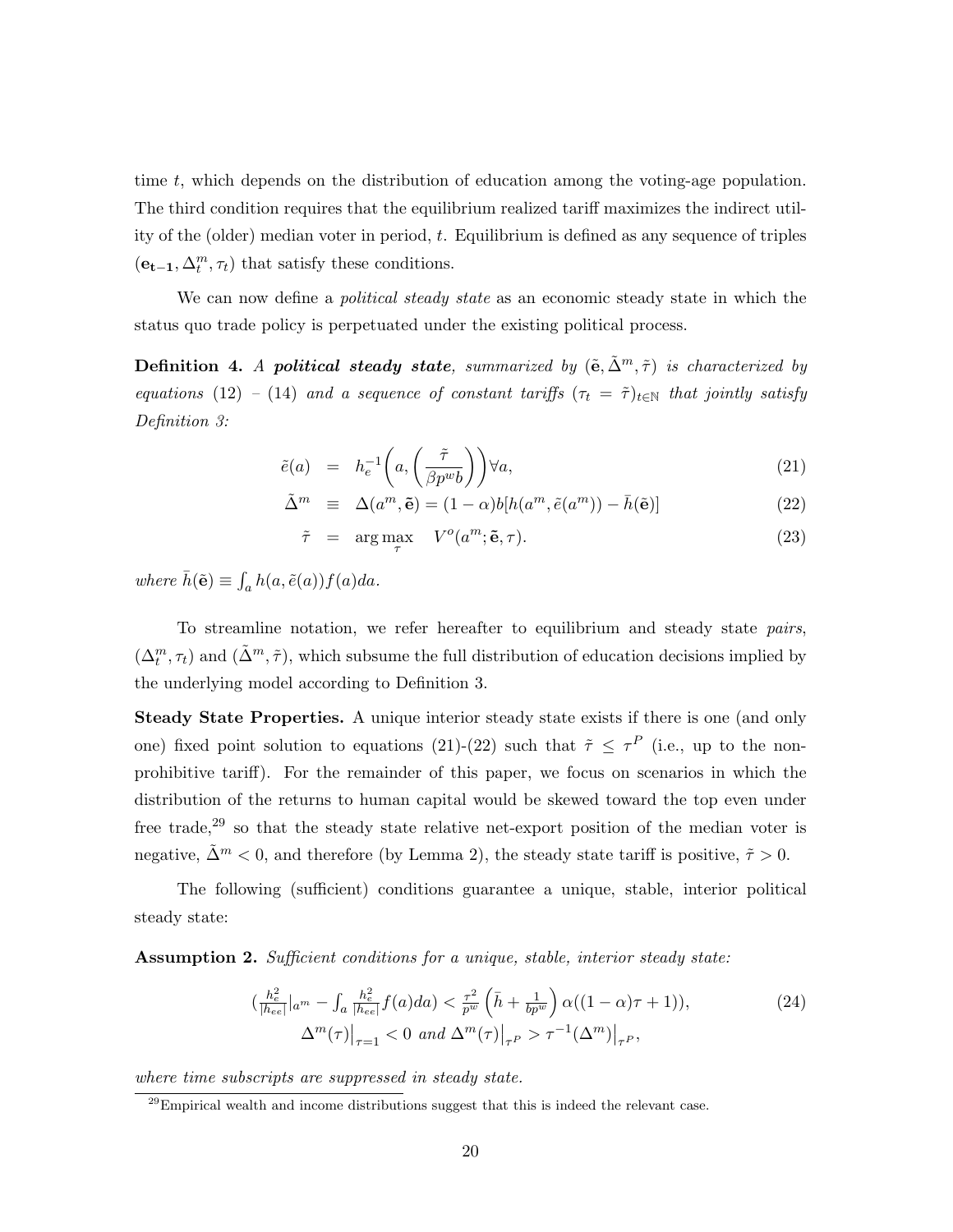Lemma 3. Under Assumption 2, political equilibrium is unique and stable, both in and out of a steady state. [Proof in Appendix A.3]

The first condition in Assumption 2 requires that the median voter's most preferred tariff is not overly responsive to small changes in the distribution of human capital – or commensurately, that small changes in the tariff will not generate drastic changes in the relative distribution of human capital. The second set of conditions imply interiority.

Figure 2 offers a graphical depiction of steady state in  $(\Delta^m, \tau)$  space. In each of the panels, equilibrium is described by the intersection of two loci: the median voter's most preferred tariff as a function of her net skill position,  $\tau = \tau(\Delta^m, p^w)$ , and the median voter's net skill position as a function of the tariff,  $\Delta^m(\tau; p^w)$ . We begin with the tariff locus, and note that it must be strictly downward sloping in  $\Delta^m$ , as shown in both panels. According to Lemma 2, the greater the skewness in wages – and specifically the greater the difference in the return to human capital for the median voter relative to the average of her generation – the more protectionist the median voter will be. As a benchmark, note that if the median voter were perfectly representative of her generation, she would favor free trade; thus,  $\Delta = 0$  corresponds to  $\tau = 1$  on the tariff locus, as shown.

The  $\Delta^m(\tau; p^w)$  locus is more complex. While individuals' human capital is unambiguously increasing in the domestic relative price of the skilled good (and therefore decreasing in the tariff),  $\Delta^m$  depends on the *difference* in the median voter's human capital level relative to the rest of her generation, which is endogenous to prices and therefore the tariff. There are two possibilities, both of which are economically interesting and plausible. Each is represented below.

The left-side panel of Figure 2 depicts the case in which  $\frac{d\Delta^m}{dp} > 0$ , which implies that the  $\Delta^m(\tau; p^w)$  schedule is downward sloping as shown. In this scenario, any increase in the domestic skill premium (driven by  $p$  in the model) would induce the median voter's human capital level to catch up with the average level of human capital for her generation as a whole. (That is, while everyone would weakly increase their education levels in response to an increase in  $p$ , the resulting increase in human capital for the median voter would yield greater gains than average.) Thus, lower tariffs would reduce inequality in the distribution of human capital, all else equal.

The right-side panel of Figure 2 depicts the opposite case in which  $\frac{d\Delta^m}{dp} \leq 0$  so that  $\Delta^m(\tau; p^w)$  is upward sloping. This case represents the possibility that an increase in the skill premium would cause the median voter to fall further behind the average of her generation.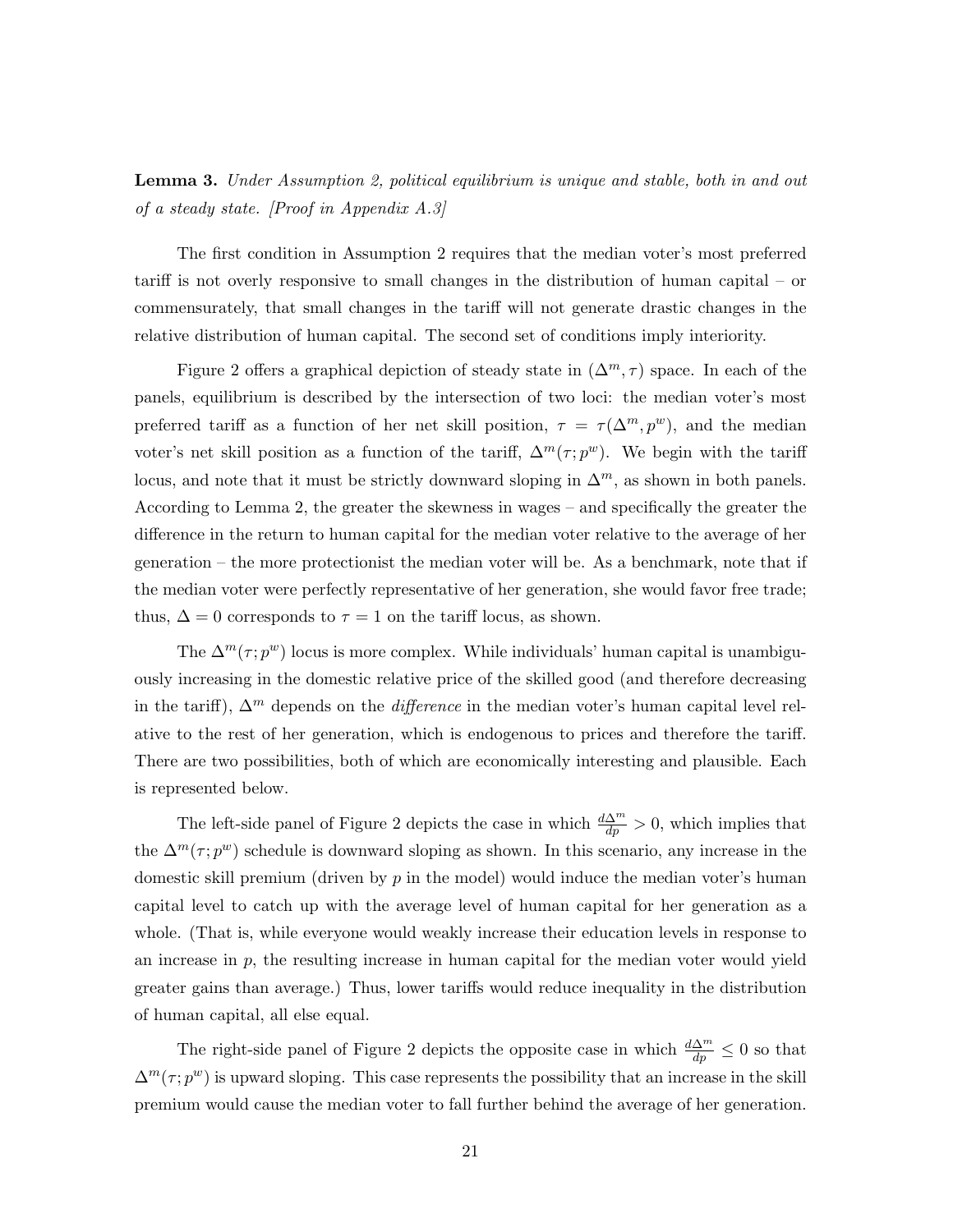

Figure 2: Steady State in  $(\Delta^m, \tau)$  Space. [LHS: $\frac{d\Delta^m}{dp} > 0$ , RHS: $\frac{d\Delta^m}{dp} \le 0$ ]

(That is, while everyone would (again) weakly increase their education levels in response to an increase in p, the resulting increase in human capital for the median voter would yield smaller gains than average, causing the median voter to fall further behind.) In this scenario, greater protection would reduce inequality in the distribution of human capital, all else equal.

Our stability condition in Assumption 2 allows for both of the scenarios depicted above, and ensures stability and uniqueness in both cases. Specifically, equation (24) can be rewritten:

$$
\frac{d\Delta^{m}(p)}{dp} < \underbrace{\frac{\tau^{2}}{p^{w}} \frac{V_{\tau\tau}}{V_{\tau\Delta^{m}}}\bigg|_{\tau(\Delta^{m})}}_{>0} \forall \Delta^{m},\tag{25}
$$

which, importantly, allows for  $\frac{d\Delta^m}{dp}$  to be positive or negative. Apriori, there is no reason to rule out either case, and indeed, both are economically interesting and plausible.

The conditions for whether  $\frac{d\Delta^m}{dp} \leq 0$  ultimately depend on the shape of the human capital function,  $h(a, e)$  and the underlying distribution of initial advantage,  $f(a)$ .<sup>30</sup> Intuitively, if the marginal return to human capital is sufficiently low for very high levels of education (for instance, if  $h(a, e)$  is sufficiently concave, so that high a individuals hit a 'ceiling' in how much human capital they can acquire), then the median voter will be able

$$
\frac{d\Delta^{m}(p)}{dp} > 0 \iff \frac{dh(a^{m}, e(a^{m}, p))}{dp} > \int_{a} \frac{dh(a, e(a, p))}{dp} f(a) da \iff \frac{h_{e}^{2}}{|h_{ee}|}\Big|_{a^{m}} > \int_{a} \frac{h_{e}^{2}}{|h_{ee}|} f(a) da.
$$

 $30$  From (7) and (16) evaluated for constant p: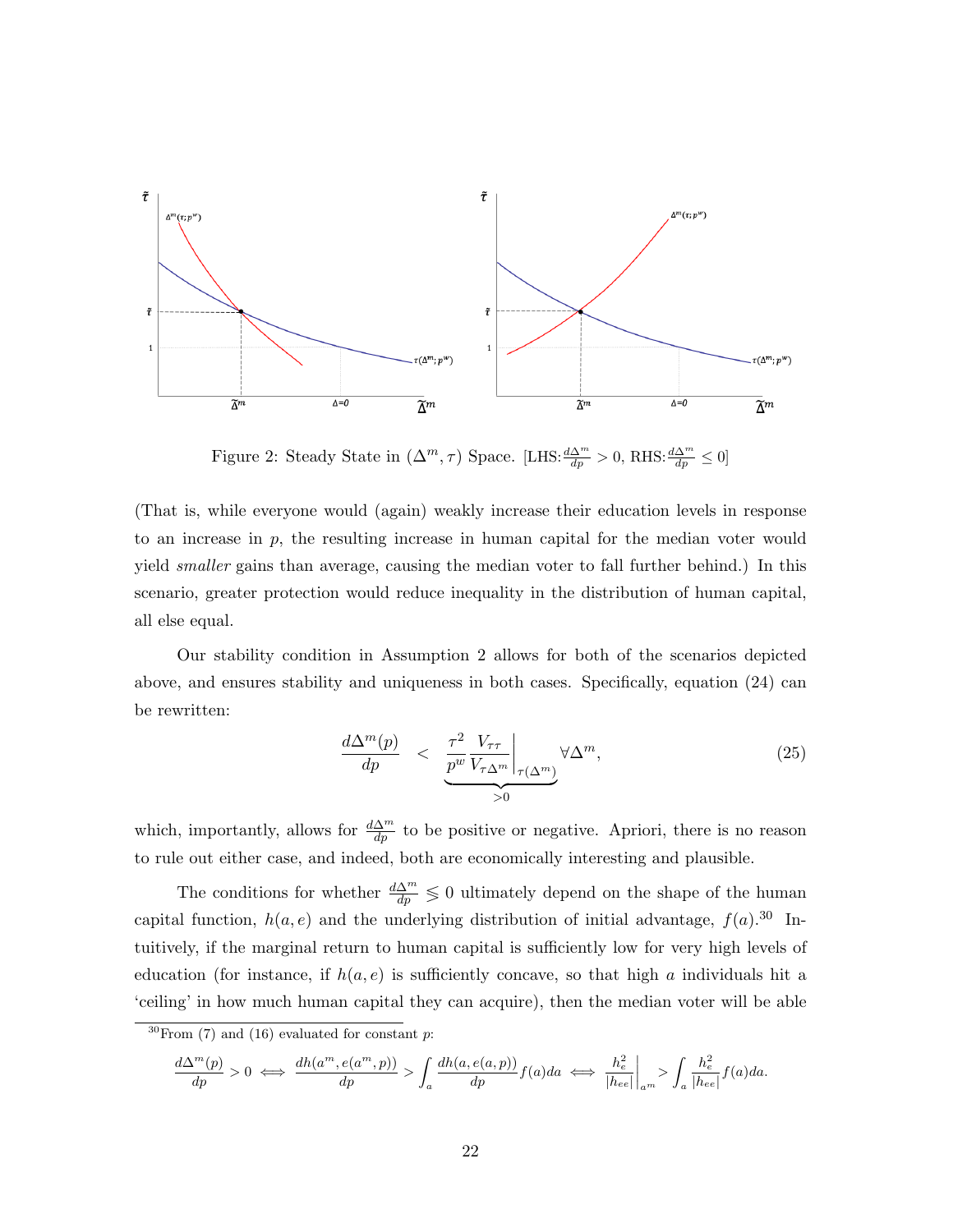to catch up when the skill premium rises; in this case,  $\frac{d\Delta^m}{dp} > 0$ , consistent with the left-side panel of Figure 2. Conversely, if the marginal return to education remains quite low for the median voter compared to the average, a higher skill premium could cause the median voter to fall father behind and  $\frac{d\Delta^m}{dp} \leq 0.31$  We explore both scenarios in detail below.

# 4 Policy Response to Exogenous Shocks

We now examine the short and long run consequences of an unexpected, permanent increase in the world relative price of the skilled good.<sup>32</sup> We adopt the perspective of a relatively skill-abundant, industrialized country in which the initial steady state distribution of human capital is assumed to be skewed toward the top (i.e. the relative net export position of the median voter is negative). This scenario is designed to reflect the circumstances of the "China Shock" – a sharp decline in the world relative prices of goods produced with lowskilled labor – from the perspective of a developed economy like the US or the EU. In an extension, we show that a skill-augmenting technology shock is virtually isomorphic in its political consequences.

## 4.1 A Permanent Terms-of-Trade Shock

We use superscript  $\delta$  for initial steady state values and  $\delta$  for the new steady state. Starting from an initial political steady state summarized by  $(\tilde{\Delta}^{m0}, \tilde{\tau}^0; p^{w0})$  where  $\tilde{\Delta}^{m0} < 0$ , consider an unanticipated permanent jump in the world price to  $p^{w}$  >  $p^{w0}$  at time  $t = T$ .

As formalized below, the increase in the relative world price of the skilled good will change both the incentives to acquire education and also the preferences over trade policy. We evaluate the consequences of the shock and subsequent adjustment in two stages. First, we describe the properties of the new steady state and then we trace out the transition path by which this new steady state is reached. Throughout, we maintain the regularity conditions in Assumption 2, which ensure equilibrium uniqueness and stability.

<sup>&</sup>lt;sup>31</sup>For example, this would be the case if  $h(a, e)$  were iso-elastic in e, in which case an increase in education that led to a proportional change increase in h for all workers would still lead to a lower level increase for lower-a workers, and thus rising skewness in wages.

 $32$ With additional modeling apparatus, we can explicitly allow the stochastic shock to be anticipated, i.e. agents rationally expect the shock to happen with a given, low probability as in Baldwin and Robert-Nicoud (2007). This would not change our results qualitatively, as the realization of a shock would still contrast with its expected value. We have therefore chosen to forgo the added complexity.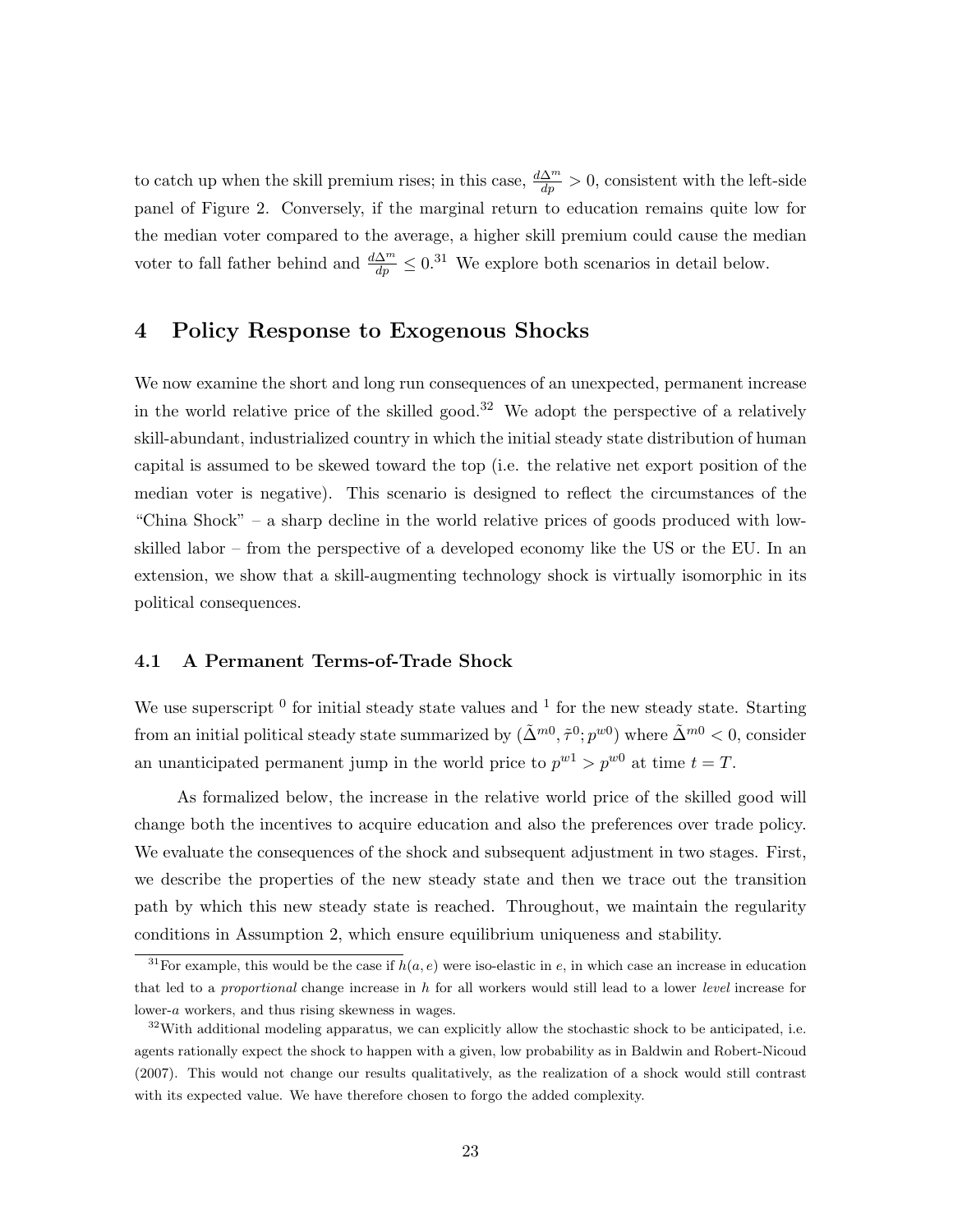#### 4.1.1 The New Steady State

We begin by showing that for any initial distribution of education of the currently-old generation, an increase in the terms of trade  $(p^w)$  will further polarize voters' tariff preferences: an initially protectionist voter will become more protectionist, while an initially pro-trade voter will favor even lower (more negative) tariffs. Formally:

**Lemma 4.** Polarization effect of an increase in  $p^w$ . For any  $p^{w1} > p^{w0}$  and any  $\Delta_t^m < 0$  $(\Delta^m_t > 0)$ :

1.  $\tau(\Delta_t^m; p^{w1}) > \tau(\Delta_t^m; p^{w0})$   $(\tau(\Delta_t^m; p^{w1}) < \tau(\Delta_t^m; p^{w0}))$ , and 2.  $\tau(\Delta_t^m; p^{w1}) < \tau^{FC}$   $(\tau(\Delta_t^m; p^{w1}) > \tau^{FC})$ ,

where  $\tau^{FC} \equiv \frac{p^{w1}}{p^{w0}} \tau(\Delta_t^m; p^{w0})$  is the fully compensating tariff that would exactly offset the terms-of-trade change, leaving the domestic price unchanged. [Proof in Appendix  $A.\mathcal{A}$ ]

Intuitively, voters choose trade policy to balance their individual incentive to tilt the domestic relative price in their favor against the shared distortionary cost of trade restrictions. In the initial steady state, these two forces are exactly equal for the median voter, who has chosen the initial steady state tariff,  $\tilde{\tau}^0$ , to just balance her self-interested motive against the distortionary cost of a marginal tariff change. When the world price changes, this balance is disrupted. Holding the current tariff fixed, an increase in the world relative price would strictly decrease the distortionary cost of increasing the tariff relative to the redistributive motive.<sup>33</sup> Thus, a relatively less skilled median voter would prefer to increase the tariff at least a little bit in response to the increase in  $p^w$ .

The same logic establishes that even the most protectionist median voter would stop short of fully offsetting the terms-of-trade change with the tariff increase. If the median voter were to hold the domestic price fixed by implementing a fully-offsetting tariff, the distortionary cost of the tariff would be strictly higher than at the initial steady state while the redistributive motive would stay the same. Thus, following an increase in  $p^w$ , the domestic price p will rise, even if the tariff also increases.

 $33$ Although relatively general, this result follows from the functional form assumptions over technology and preferences which together determine the distortionary cost of the tariff. More broadly, this result will obtain any time that an increase in the terms of trade causes  $(i)$  an increase in income inequality, as measured by  $\Delta^m$ , and/or (ii) an increase in the importance of redistributive effects of trade policy relative to the aggregate efficiency effects to voters. Proposition 5, which considers the political effects of skill-biased technological change, establishes a similar result.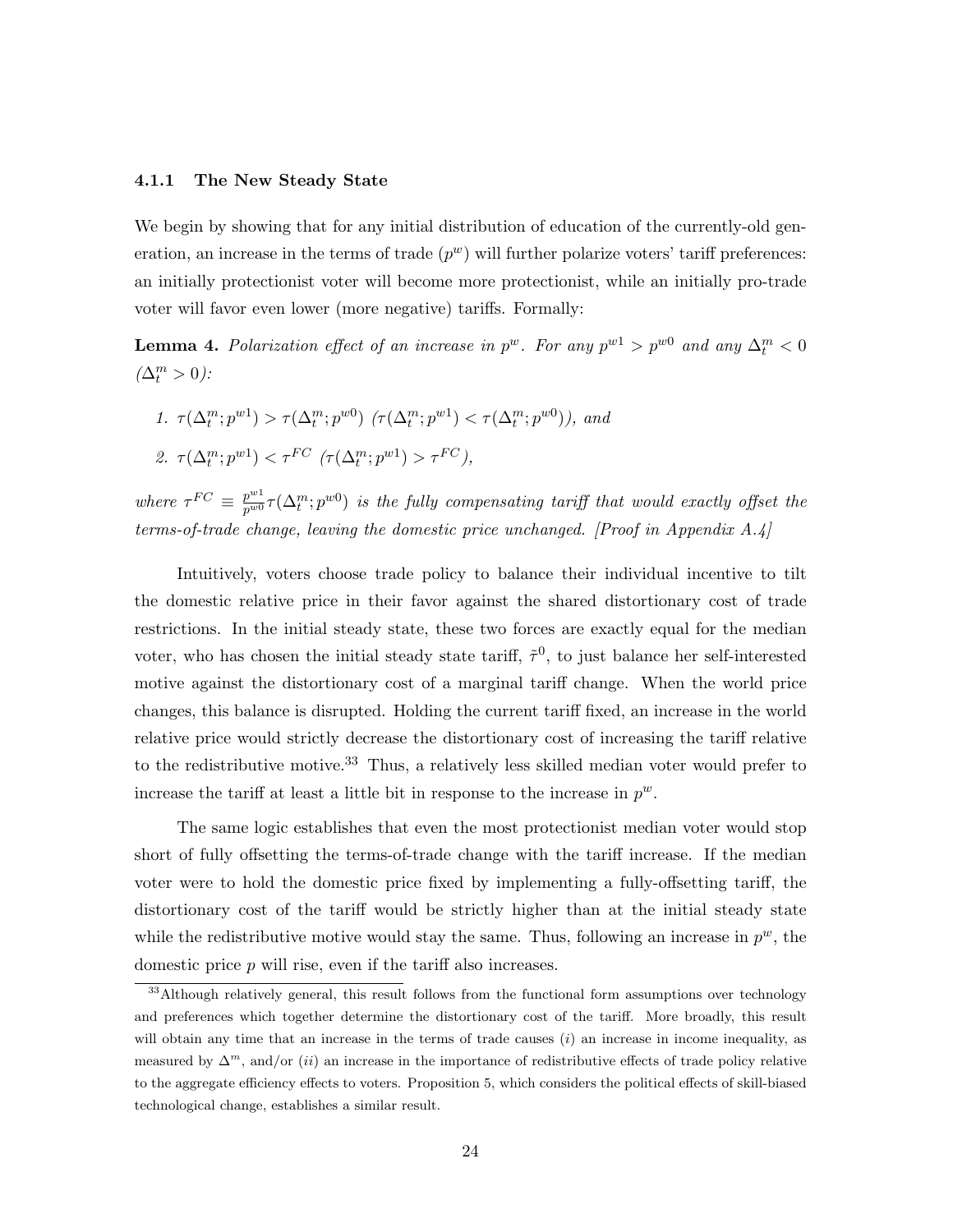Note that these results hold both in and out of steady state, since the tariff preferences of the old generation depend only on the current world prices and the distribution of education within the older generation. The preceding lemma puts bounds on the new steady state as follows:

**Proposition 1.** Steady State response to an increase in  $p^w$ . Compared to an initial steady state summarized by  $(\tilde{\Delta}^{m0}, \tilde{\tau}^0; p^{w0})$  where  $\tilde{\Delta}^{m0} < 0$  and  $\tilde{\tau}^0 < \tau^P$ , the new steady state under a higher world price  $p^{w1} > p^{w0}$ ,  $(\tilde{\Delta}^{m1}, \tilde{\tau}^1; p^{w1})$  has the following properties:

- 1. The new steady state tariff will be less than fully compensating:  $\tilde{\tau}^1 < \tau^{FC} \equiv \frac{p^{w_1}}{p^{w_0}} \tilde{\tau}^0$ , resulting in a strictly higher domestic price:  $\tilde{p}^1 > \tilde{p}^0$ .
- 2. The new steady state level of education will be above the old steady state education level for every individual:  $\tilde{e}^1(a) \geq \tilde{e}^0(a) \forall a$ .

[Proof in Appendix B.1]

Figure 3 illustrates. Again, there are two scenarios depending on the sign of  $\frac{d\Delta^m}{dp}$ . In both cases, Lemma 4 implies that the new steady state tariff locus will pivot clockwise around the free-trade benchmark,  $\Delta = 0$ , reflecting the increased dispersion of trade policy preferences among the electorate. If  $\frac{d\Delta^m}{dp} > 0$  as in the left-side panel, an increase in  $p^w$  will cause the  $\Delta^m(\tau, p^w)$  locus to shift to the right. Conversely, if  $\frac{d\Delta^m}{dp} \leq 0$  as in the right-side panel, an increase in  $p^w$  will cause the  $\Delta^m(\tau, p^w)$  locus to shift to the *left*. Proposition 1 allows us to put additional boundaries on possible relative shifts in the two steady state loci, and implies that the new steady state must lie somewhere in the shaded region in the relevant panel for each scenario. While we know that  $\tilde{e}^{m} \geq \tilde{e}^{m}$ , the new steady state  $\Delta^m$  and tariff may be above or below the initial steady state levels, and these outcomes are again intimately linked to the sign of  $\frac{d\Delta^m}{dp}$ . Less obviously, the nature of transition dynamics will also hinge on the same condition, as we explore below.

# 4.1.2 Transition

We now describe the transition path from the original steady state to the new steady state following an unanticipated permanent increase in the terms of trade.

At the time of the shock, the distribution of human capital among the current voting population is fixed and given by voters' educational choices during youth under the original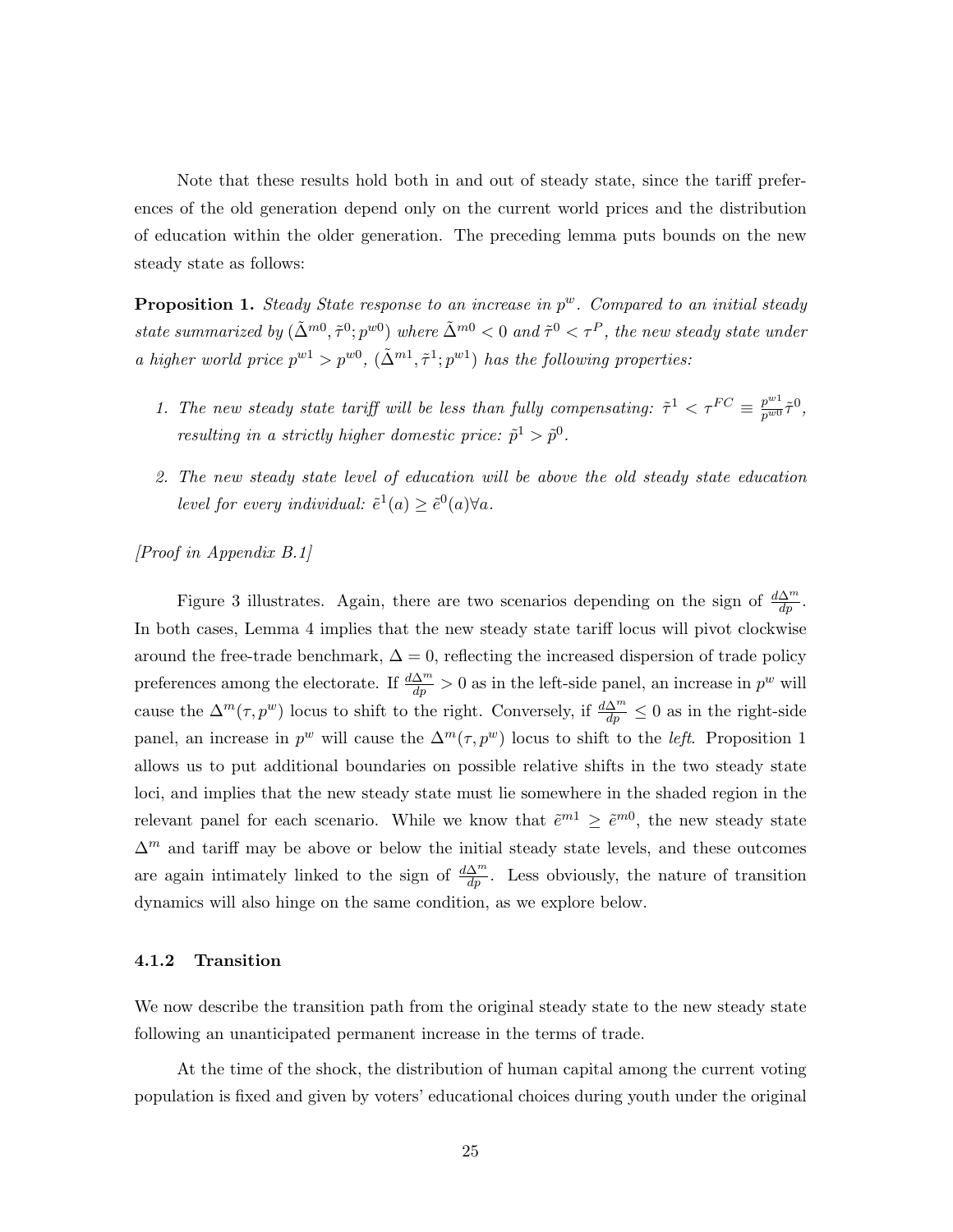

Figure 3: Steady State Response to  $p^w \uparrow$  in  $(\Delta^m, \tau)$ . [LHS: $\frac{d\Delta^m}{dp} > 0$ , RHS: $\frac{d\Delta^m}{dp} \le 0$ ]

steady state at  $t = T - 1$ . That is,  $\Delta_T^m = \tilde{\Delta}^{m0} = \Delta^m(\tilde{e}^0)$ . This serves as the relevant state variable that pins down the subsequent equilibrium sequence of tariff and education decisions, according to Definition 3.

While the young can adjust their educational decisions after the shock, the old who vote on trade policy cannot. Since the optimal tariff function at any given time depends on the *concurrent* value of  $\Delta_t^m$ ,  $\tau_T = \tau(\Delta_T^m, p^{w_1}) = \tau(\tilde{\Delta}^{m0}, p^{w_1})$ . Given our initial assumption that the returns to human capital are skewed toward the top ( $\tilde{\Delta}^{m0} < 0$ ), the polarization result in Lemma 4 immediately implies that the equilibrium tariff will jump at the time of the shock, but will less than fully offset the increase in  $p^w$ :

Proposition 2. Protectionist Surge: Starting from an initial steady state summarized by  $\{\tilde{\Delta}^{m0}, \tilde{\tau}^0; p^{w0}\}\$  where  $\tilde{\Delta}^{m0} < 0$  and  $\tilde{\tau}^0 < \tau^P$ , an unanticipated increase in  $p^w$  at time  $t = T$ will cause a concurrent increase in both the tariff and the domestic price relative to the initial steady state; i.e.  $\tau_T > \tilde{\tau}^0$  and  $p_T > \tilde{p}^0$ , where  $\tilde{p}^0 \equiv \frac{p^{w0}}{\tilde{\tau}^0}$  $\int_{\tilde{\tau}^0}^{\infty}$ . [Proof in Appendix B.2]

Given the increase in the domestic relative price of the skill-intensive good at time  $T$ , we know from Lemma 1 that this increase would lead, ceteris paribus, to an increase in the educational investment of the young cohort born at time T relative to their predecessors. But at the same time, the young generation's educational decisions also depend on the expected price in the following period, and thus  $\tau_{t+1}$ . Thus, the out of steady state education decisions for every member of generation T are given by  $e_T(a) = e(a; \tau_T, \tau_{T+1})$  where the first argument,  $\tau_T$  is already pinned down by  $\tilde{\Delta}^{m0}$  but the second is endogenous and given by:  $\tau_{T+1} = \tau(\Delta_{T+1}^m; p^{w_1})$ , which depends on generation T's educational decisions.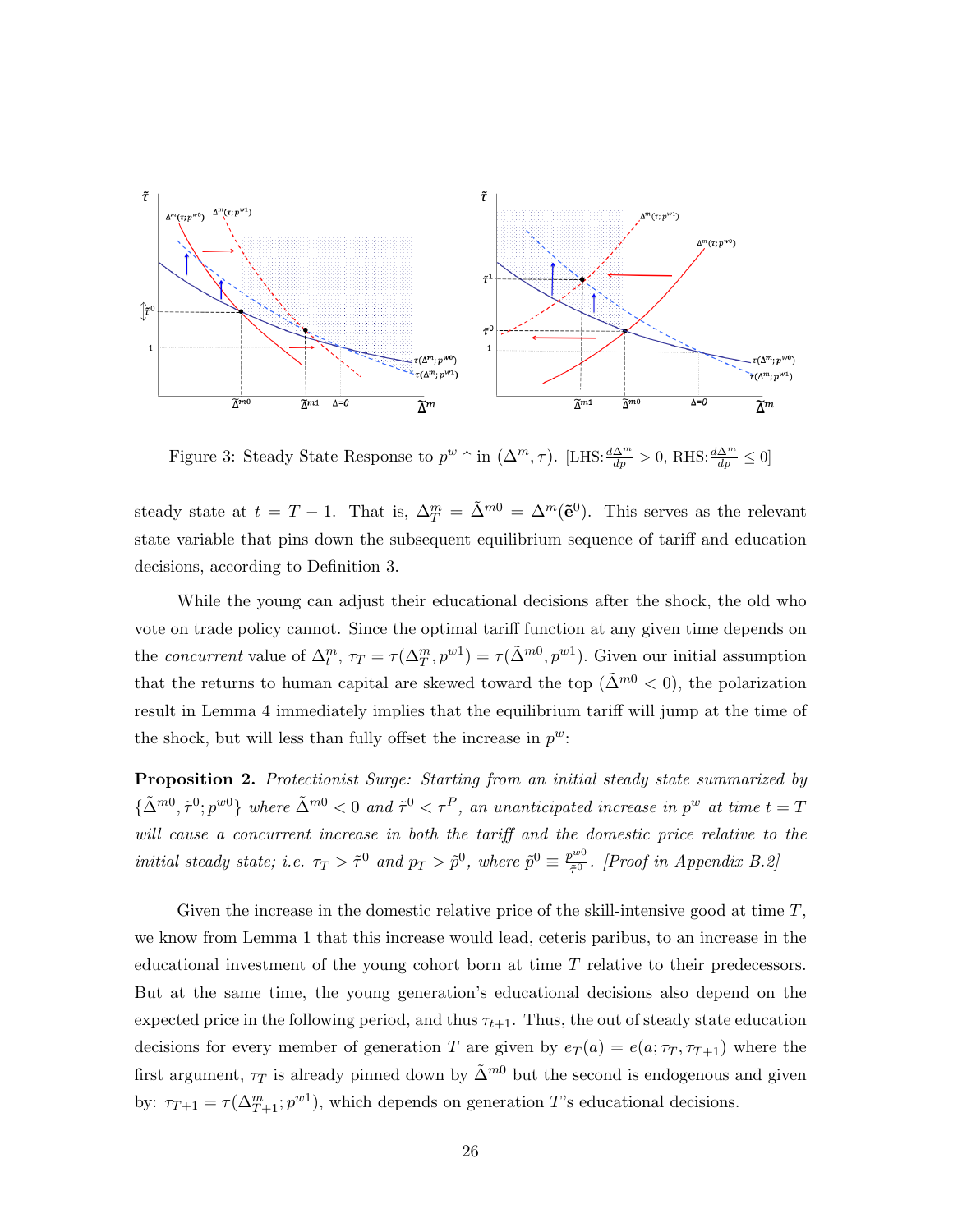Under rational expectations, the equilibrium expected future tariff must coincide with the realized future tariff, which is a result of the political process in each subsequent period. The educational decisions of the young will shape future tariffs, while future tariffs determine young education decisions.<sup>34</sup> Our regularity assumption in  $(24)$  assures a unique fixed point solution to this problem in each period, so that transition is pinned down by parameters.

As intimated by Figure 3, there are two possibilities for how this transition will evolve depending on the underlying functional form assumptions. If young voters expect tariff liberalization (and therefore a higher skill premium), they will unambiguously acquire more education. But this expectation of liberalization will be realized only if these higher education levels allow the median voter to "catch up" to the overall economy enough that she will in fact be less protectionist in the future. This need not be the case. If despite an optimal educational response to the increase in the domestic skill premium at time  $T$ , the then-young median voter in generation  $T$  falls even further behind the overall economy so that  $\Delta_{T+1}^m < \Delta_T^m$ , then  $\tau_{T+1} > \tau_T$ : the median voter will even more protectionist following the shock.

We call the first possibility *Protectionist Overshooting*: following an initial tariff surge at the time of the shock, trade policy will be gradually liberalized as workers acquire more education, the distribution of human capital becomes less skewed, and protectionist pressures dissipate. Alternatively, in the case of *Protectionist Escalation* the initial tariff surge will be followed by a subsequent rise in tariffs, as workers become more politically polarized. These two possibilities are separated by a knife-edge case in which the tariff will jump immediately to the new steady state at the time of the shock.

We now show that whether the protectionist surge will be followed by gradual liberalization or a tariff escalation depends on whether an increase in the skill premium causes convergence or divergence in the endogenous distribution of human capital; i.e. whether  $\frac{d\Delta^{m}(p)}{dp} \geq 0$ . In both cases, the terms-of-trade improvement triggers an immediate increase in the domestic skill premium and (thus) education levels among the young generation at the time of the shock. But whether this increase in education exacerbates or mitigates political polarization depends on the sign of  $\frac{d\Delta^{m}(p)}{dp}$  and thus, ultimately, the concavity of the human capital function for different levels of a.

 $34$ Note that under rational expectations, all agents must hold the same equilibrium beliefs about the future tariff. Given the assortative matching of initial advantage to optimal education levels and zero-mass voters, all agents understand that the median individual,  $a<sup>m</sup>$ , will necessarily be the median voter with respect to trade policy in the subsequent period.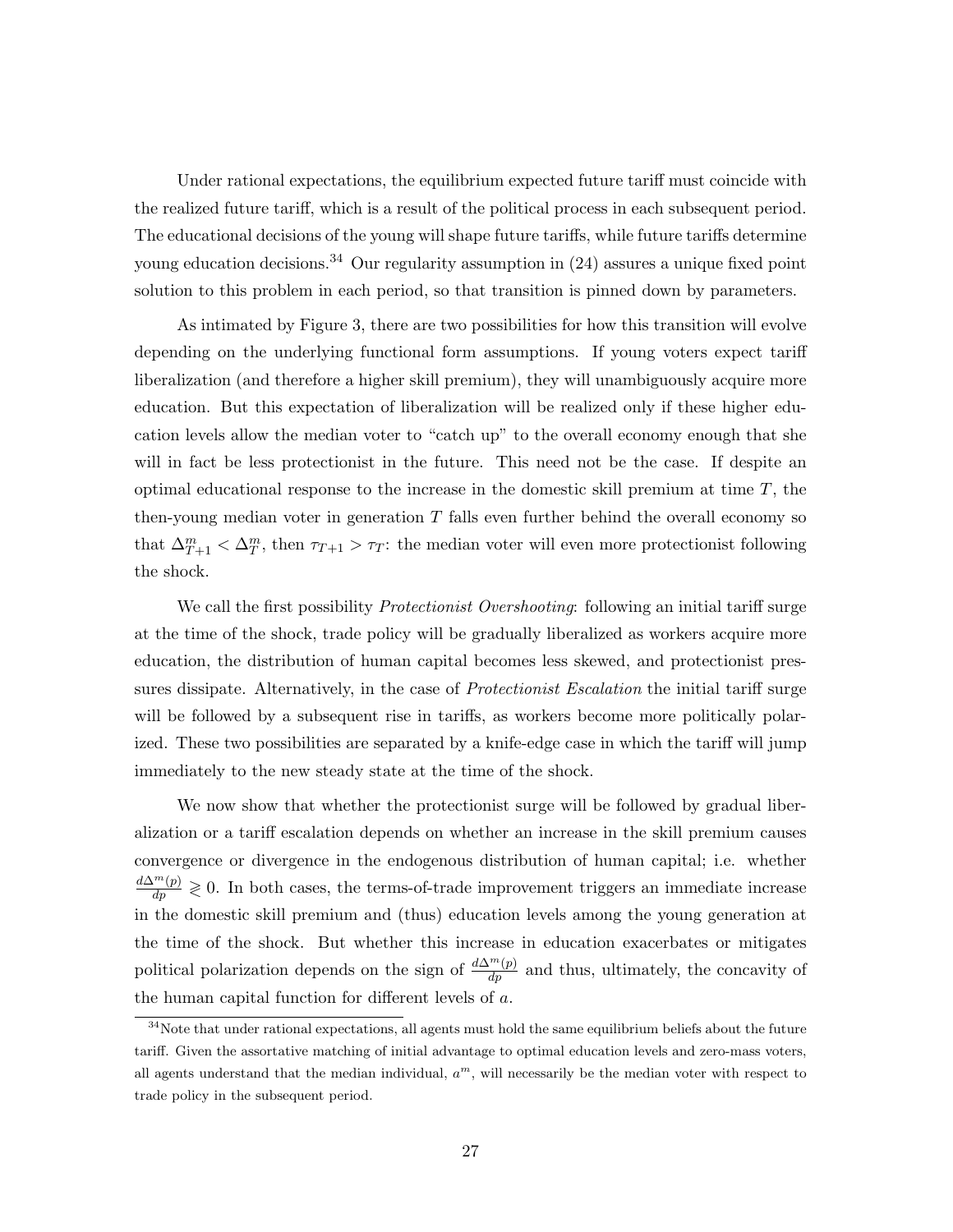#### 4.1.3 Protectionist Overshooting

Consider first the convergence case, which gives rise to protectionist overshooting. In this optimistic scenario, the increase in the skill premium will enable the median voter's human capital level to catch up with the rest of the population. As the median catches up her self-interested motive to raise tariffs is abated, and she will become less protectionist. The subsequently lower tariff will trigger future skill upgrading and catch up, leading to a reinforcing cycle of trade liberalization and skill upgrading. Thus, following the (inevitable) initial surge in protectionism at the time of the shock, the tariff will decline monotonically to a new steady state level that may (but need not) be below the initial steady state tariff. Formally:

**Proposition 3.** Protectionist Overshooting. If  $\frac{d\Delta^{m}(p)}{dp} > 0$ , an unanticipated, permanent increase in  $p^w$  at time  $T$  leads to:

- i) an immediate increase in the tariff at time T, from  $\tilde{\tau}^0$  to  $\tau_T$ ;
- ii) a new steady state characterized by  $\tilde{\tau}^1 < \tau_T$  and  $\tilde{\Delta}^{m1} > \tilde{\Delta}^{m0}$ ; and
- iii) a monotonic transition path after time  $T$ ,  $(\Delta_{T+t}^m, \tau_{T+t}) \forall t \geq 1$ , in which education and  $\Delta^m$  increase and the tariff decreases in each period, converging to the new steady state.

[Proof in Appendix B.3]

Figure 4 illustrates. Note that the  $\tau(\Delta_t^m; p^w)$  locus is the same in and out of steady state for any given  $p^w$ , since all of the arguments of the tariff function are contemporary to time  $t^{35}$  Conversely, because the time t older median voter's net skill position is a function of previous education decisions, the preceding period's tariff acts as a shift variable in the out-of-steady-state function  $\Delta^m = \Delta^m(\tau_{t-1}, \tau_t; p^w)$ . Lemma 3 implies that out-of-steadystate  $\Delta^m(\tau_{t-1}, \tau_t; p^w)$  schedules are steeper than the steady state schedule,  $\Delta^m(\tau; p^w)$  for any given  $p^{w,36}$  In the overshooting case, the  $\Delta^m(\cdot)$  schedules are downward sloping as shown. For any given  $p^w$ , the steady state equilibrium is given by the intersection of the steady state loci, while Assumption 2 ensures that the steady state schedule  $\Delta^m(\tau; p^w)$ locus intersects  $\tau(\Delta^m; p^w)$  only once and from above.

<sup>&</sup>lt;sup>35</sup> $\tau(\Delta_t^m; p^w) = \tau(\Delta^m; p^w)$  iff  $\Delta_t^m = \Delta^m$ .

<sup>&</sup>lt;sup>36</sup>Intuitively,  $\Delta^m$  is less responsive to changes in either the contemporary or past tariff than it is to a change in both tariffs together; Claim 7 in Appendix C formalizes.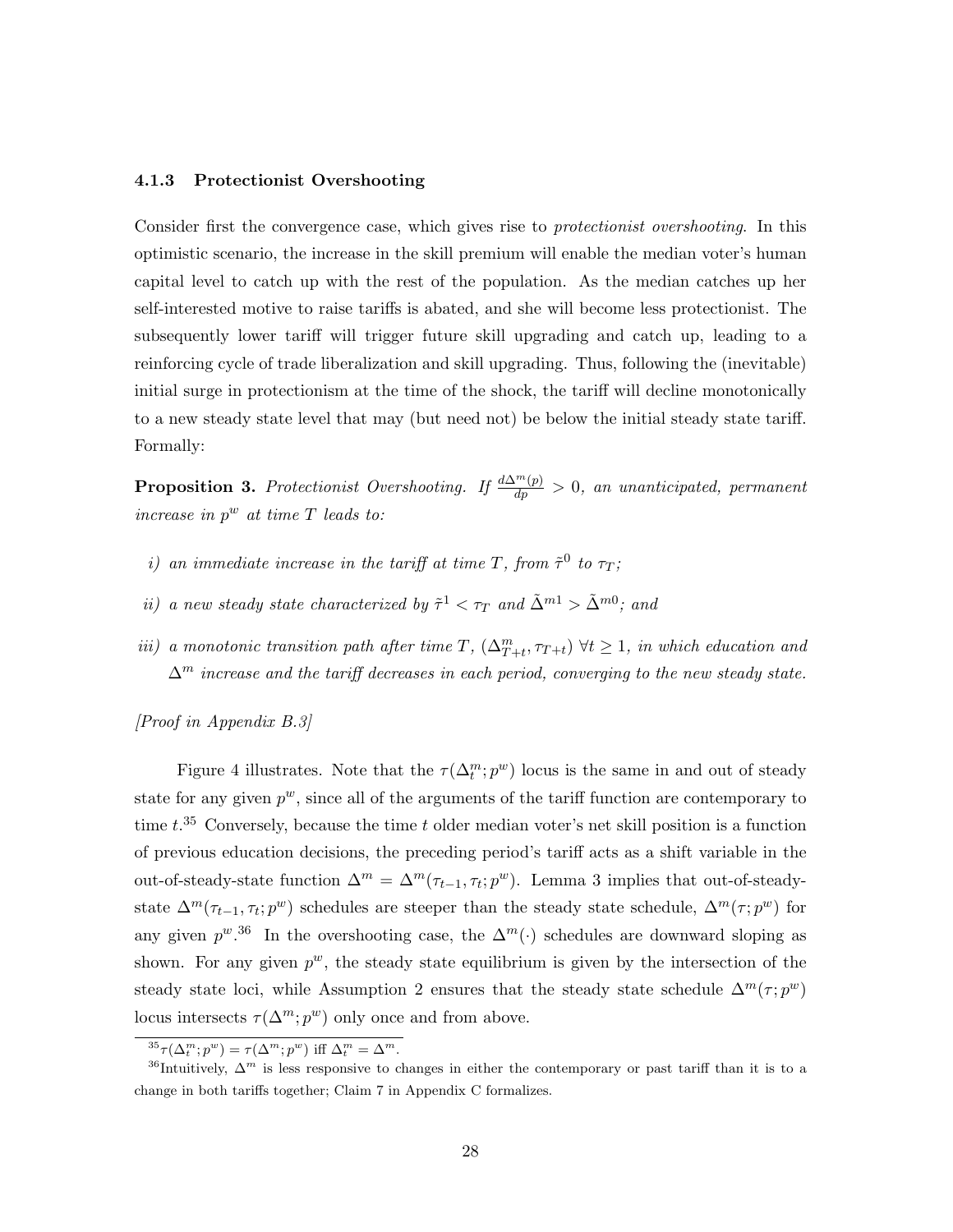

Figure 4: Protectionist Overshooting

Following the terms-of-trade shock at time  $T$ , the equilibrium time path is defined as the series  $(\Delta_t^m, \tau_t)$  where for each period  $t > T$ ,  $\Delta_t^m = \Delta^m(\tau_{t-1}, \tau_t; p^{w_1})$  intersects the (new) steady state tariff locus,  $\tau(\Delta_t^m; p^{w_1})$ . Thus, starting from the initial steady state  $(\tilde{\Delta}^{m0}, \tilde{\tau}^0)$ , an unanticipated increase in the terms of trade from  $p^{w0}$  to  $p^{w1}$  at time T causes the tariff locus to pivot clockwise around  $\Delta^m = 0$  from  $\tau(\Delta_t^m, p^{w0})$  to  $\tau(\Delta_t^m, p^{w1})$ , according to Lemma 4. (That is, every initially protectionist voter will become more protectionist at the time of the terms-of-trade shock.) The steady state  $\Delta^m(\tau; p^w)$  locus shifts to the right from  $\Delta(\tau, p^{w0})$  to  $\Delta(\tau, p^{w1})$ , since for any given tariff level, higher world prices will eventually induce educational investment and income convergence (in the overshooting case).

At the time of the shock, the old generation cannot adjust their educational choices, (i.e.  $\Delta_T^m = \tilde{\Delta}^{m0}$ ), and so the tariff jumps immediately to  $\tau_T > \tilde{\tau}^0$ , as shown (by Proposition 2). Equilibrium at time  $T + 1$  is then given by the intersection of the new tariff locus,  $\tau(\Delta_t^m; p^{w_1})$ , and  $\Delta^m(\tau_T, \tau_{T+1}; p^{w_1})$ . As we show in the formal proof, the out-of-steadystate  $\Delta^m(\tau_T, \tau_{T+1}; p^{w_1})$  function coincides with the (new) steady state  $\Delta^m(\tau; p^{w_1})$  at  $\tau_T$ as shown; thus, it must hold that  $\tau_{T+1} < \tau_T$  (and  $\Delta_{T+1}^m > \Delta_T^m$ ). Since  $\tau_{T+1} < \tau_T$ , the next period's schedule,  $\Delta^m(\tau_{T+1}, \tau_{T+2}; p^{w_1})$ , must lie strictly to the right of the previous schedule, resulting in a yet-lower tariff at  $T + 2$ . Each period thereafter, the out-of-steadystate  $\Delta^{m}(\cdot)$  schedule continues to shift right, gradually converging to the new steady state along the new steady state tariff locus.

Figure 5 maps the time path of the equilibrium tariff in this overshooting case. The new steady state tariff level may be higher or lower than the original steady state; absent additional assumptions it could go either way. Regardless, the policy overshooting result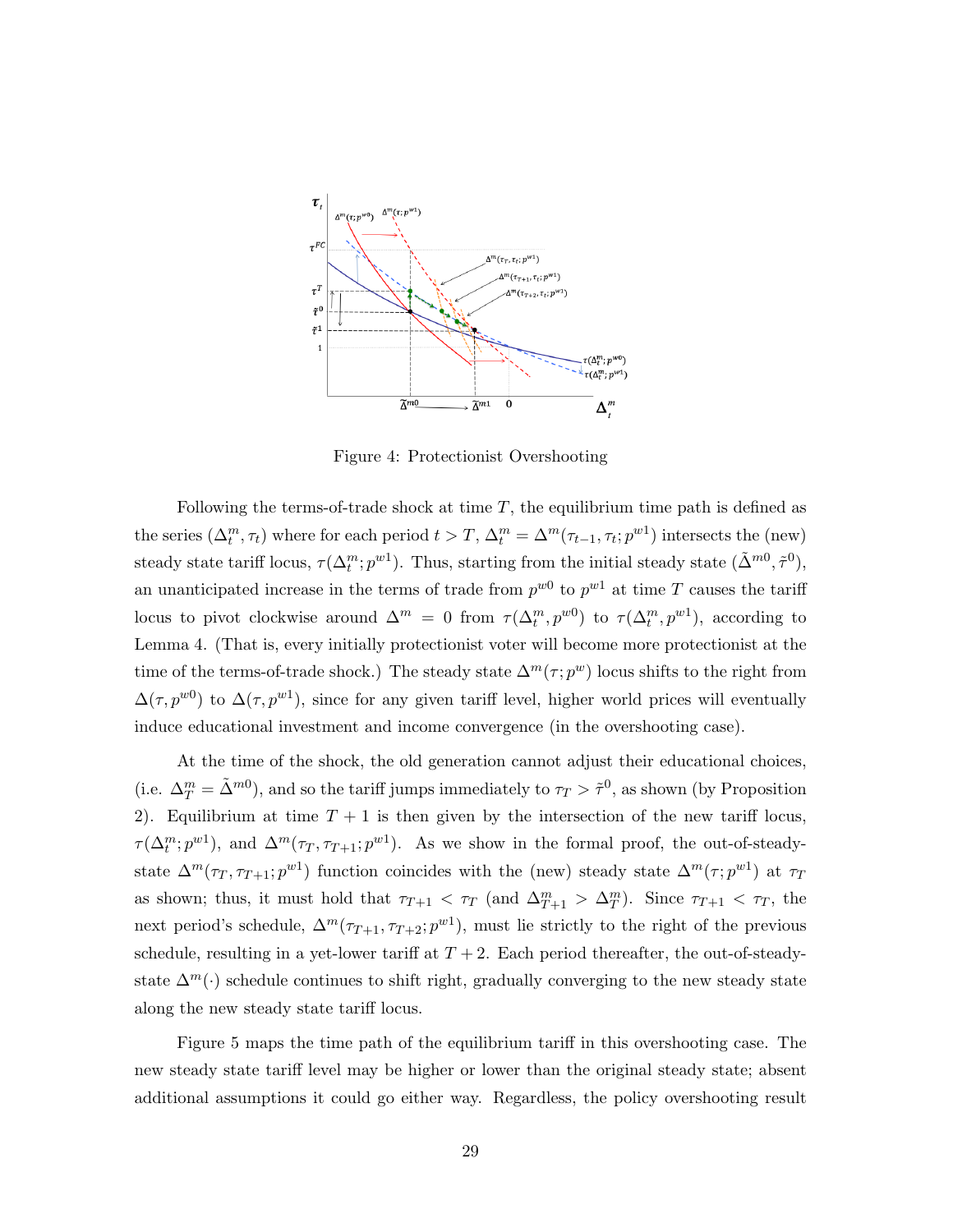obtains: there is an immediate surge in protectionism following an exogenous terms-of-trade shock, followed by a gradual decline in tariffs as the new steady state tariff level is reached. Even if a terms-of-trade shock will ultimately result in lower tariffs, the short run response points in exactly the opposite direction: even a "rosy" long run is preceded by a rocky transition.



Figure 5: Overshooting Tariff Response to  $p^w \uparrow$  if  $\frac{d\Delta^m}{dp} > 0$ .

Crucially, the non-monotonicity depicted in Figure 5 hinges on both inequality in the returns to trade and sticky labor market adjustment. If instead voters were identical, they would have no self-interested motive to distort prices, and thus would always choose free trade, regardless of the world price.<sup>37</sup> Or alternatively, if economic adjustment were frictionless, the economy would simply jump to the new steady state at the moment of the terms-of-trade shock. It is therefore specifically the combination of inequality and labor market stickiness that generates the rich political-economy transition dynamics presented here.

Finally, viewing the transition dynamics through the lens of domestic prices reveals that the protectionist surge at time  $T$  is acting as a shock absorber for the overall economy. As we see in Figure 6, the sudden, sharp political response to the increase in world prices tempers the immediate effect of the shock on local prices, which effectively gives the country's constituents time to adjust gradually to the new macroeconomic conditions. This gradual adjustment in education level is depicted by the right hand side panel of Figure 6.

 $37$ In this small open economy, free trade maximizes national income, and therefore the indirect utility for every economically representative ("average") voter. In a large country, the national income maximizing tariff would be given instead by the inverse elasticity of foreign export supply, per Johnson (1952).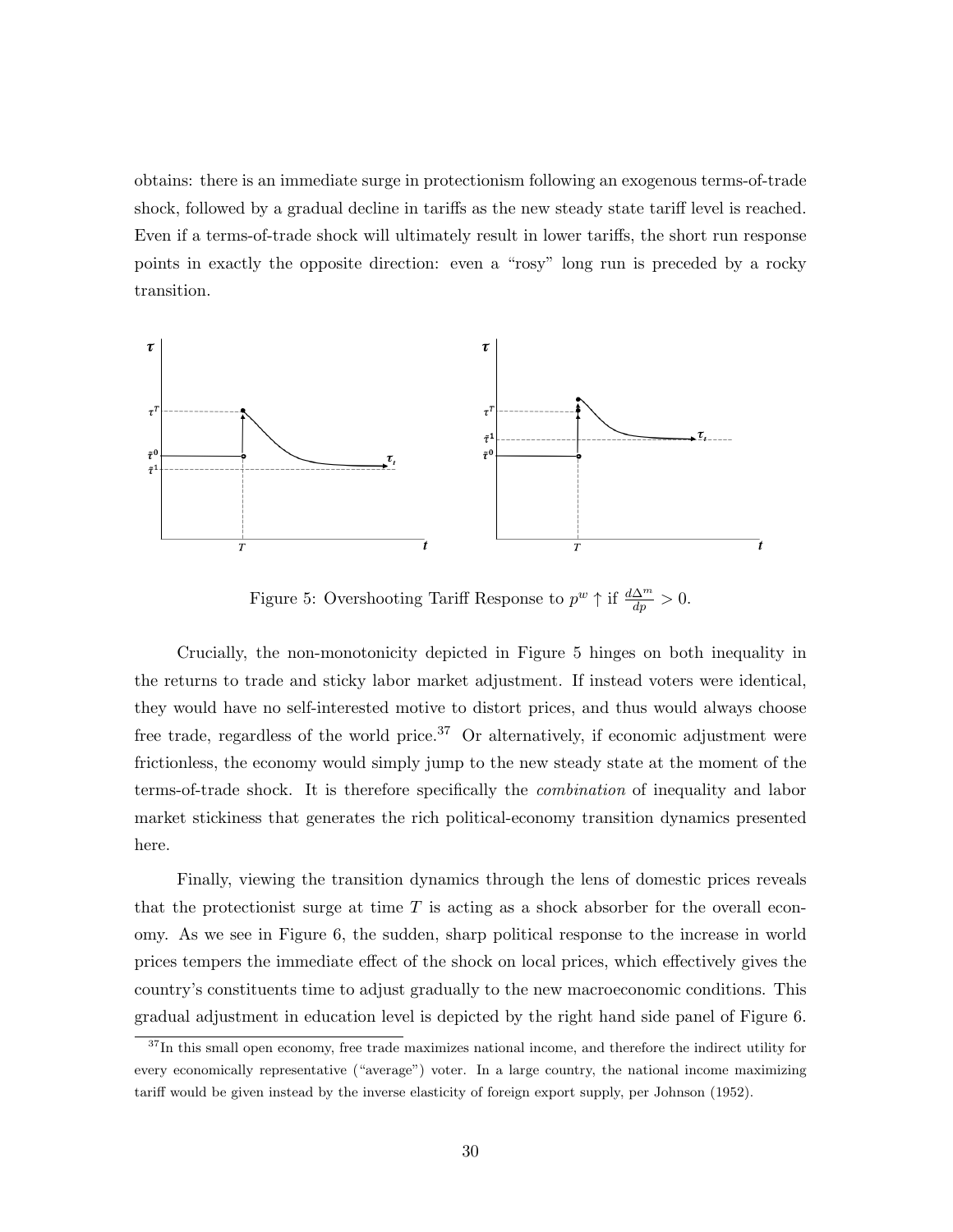

Figure 6: Overshooting Time Path for Prices and Education

Protectionist overshooting is not innocuous. The surge in the tariff at time T slows subsequent human capital acquisition for generations and thus entails real efficiency losses. From a utilitarian welfare perspective, the economy would be better off if it could immediately shift to the new steady state at time T. Section 5 explores the potential for welfare-improving policy interventions to mitigate the initial tariff surge or speed the pace of adjustment.

#### 4.1.4 Protectionist Escalation

We now turn to examine the alternative case in which a rising skill-premium exacerbates the underlying inequality. In this case the initial surge is followed by further increases in the level of protection. Formally, we have:

**Proposition 4.** Protectionist Escalation. If  $\frac{d\Delta^m(p)}{dp} \leq 0$ , an unanticipated, permanent increase in  $p^w$  at time  $T$  leads to:

- i) an immediate increase in the tariff at time T, from  $\tilde{\tau}^0$  to  $\tau_T$ ;
- ii) a new steady state characterized by  $\tilde{\tau}^1 \geq \tau_T > \tilde{\tau}^0$  and  $\tilde{\Delta}^{m1} < \tilde{\Delta}^{m0}$ ; and
- iii) a transition path  $(\Delta_{T+t}^m, \tau_{T+t}) \forall t \geq 1$ , that oscillates around and converges to the new steady state.

In the razor's edge case in which  $\frac{d\Delta^m(p)}{dp} = 0$ , transition will be instantaneous at time T. [Proof in Appendix B.4]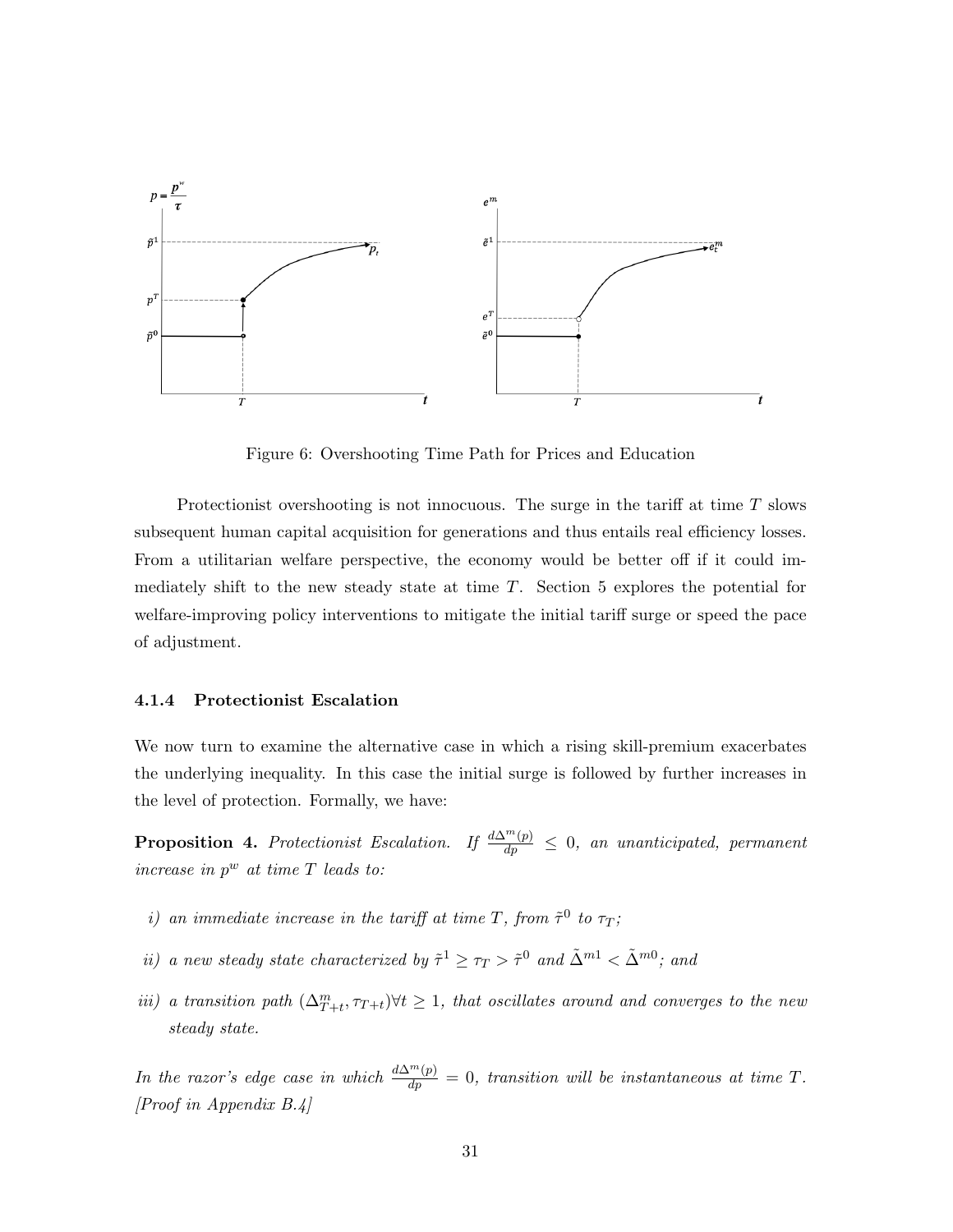Figure 7 illustrates. Recall that in this escalation scenario, inequality in the returns to human capital is exacerbated by a higher domestic relative price, p (reduced by a higher tariff), since  $\frac{d\Delta^m}{dp} \leq 0$   $(\frac{d\Delta^m}{d\tau} \geq 0).^{38}$  For any tariff level, the increase in  $p^w$  will eventually amplify the skewness in wages, as rising education levels cause the median voter to fall further behind the mean. Thus the new steady state  $\Delta(\cdot)$  schedule lies strictly to the left of the initial schedule. As in the overshooting case, the terms-of-trade shock causes the tariff locus to pivot clockwise around  $\Delta = 0$ , further polarizing tariff preferences immediately.



Figure 7: Protectionist Escalation

At the time of the shock, however, education is fixed, so that  $\Delta_T^m = \tilde{\Delta}^{m0}$ , and so the tariff jumps to  $\tau_T$ . At  $T + 1$ , the new equilibrium is given by the intersection of the new tariff schedule and  $\Delta^m(\tau_T, \tau_t; p^{w_1})$ . Since the tariff is less than fully compensating, the domestic prices rises (despite the increase in the tariff) and  $p_T > \tilde{p}^0$ , which will cause voters to increase their education levels, causing the  $T+1$  locus  $\Delta^m(\tau_T, \tau_t; p^{w_1})$  to shift left, as shown. In this scenario, the increase in education exacerbates inequality, so that  $\Delta_{T+1}^m < \Delta_T^m$  and therefore  $\tau_{T+1} > \tau_T$ . The next period will see a swing in the opposite direction. Because the time  $T + 1$  tariff is higher than it was at T, the domestic price will fall somewhat  $(p_{T+1} < p_T)$ , which will dampen political polarization, and therefore protectionism. This shift will allow the  $\Delta^m(\tau_{T+1}, \tau_t; p^{w_1})$  to shift back toward the right as shown. Convergence proceeds by oscillation: when the tariff rises, inequality falls, which pushes the subsequent tariff lower; the lower tariff then causes inequality to rise again (though not so much as to offset the previous decline), which causes the next period's tariff

<sup>&</sup>lt;sup>38</sup>Lemma 3 implies that the out-of-steady-state  $\Delta^m(\tau_{t-1}, \tau_t; p^w)$  schedules are steeper than the steady state  $\Delta(\tau;p^w)$  schedule, as shown.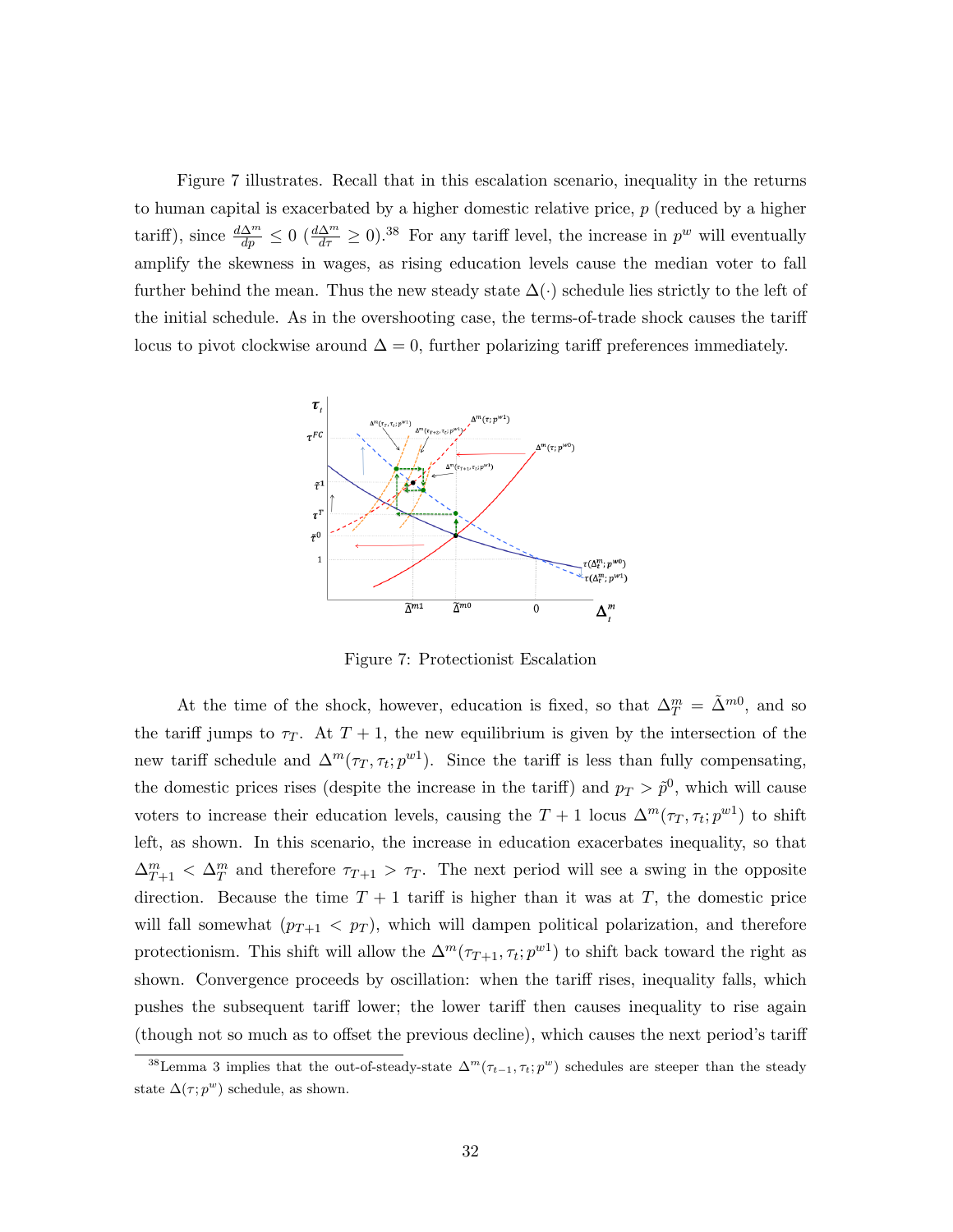to rise, but not all the way to its previous level.

The case of protectionist escalation highlights an uncomfortable political tension that arises when education and inequality move together. When a boost in the domestic skill premium induces educational investments that *increase* economic inequality (i.e.  $\frac{d\Delta^m}{dp} < 0$ ), a terms-of-trade improvement will exacerbate inequality and the tariff will continue to rise even after the initial surge in trade protection. Although the political pendulum will alternately swing the other way, and eventually the swings in tariffs and human capital will moderate as they converge to the new steady state, the transition will be politically volatile. In a multilateral world, such tariff swings could be highly disruptive for a rulesbased trading system or other institutional norms based historical reciprocity. (We return to this point shortly.)

#### 4.2 Technology Shocks

It is straightforward to show that the political implications of skill-biased technological change (SBTC) can mimic the effects of a terms-of-trade shock. Consider the effect of a permanent, unanticipated increase in the relative productivity of skilled labor, summarized by the parameter  $b$  in our model. The following proposition establishes that, although the underlying mechanics are different, the political effects of a technological shock are qualitatively similar to the effects of the terms-of-trade shock explored above.

Proposition 5. Polarizing effect of SBTC. Starting from an initial steady state summarized by  $\{\tilde{\Delta}^{m0}, \tilde{\tau}^0; p^{w0}\}\$  where  $\tilde{\Delta}^{m0} < 0$  and  $\tilde{\tau}^0 < \tau^P$ , an unanticipated skill-augmenting technological improvement that increases  $b^0$  to  $b^1 > b^0$  at time  $t = T$  leads to:

- i) an immediate increase in the tariff at time T, from  $\tilde{\tau}^0$  to  $\tau_T$ ,
- ii) followed subsequently by either:
	- (a) if  $\frac{d\Delta^m}{dp} \geq 0$ , a monotonic decline in the tariff to a new steady state  $\tilde{\tau}^1 \leq \tau_T$ ; or (b) if  $\frac{d\Delta^m}{dp} < 0$ , oscillating convergence to a more protectionist steady state,  $\tilde{\tau}^1 > \tau_T$ .

[Proof in Appendix B.5]

Intuitively, an increase in  $b$  at time  $T$  immediately magnifies the then-old median voter's initial self-interested motive to manipulate the domestic price, since  $\Delta_T^m = \Delta^m(a^m, \tilde{\mathbf{e}}^0; b^1)$  $= (1 - \alpha)b^1[h(a^m, \tilde{e}^0(a^m)) - \bar{h}(\tilde{e}^0)] > \tilde{\Delta}^0$ . Over time, education will respond to both the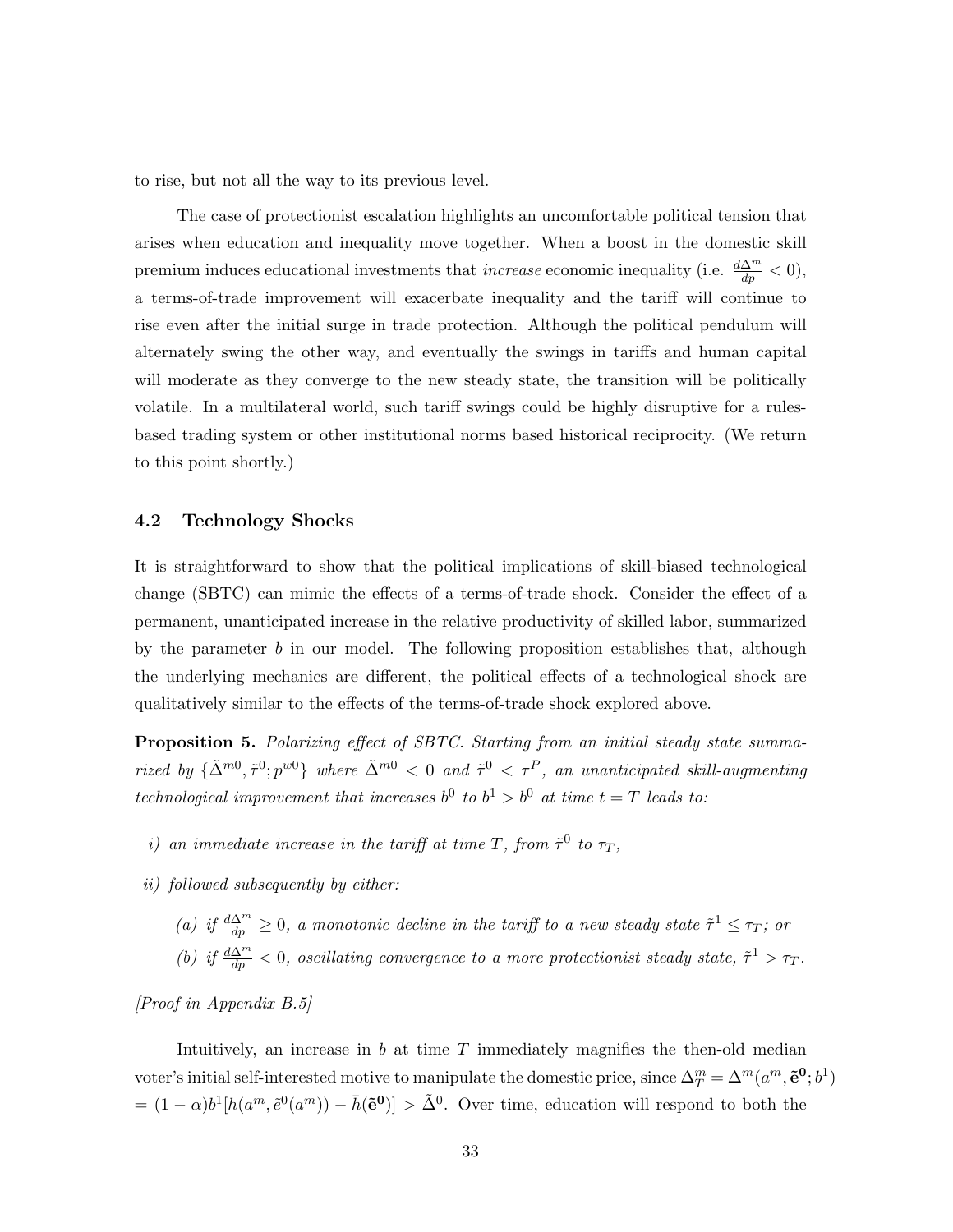exogenous technology shock and the endogenous evolution of tariffs, following the earlier logic.

While the speed and magnitude of terms-of-trade shocks and SBTC surely differ in practice – plausibly, the 'China shock' may have been faster than the advance of laborreplacing technology – the political implications may be commensurate. By increasing the relative demand for import-competing labor, tariffs offer adversely-affected workers a policy tool with which to tilt labor demand in their favor.

There is a heated debate about whether technological change or import competition (especially from China) bears greater responsibility for the increased wage skewness observed in the US and elsewhere;<sup>39</sup> Proposition 5 suggests that the root cause may be politically immaterial. Whether caused by technology or trade, rising economic inequality may have the same political consequences for trade policy. Globalization may simply be technology's scapegoat.

# 5 Discussion

This section uses the model to discuss how domestic policies and multilateral trade rules may defuse or exacerbate protectionist pressure in the long and short run.<sup>40</sup> We begin by asking whether introducing (exogenous) domestic redistribution or education policies to our political economy model could mitigate voters' use of tariffs. Turning to multilateral policy, we then revisit the case for escape clause (or 'safeguard' provisions) in trade agreements in the context of our model. Based on the theory, we make five main points.

1. Popular support for protectionism falls when individual voters' incentives are more closely aligned with the overall economy. Recall that the first order condition in (15) implicitly defines the most preferred tariff for a voter as a function of her relative net skill position:

$$
(\tau_t - 1)\tau_t = \frac{\Delta(a)}{d\bar{E}_t/d\tau_t} \ge 0 \iff \Delta(a) \le 0 \tag{26}
$$

<sup>39</sup>See, e.g., Goos and Manning (2007), Autor and Dorn (2013), Goos, Manning, and Salomons (2014), Autor, Dorn, and Hanson (2015)

<sup>&</sup>lt;sup>40</sup>In this exercise, we are effectively stepping outside of a strict median voter framework to adopt the perspective of a social planner who is designing domestic economic institutions or multilateral trade rules subject to the condition that voters will choose trade policy endogenously. Extending political economy models to include multiple endogenous policy tools remains a challenge unless one is willing to collapse the policy set to a single dimension.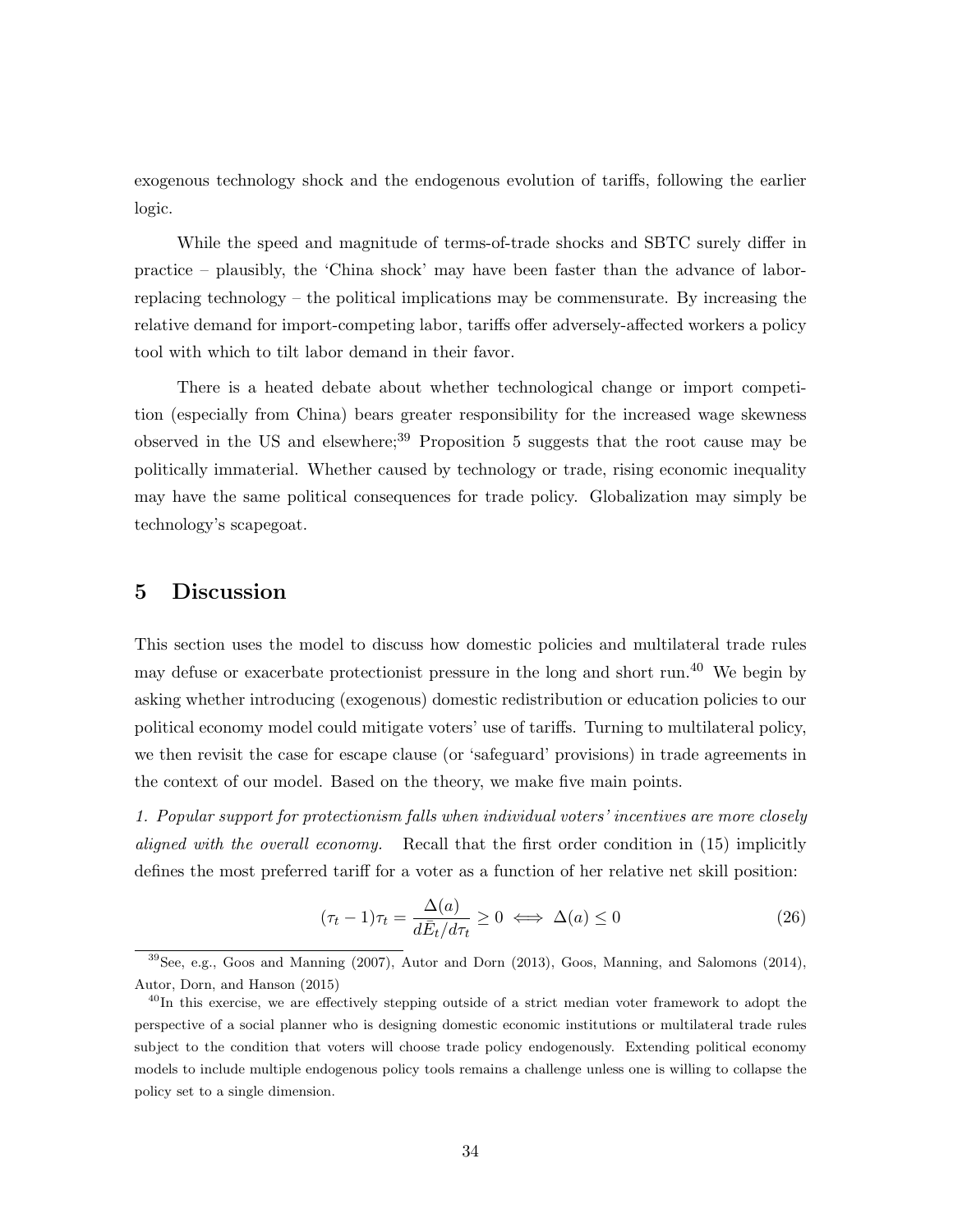From this expression, is it clear that any policy that seeks to reduce popular pressure to implement a tariff must reduce or offset the magnitude of individual self-interest  $|\Delta(a)|$  for a sufficiently large set of politically decisive voters.<sup>41</sup> As long as some part of individuals' earnings are derived from market wages, and as long as there is underlying inequality in the distribution of those market wages, voters will have an incentive to sacrifice at least a little bit of aggregate income in order to tilt the wage distribution in their favor.

It follows that any unconditional (net of tax) redistribution program where payments are divorced from wages – including a universal basic income scheme – may have a limited influence on trade policy preferences. Indeed, if transfer payments are completely independent of prices (even if highly progressive in  $a$ ), a literal interpretation of our model would imply that the transfer scheme would have *no* effect on the optimal tariff, since the transfers would not even enter the optimal tariff expression in (26). (The exception is the limiting case in which the income payment entirely replaces individual income.)

Conversely, if transfers depend on prices but not individual characteristics (for instance, via aggregate national income), they would add another term to the right-side denominator in (26) and can therefore reduce the influence of self-interest in tariff preferences.<sup>42</sup> More generally, any tax and transfer scheme would need to depend on both domestic prices and a to exactly offset  $\Delta(a)$  in order to completely eliminate individual self-interest from influencing tariffs.

2. Conditional redistribution policies that successfully reduce the role of individual selfinterest in tariff preferences typically also blunt young voters' incentives to acquire education. For instance, a progressive tax and transfer scheme tied to market wages would reduce the dispersion in post-tax earnings, and therefore protectionist pressure, but it would also reduce human capital acquisition, especially at the top, and thus aggregate income.<sup>43</sup> Our model thus highlights a fundamental tension between economic efficiency and politics: to defuse protectionist pressure, a policy intervention needs to enter the first order condition governing individuals' tariff preferences in (15), but not the first order condition governing their optimal educational decisions in (8).

<sup>&</sup>lt;sup>41</sup>One need not "buy off" all voters in a democracy, but just enough to swing the election.

 $42$ To the extent that unconditional redistribution increases workers' labor market flexibility, such a scheme may reduce the dispersion of  $\Delta(a)$ , which would reduce both inequality and protectionist pressure. Recent research by Bryan, Chowdhury, and Mobarak (2014) suggests that even small cash transfers can be a powerful tool for increasing workforce flexibility and alleviating poverty; our model suggests that these same forces therefore could have important dynamic political consequences as well.

<sup>&</sup>lt;sup>43</sup>Willmann (2004) shows that such an investment disincentive can overturn the gains from trade.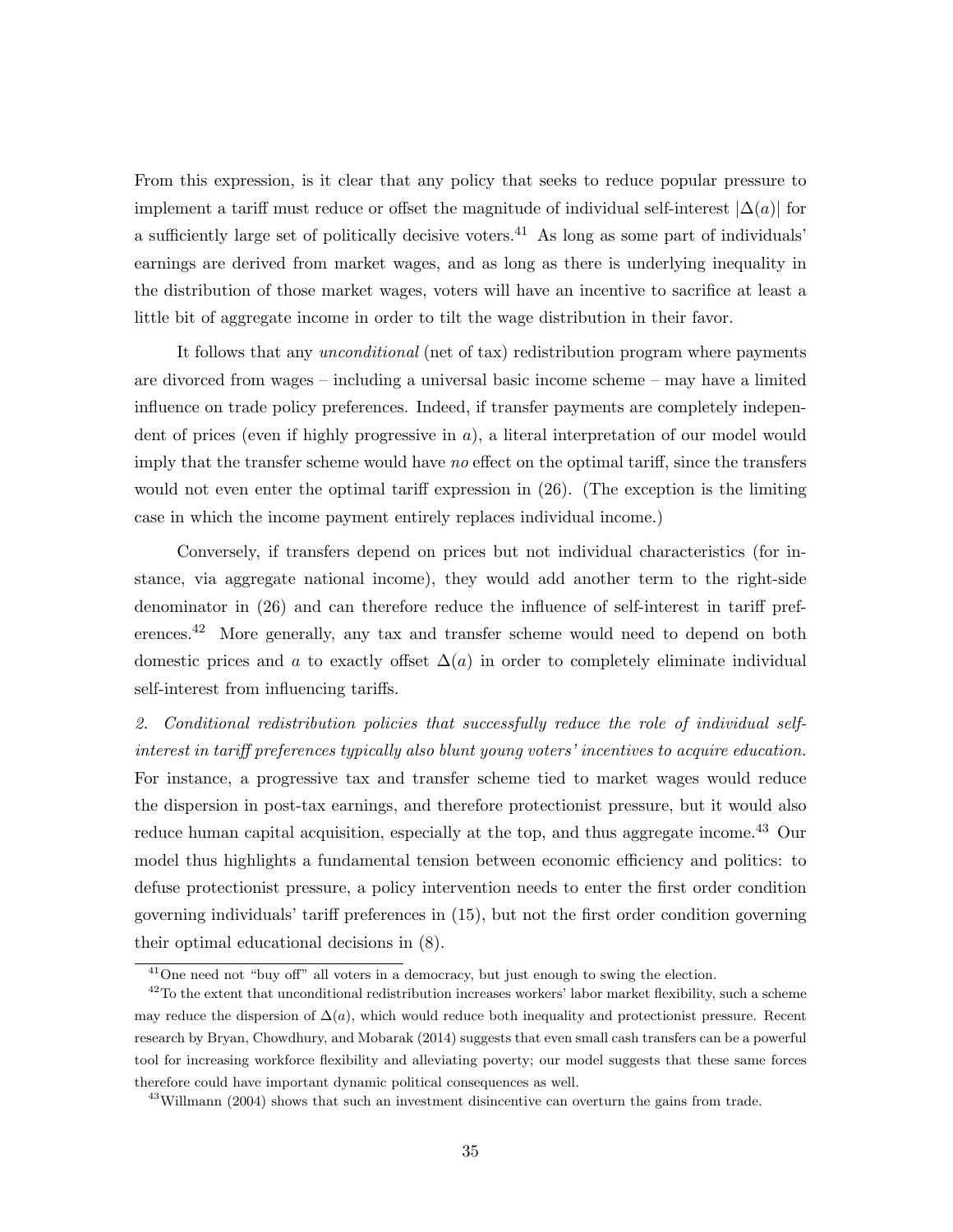Educational subsidies come close to this ideal, since they can both increase individuals' incentive to acquire education, and, if targeted to increase  $\Delta(a^m)$  closer to zero, simultaneously defuse populist pressure to raise tariffs. But they are not costless. Financing subsidies to education requires tax revenue. If collected lump sum, the tax would be regressive. If financed instead through progressive taxation, the effect would be to distort downward educational attainment at the top, reducing both economic efficiency and the country's comparative advantage. In practice, many public investments in education already accrue to the top, particularly in the US (for instance, tax credits for higher education). Absent fundamental structural reforms, simply increasing public spending on education therefore could exacerbate underlying inequality, and thus protectionist pressure, consistent with our previous findings in a static setting in Blanchard and Willmann (2016).

3. What matters in the long run is whether or not less-skilled workers are able to catch up to the overall economy. The long-run consequence of the macroeconomic shock, whether the tariff eventually will fall via overshooting or rise via escalation, hinges on the sign of  $\frac{d\Delta(p)}{dp}$ . If a rising skill premium induces and enables individuals at the bottom of the income distribution to increase education enough that their human capital levels start to catch up with the rest of the economy, so that  $\frac{d\Delta(p)}{dp} > 0$ , then as soon as workers have an opportunity to move up the educational ladder, the initial protectionist surge will begin to reverse and inequality will decline. But if instead  $\frac{d\Delta(p)}{dp}(p) < 0$  (i.e. the median falls further behind), then inequality, and thus the demand for tariff protection, will rise after the initial protectionist surge despite the universal increase in education relative to the initial steady state.

Domestic economic policies can influence the sign of  $\frac{d\Delta(p)}{dp}$ . Starting from a protectionist surge, progressive reforms in education would speed convergence to a new, lower steady state tariff. Conversely, spending cuts that reduce opportunities for low-skilled workers or regressive changes in the tax code would have the opposite effect, and could even shift the long run equilibrium from protectionist overshooting to escalation.

4. Reducing labor market frictions among voters at the time of the shock will speed transition to the new steady state. The obvious but important implication is that increasing voter turnout among the younger generations would speed transition. Alternatively, if older agents had access and the incentive to acquire education in the second stage of life, the initial protectionist surge would be smaller and transition to the new steady state would be faster, because the old would act "younger" in the model, increasing their skills in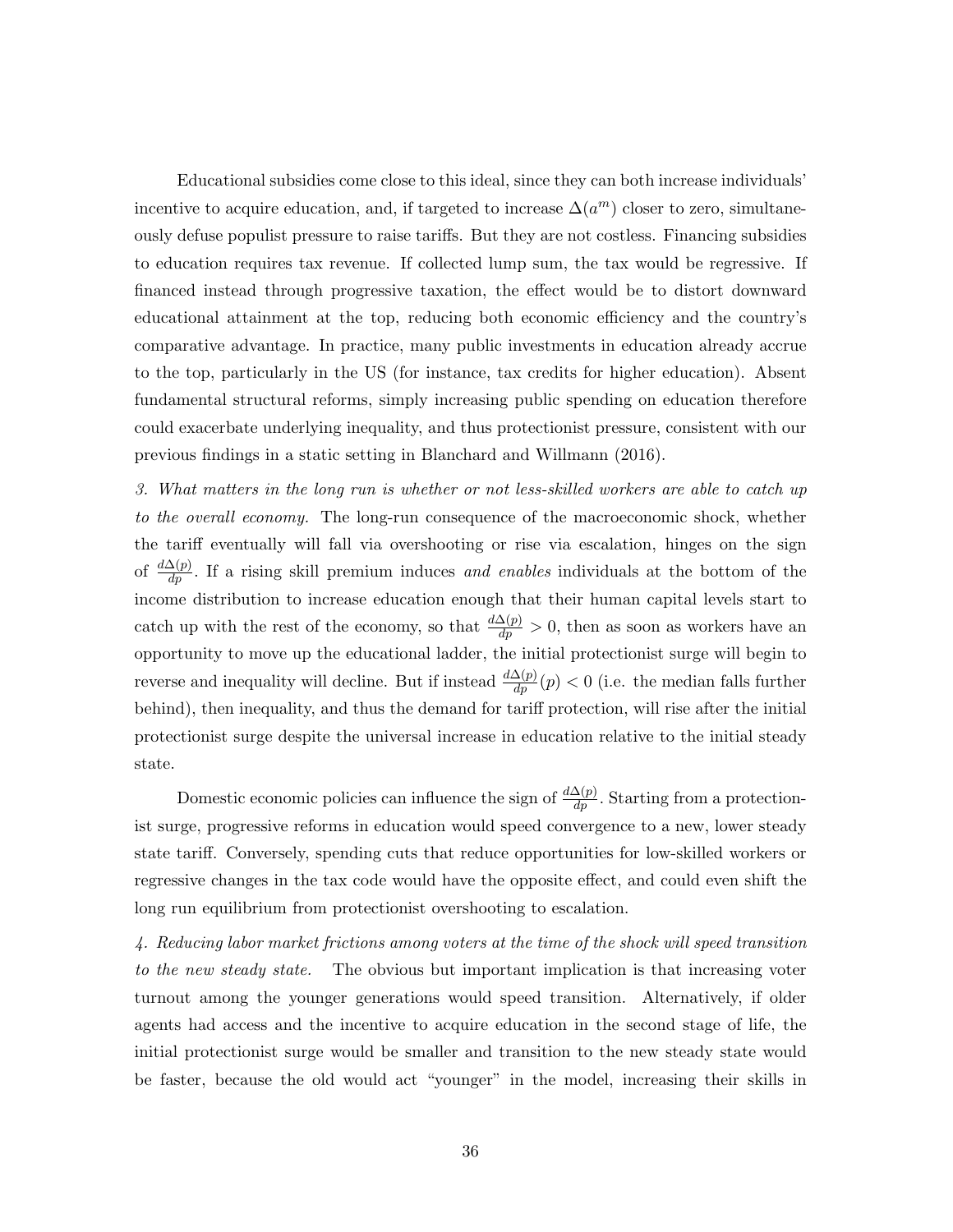response to the initial terms-of-trade shock (or SBTC). More generally, reductions of the many frictions that limit workers' ability to respond to a changing national labor market has the potential to increase support for globalization.

5. Escape clauses (safeguards) in trade agreements may prevent permanent trade wars, which otherwise could be triggered by temporary protection. Turning from domestic policy implications to a multilateral setting, consider the case of protectionist overshooting depicted in Figure 4, in which an initial protectionist spike is a temporary response to an unanticipated shock, and the new steady state tariff is below the initial steady state  $\tilde{\tau}^1 < \tilde{\tau}^0$ . In this scenario, the 'home' country's tariff would eventually fall below the original steady state level if allowed to run its course, leaving both this country and (if it is large in world markets) its trading partners better off.<sup>44</sup>

Absent a safeguard provision, however, this adjustment path may not have room to play out. Without an escape clause that allows countries the opportunity to temporarily raise tariffs in response to shocks, the initial protectionist surge likely would be met by tariff retaliation. While in some circumstances the threat of retaliation could deter short run tariff surges, there is nothing to stop an adversely-affected median voter from starting a trade war.<sup>45</sup> An increase in foreign tariffs would in turn worsen the home country's terms of trade (lowering  $p^w$ ) resulting in higher 'new' steady state tariff (both the education and tariff loci would shift back toward the initial steady state). Thus, in the absence of safeguards, a short-term protectionist spike could lead to permanent protection: the opportunity to reach  $\tilde{\tau}^1$  would be lost.

# 6 Recent Protectionist Surges: Brexit and Trump

The past decade witnessed major political upheavals in two of the world's erstwhile most liberal western economies. The British referendum vote in favor of Brexit and the election of Donald Trump to the US presidency, both of which took place in 2016, each marked a sharp democratically-led populist shift towards economic nationalism that endures today.

<sup>44</sup>Relaxing the small country assumption, a decline in the 'home' country tariff would imply a terms-oftrade improvement for its trading partners.

<sup>&</sup>lt;sup>45</sup>Indeed, one can prove that if the potential trade war could be guaranteed to be sufficiently small, the median voter would choose to trigger the fight: she will not incur the long run consequences, and in the short run, she stands to gain from a marginal decline in  $p^w$ . A sufficiently large trade war, however, could leave her worse off, and thus could be an effective deterrent.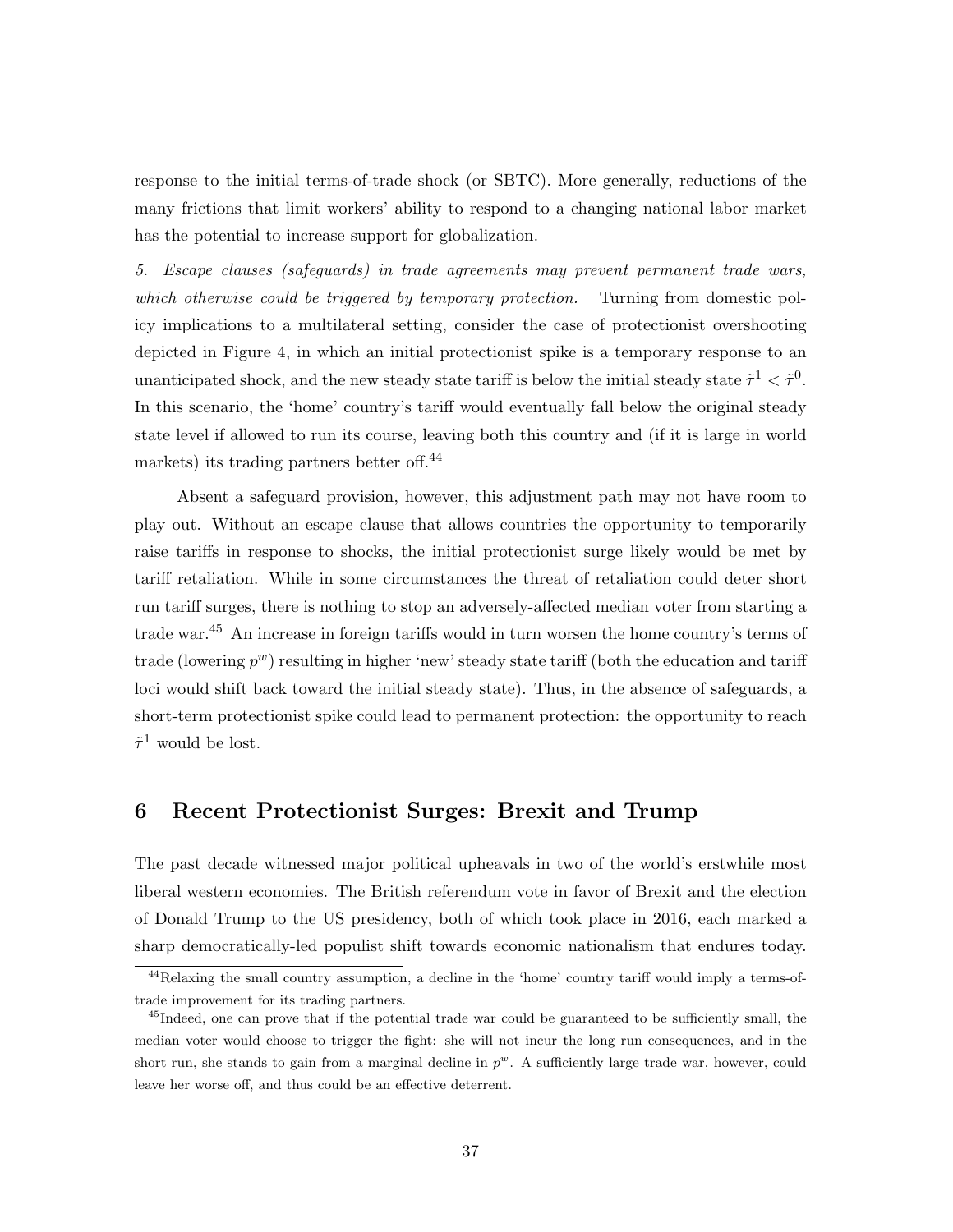This section briefly discusses the extent to which these two events can be understood in the context of our theory.

Recall that the model characterizes protectionist surges as dependent on two key factors at the time of a shock: skewness in the distribution of individuals' returns to economic openness and economic 'stickiness', the limited speed of workers' potential adjustment to unanticipated changes in local labor markets caused by exogenous factors. The theory further predicts that whether protectionism will continue to escalate after the initial shock depends critically on whether the median voter will continue to fall behind the rest of the economy after the initial protectionist surge, or will instead "catch-up" economically as the adjustment process has time to unfold and workers upgrade their skills.

Below, we review recent evidence on these potential drivers of protectionism indicated by the model. First we describe basic indicators on income dispersion and adjustment speed, and discuss how the Trump and Brexit phenomena are (or are not) consistent with the theory. We identify limitations of the model in practice, particularly around timing, the nature of the economic shock, and the potential role of factors outside the model. Finally, we offer perspective on what determines whether the skewness in the returns to educational achievement may be mitigated or exacerbated over time and with economic adjustment. Although each of our empirical proxies is unquestioningly imperfect, together they offer an opportunity to evaluate the potential for protectionist surges and their long-lasting consequences through the lens of theory and informed by contemporary data.

# 6.1 Pre-conditions for Protectionism: Inequality and Immobility

In the model, the potential for a protectionist surge in response to an unanticipated shock is increasing with the gap between the median voter's income and average national income, governed by the absolute value of  $\Delta_t^{m,46}$  Accordingly, we can use data on the percentage difference between mean and median (pre-tax) household income as a unitless proxy for (the absolute value of)  $\Delta^m$ , which facilitates comparison across countries and over time. Figure 8 uses publicly-available data from the US Census,  $47$  the UK Office of National Statistics,  $48$ 

 $^{46}$ In the model, the difference between the median voter's income and average income at any time t is given by:  $I_t^o(a^m; e_{t-1}(a^m)) - \int_a I_t^o(a, e_{t-1}(a)) f(a)da = b[h(a^m, e_{t-1}(a^m)) - \bar{h}(a, e_{t-1}(a))] = \frac{1}{1-\alpha} \Delta_t^m$ .

<sup>47</sup>http://census.gov/data/tables/time-series/demo/income-poverty/historical-income-households.html <sup>48</sup>https://www.ons.gov.uk/peoplepopulationandcommunity/personalandhouseholdfinances/incomeandwealth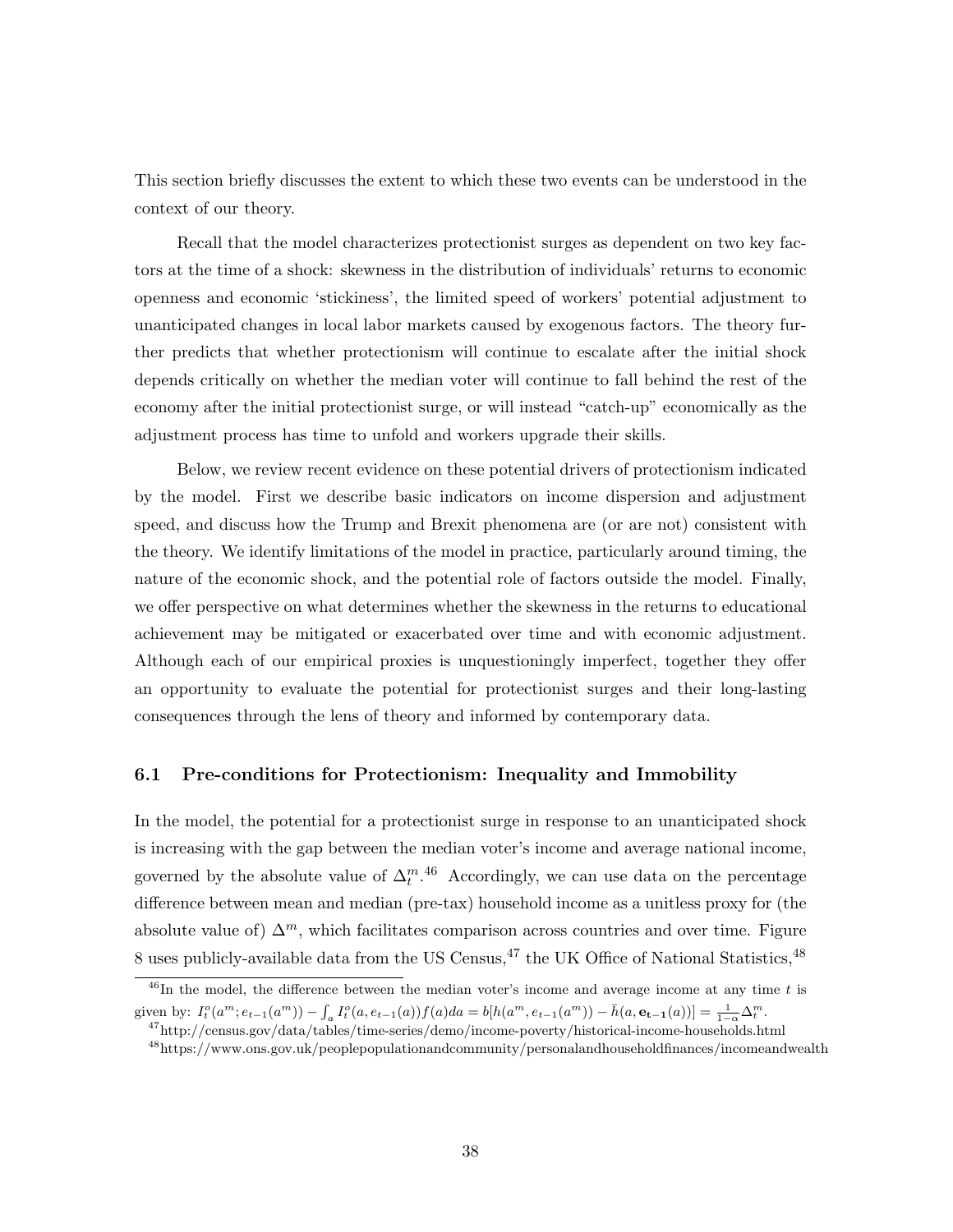and EuroStat<sup>49</sup> to compare the gap between mean and median household income over time and across countries. The greater is this ratio of mean to median income, the greater the skewness in the income distribution and thus the greater the potential for a protectionist surge according to the model.



Source: US Census; UK ONS; Eurostat

Figure 8: Income Gap Across Countries and Over Time

The left-side panel charts the change in US real household mean and median incomes from 1974 through 2016, indexed to 1974. The mean-median gap (defined as the difference between mean and median income as a share of median income) has risen steadily since the start of the period, roughly doubling over the course of 40 years. The right-side panel of Figure 8 then compares the mean-median gap across countries and over time.<sup>50</sup> It is clear from the figure that by this simple measure, skewness in the distribution of income in the US and the UK has been rising systematically over the past four decades and was demonstrably higher than in other wealthy industrialized countries in 2016.

Measuring the potential speed of economic adjustment is more difficult. Labor market frictions are notoriously hard to quantify, particularly across countries and over time. Intergenerational earnings elasticity (IGE) estimates from Corak (2016) offer a rough proxy, reflecting differences in long run economic mobility across countries. The left-side panel of Figure 9 reproduces the cross-sectional IGE measures in Corak (2016) (with permission), where higher values indicate greater persistence in income levels across generations, which

<sup>49</sup>https://ec.europa.eu/eurostat/databrowser/bookmark/fea370a9-4d58-4707-9181- 231e06c50504?lang=en

 ${}^{50}$ Data are shown for all years available from these sources.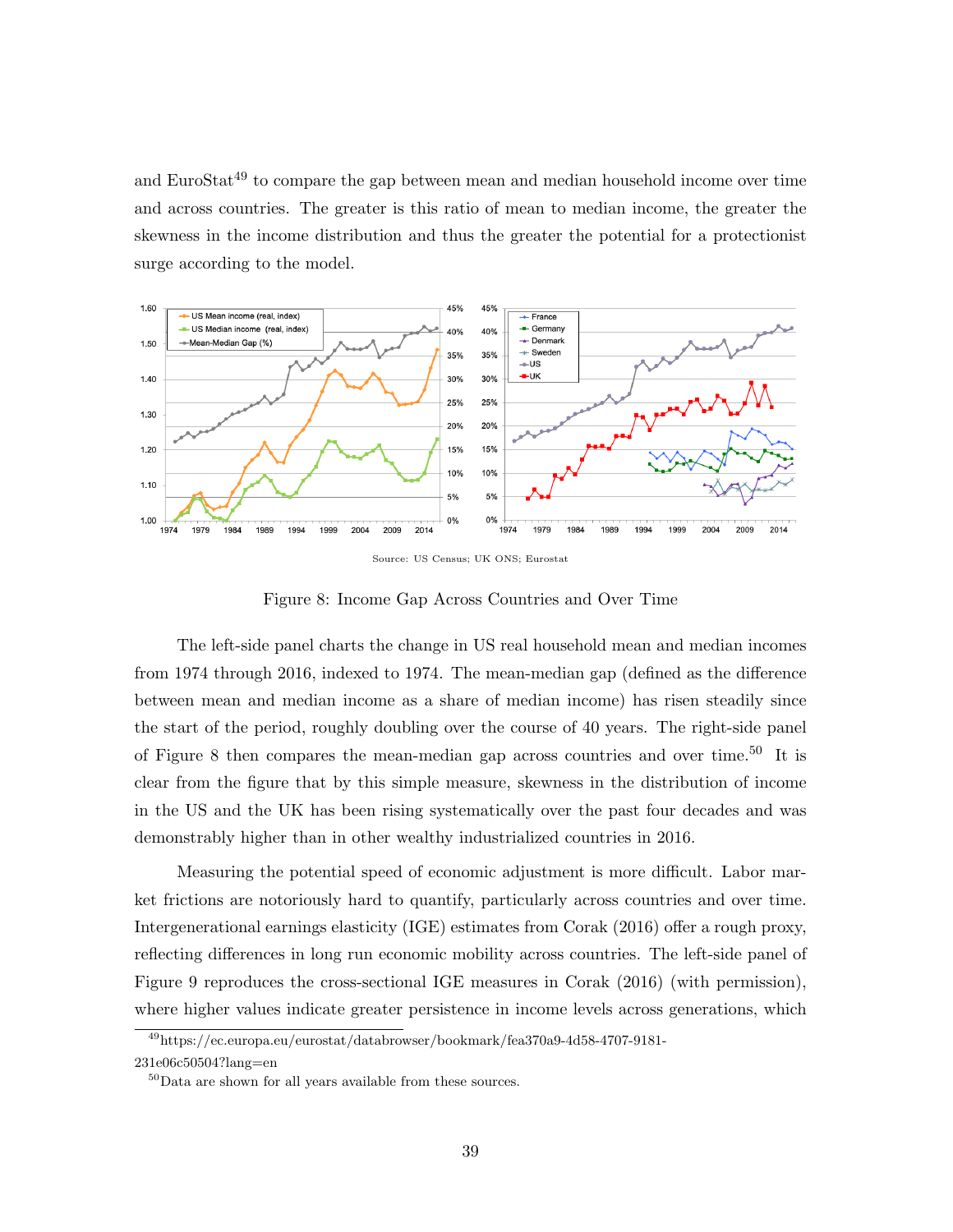suggests lower earnings mobility.<sup>51</sup> The right-side panel then combines these IGE estimates with the most recent measures of the mean-median income gap for each country in Figure 8, where we normalize the axes at the mean value of each indicator in the sample shown. The upshot: by these rough proxies, the US and UK are outliers: less equal and less mobile than otherwise comparable developed countries.<sup>52</sup>



Source: Corak (2016); US Census; UK ONS; Eurostat

Figure 9: Inequality and Economic Mobility across Countries

# 6.2 Timing and Politics

Together, the basic indicators in inequality and immobility suggest that conditions may have been ripe for the surge in economic protectionism that the UK and US experienced in 2016. Through the lens of the theory, these data seem to support the importance of economic populism as a contemporary driver of trade policy. Pushing the theory further, we now turn to dynamics. What economic shocks may have served as triggers for the Trump and Brexit votes, and does the timing match?

For the US especially, the 'China Shock' seems a plausible culprit. The impact of China's economic rise and integration with the global economy is well documented, especially for the US where the effects have been particularly pronounced. China's 2001 accession to the WTO induced a marked shift in global production and labor market outcomes (Autor, Dorn, and Hanson 2013). Middle-income workers in American manufacturing centers

<sup>&</sup>lt;sup>51</sup>IGE measures *realized* mobility, whereas ideally we would want to measure *potential* mobility. We are not aware of reliable cross-country measures of the latter.

<sup>52</sup>This same pattern is reflected in the well-known "Great Gatsby Curve", introduced in a 2012 speech by then-chair of the Council of Economic Advisors, Alan Krueger, and further developed in Corak (2013).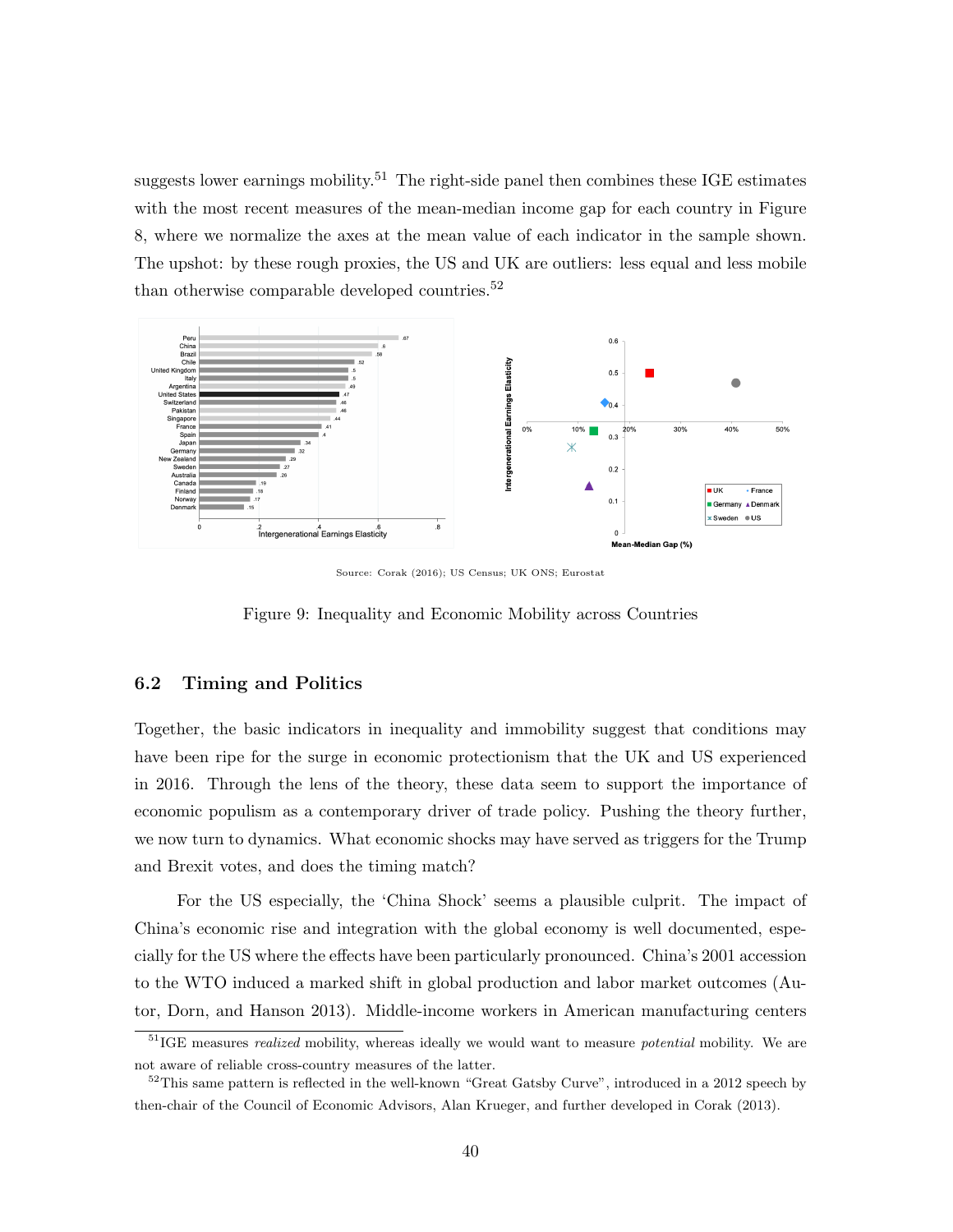were particularly hard hit, even as the US aggregate economy saw an extended economic expansion, exacerbating the mean-median gap. There is, however, the question of timing. Why did the protectionist backlash take so long to play out in the US if the shock came in the early 2000s? We offer two thoughts. First, in our model, each time period represents a generation, reflecting the fact that changes in the stock of human capital take place over decades, even if the educational decisions of young workers change immediately at the time of the shock. In macroeconomic timekeeping, we are arguably still in the opening phase of the adjustment period. Second, the political sea-change in the US between 2001 and 2016 should not be understated. The Republican Party, long the bastion of free trade orthodoxy, has undergone a near-complete reversal in just a handful of electoral cycles. In the context of western political history, the recent protectionist surge has unfolded with remarkable speed. But do not take this too far: we readily acknowledge that there are critical factors outside our model (not least, a sophisticated model of political competition and endogenous platform formation or a non-traded service sector<sup>53</sup>), which are surely at play and deserve to be a focus in future work.

China's integration into the world economy was likely a less significant factor in driving Brexit, but the UK faced an additional critical shock around the same time: the eastward expansions of the  $EU^{54}$  in 2004, 2007, and 2013 (Foliano and Riley 2017). Although the economies of Eastern Europe are significantly smaller than China's, they had an outsize impact on UK labor markets due the free-labor mobility provision of EU membership, coupled with geographic proximity. Moreover, since the UK government chose to forgo the use of a transitional period, <sup>55</sup> each accession brought an immediate surge of Eastern European workers, and subsequent labor market disruptions for local British workers. Indeed, most political observers agree that labor market pressures due to recently arrived immigrants from Eastern Europe were a critical factor — if not the most important — in the referen-

<sup>&</sup>lt;sup>53</sup>Intuitively, a non-traded service sector would generally serve to weaken the link between output prices and wages that is so stark in our baseline model. Adding non-traded sectors to our model therefore would tend to dampen the causal relationship between economic shocks and political outcomes that we highlight. They would not, however, reverse our results, absent very specific (and likely counterfactual) assumptions to break or reverse the link between tariffs, relative prices, and the returns to human capital.

<sup>54</sup>The EU took in 8 eastern European countries (Poland, Hungary, Czech Republic, Slovakia, Slovenia, and the 3 Baltic States) not to mention one and a half islands (Malta and Southern Cyprus) in 2004, then Rumania and Bulgaria in 2007, and finally Croatia in 2013.

<sup>&</sup>lt;sup>55</sup>In contrast, Austria and Germany demanded a transitional period in the accession negotiations before fully phasing in free mobility of labor.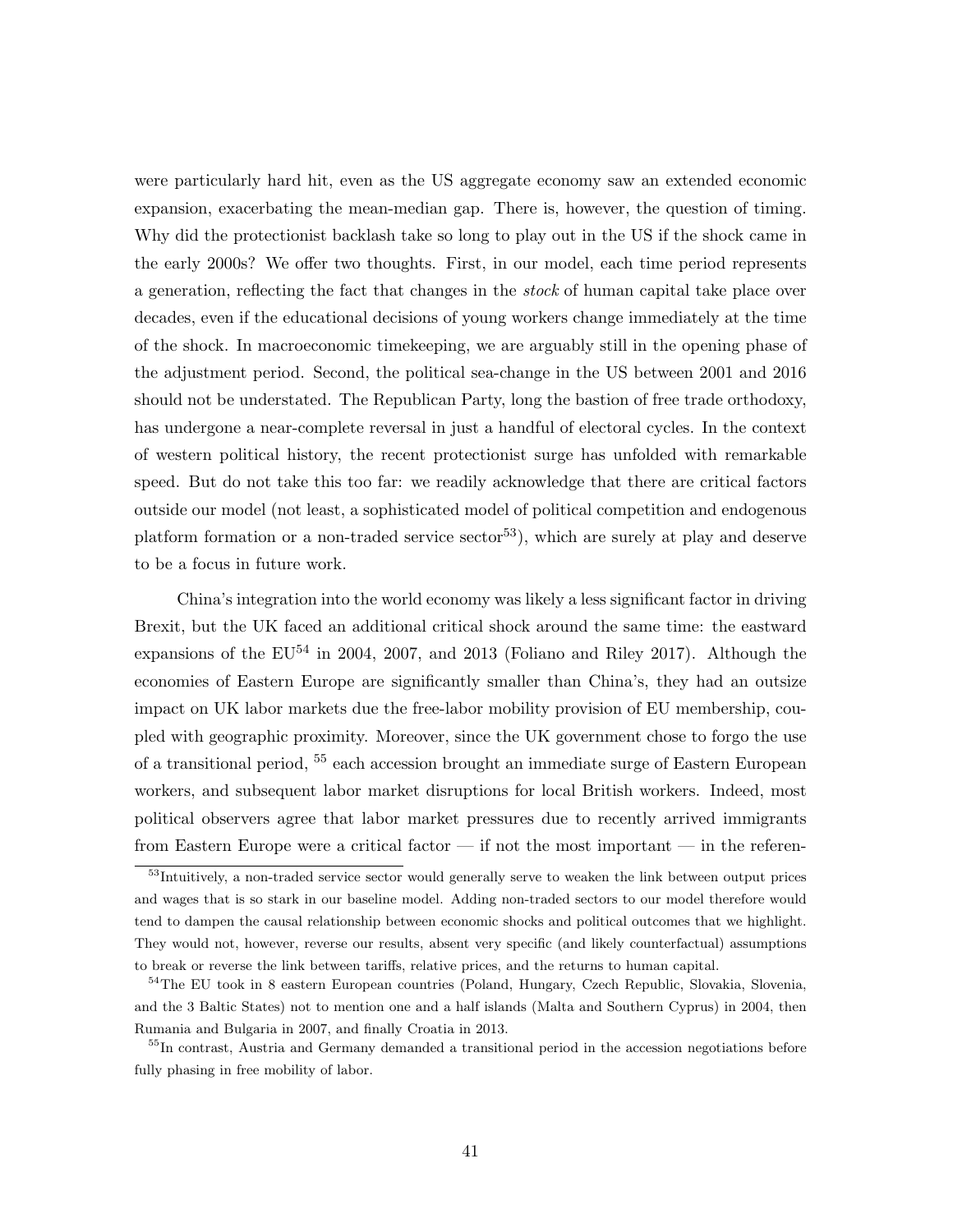dum vote for Brexit.<sup>56</sup> Using a slightly wider interpretation of our model, an inward surge of labor services constitutes another form of economic shock, which can further skew the income distribution and thus trigger a surge in protectionism. In the case of Brexit, economic protectionism has taken the form of new limits on trade in labor services (e.g. restrictions on inward labor mobility) as well as trade in goods. Although the ultimate consequences of Brexit for trade in goods will likely be limited by a EU-UK free trade agreement, the same does not apply to services trade and labor mobility, where post-Brexit UK policy will remain far more protectionist than it was before the referendum.

## 6.3 Catching up versus Falling Behind

The starkest prediction of our model is the potential for two very different long-run outcomes following a protectionist surge depending on whether inequality rises or falls over the long run. Importantly, the model also predicts an unequivocal increase in education over the long term in response to either terms-of-trade changes that depress wages for less-skilled workers, or skill-biased technological advances that increase the returns to human capital directly.

Empirically, by virtually any measure there has been a near-universal increase in educational achievement in developed and developing countries over the past half-century (e.g., Barro and Lee (2013)). But rising educational achievement does not mean that income or the distribution of the returns to human capital is becoming less skewed.<sup>57</sup> Goldin and Katz (2009) identify the simultaneous rise in both educational achievement and the skill premium in the US in recent decades, while Castello-Climent and Domenech  $(2014)$  demonstrate similar patterns across 146 countries since 1950. Despite a secular increase in education, these studies demonstrate that the skill premium has continued to rise, particularly for the very top ("superstar") income earners. Haskel, Lawrence, and Slaughter (2012) find that US workers with the median level of education (which falls in the category of "Some College") experienced both the lowest real income growth from 1991 to 2012, and the steepest decline since 2000. We replicate their figure with permission in Figure 10.

Taken together, these data suggest that income inequality may continue to grow de-

<sup>&</sup>lt;sup>56</sup>For example, in a Lord Ashcroft Poll taken immediately after the Brexit referendum, immigration was the second-most cited reason by leave voters for their decision. https://lordashcroftpolls.com/2019/03/areminder-of-how-britain-voted-in-the-eu-referendum-and-why/

<sup>&</sup>lt;sup>57</sup>Moreover, even a reduction in the skewness in the distribution of education is not enough to ensure a reduction in the skewness of the market returns to human capital.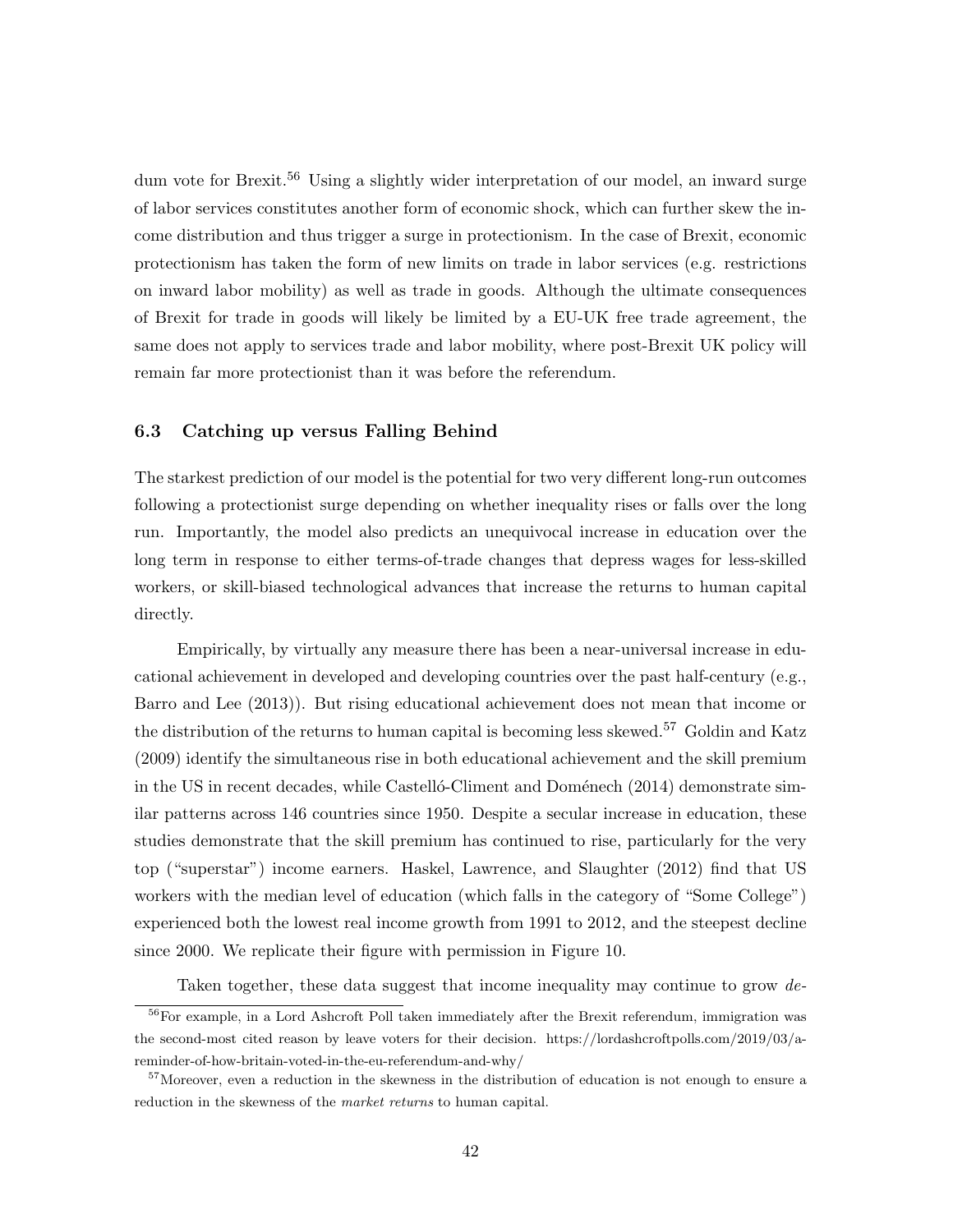

Changes in U.S. Real Income, Working Adults, by Education and for Top 1 Percent

Source: US Census via Haskel, Lawrence, and Slaughter (2012)

Figure 10: Education does not guarantee rising income

spite rising levels of educational attainment. The implication in the context of our model is sobering: if indeed  $\frac{d\Delta^m}{dp} < 0$  as these data seem to suggest, protectionism may continue to escalate in the years ahead.

In summary, basic economic indicators for income inequality, economic mobility, and the increasingly polarized returns to human capital despite educational advances paint a stark picture. Our theoretical analysis suggests that these economic factors could have played a role in the recent US and UK surges in economic nationalism. On the flip side, it is worth noting that widespread popular support for global economic engagement during the middle of the twentieth century coincided with a dramatic increase in middle class incomes and economic mobility following the end of the second world war. But do not take this too far. Economics is one of many drivers of electoral outcomes, and trade – and to a lesser extent, immigration – policies rarely play a central role in major elections. In this respect, 2016 was conspicuously unusual.

# 7 Concluding Remarks

We develop a tractable dynamic political equilibrium model to identify the role of inequality and labor market frictions in shaping democratic political responses to macroeconomic shocks over time. In our model, political support for trade protection depends on the underlying distribution of human capital, and hence the distribution of the gains from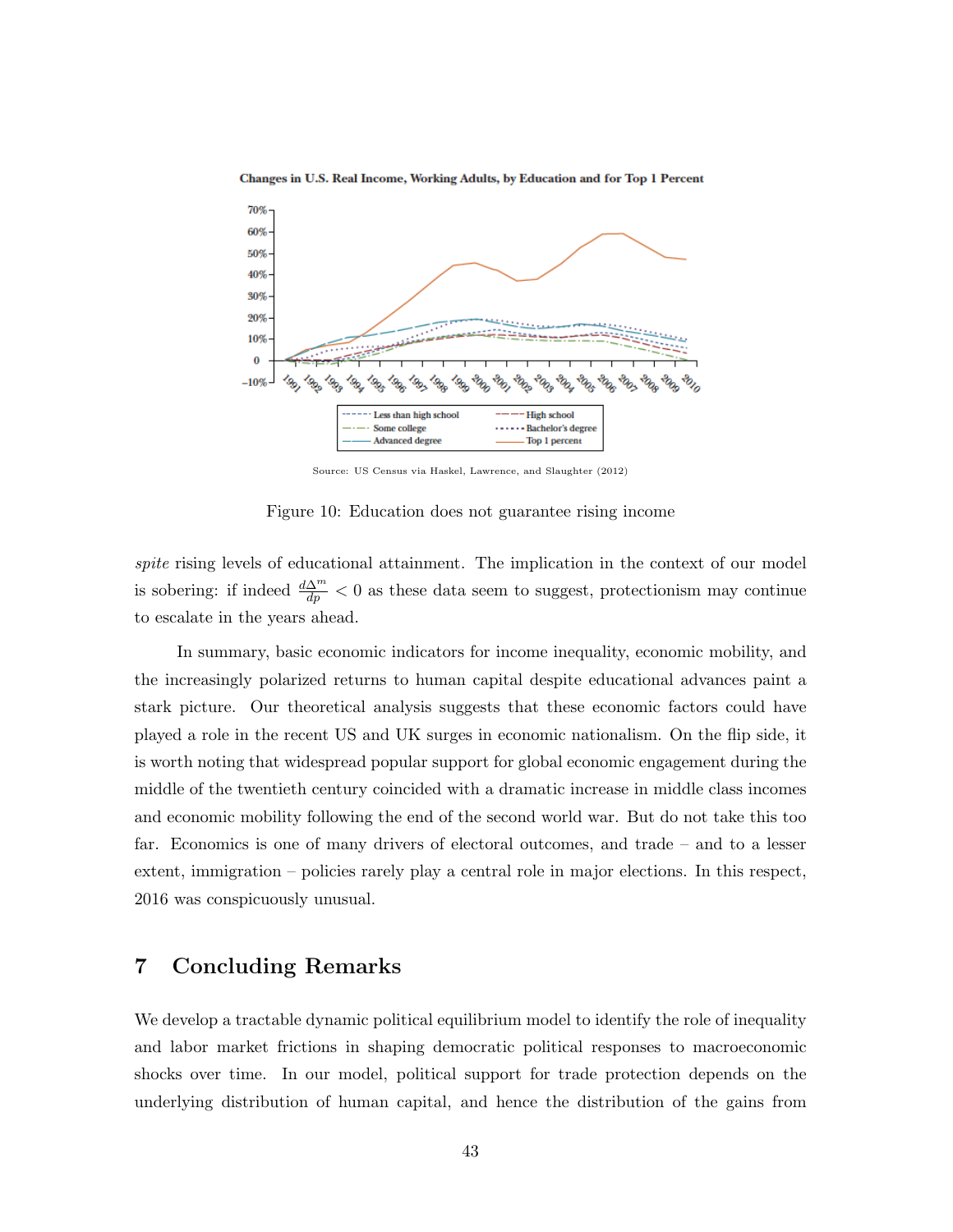trade. Unanticipated trade or technology shocks that exacerbate underlying inequality will lead to a short-run surge in protectionism: when policy can change faster than workers can adjust, trade policy serves as a country's 'shock absorber.'

We show that the long-run consequences of a shock depend on whether or not lessskilled workers are eventually able to catch up to the overall economy. If convergence is possible, the result will be protectionist overshooting: the short run tariff spike will gradually unwind, as workers increase education and support for freer trade rises. Alternatively, if less-skilled workers fall even further behind after the shock, the result will be protectionist escalation: a pendulous transition to permanently higher tariffs.

We use the model to construct a set of criteria for evaluating the likely political implications of education and redistribution policies in the short and long run. The exercise highlights a tension between economic efficiency and politics: optimal investment in human capital requires strong individual incentives, but ex-post inequality in the gains from trade can lead to political distortions that are costly in the long run. Finally, we present data on economic mobility and income inequality that suggest the US and UK were outliers relative to other OECD countries in the years leading up to 2016, with relatively low economic mobility and high inequality. Evidence of continued skewness in the returns to human capital suggest that protectionism may continue to escalate despite rising overall educational attainment.

Our model can be extended in a number of dimensions. For instance, it would be straightforward to incorporate endogenous voter turnout in response to macroeconomic shocks. To the extent that macroeconomic shocks polarize the political preferences of the electorate, they may increase voter turn-out at the extremes, potentially leading to larger or more volatile policy swings. Conversely, incorporating non-traded sectors into the model might dampen the predicted volatility of political swings, to the extent that the link between tariffs and wages becomes weaker. Along a different line, our model can be extended to evaluate the opportunity for intergenerational rent transfers: to what extent could the young 'buy off' the old in an effort to reduce or eliminate protectionist surges? Under what circumstances could a time-consistent constitutional agreement or transfer scheme prevent overshooting or to reverse escalation? Or, in a model with hereditary or autocorrelated advantages over generations, how does the ability to pass-on initial advantages to one's children affect short- and long-term political responses to changing technology or trade?

Our approach can also be used to explore a wide variety of policy questions beyond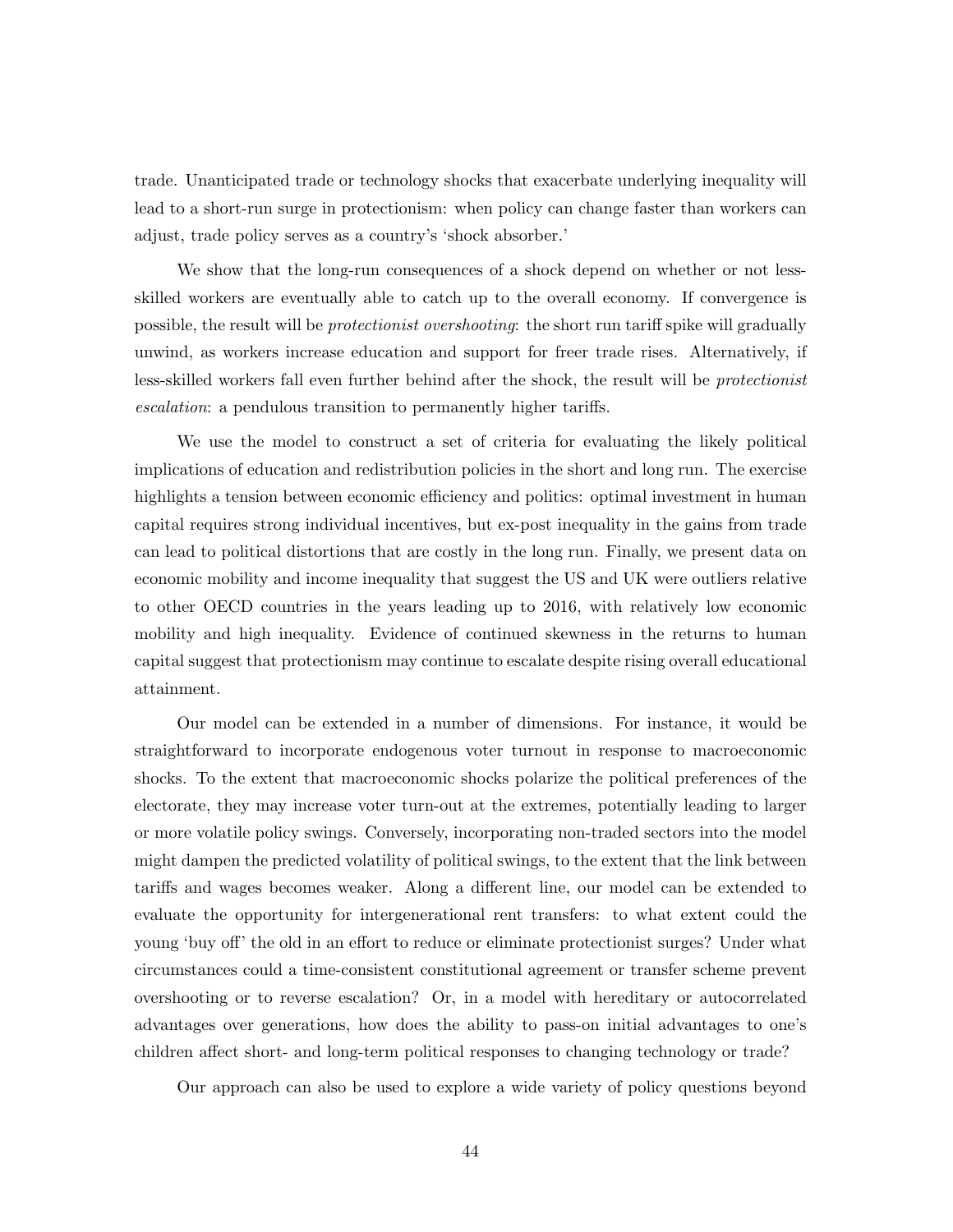trade. Although we make specific assumptions to focus on the recent rise of the antiglobalization movement, the basic theoretical insights and mechanisms at the core of our theoretical analysis are germane to a wide set of political economy applications. In our model, economic adjustment takes place through human capital acquisition and politics are determined by majoritarian voting, but both can be understood as representing a broader class of possibilities. Economic adjustment could instead take the form of physical capital accumulation, changes in land use, technology adoption, or pension saving. Likewise, one could incorporate a host of alternative political decision rules in which, at least to some extent, distributions matter. Accordingly, the basic overshooting insight – that differential friction between economic and political change can drive policy overshooting that impedes long run adjustment to shocks – is transportable to a host of alternative contexts, including adoption of new technologies, pension reforms, and political responses to climate change.

# References

- Acemo˘glu, D., G. Gancia, and F. Zilibotti (2015). Offshoring and Directed Technical Change. American Economic Journal: Macroeconomics 7 (3), 84–122.
- Acemo˘glu, D., S. Naidu, P. Restrepo, and J. Robinson (2015). Democracy, Redistribution, and Inequality. In A. Atkinson and F. Bourguignon (Eds.), Handbook of Income Distribution, Volume 2B, Chapter 21, pp. 1885–1906. Elsevier. Working Paper for the Handbook of Income Distribution.
- Acemo˘glu, D. and J. A. Robinson (2013). Economics versus Politics: Pitfalls of Policy Advice. Journal of Economic Perspectives.
- Alesina, A. and D. Rodrik (1994). Distributive Economics and Economic Growth. Quarterly Journal of Economics  $109(2)$ , 465-490.
- Antras, P., A. deGortari, and O. Itskhoki (2016). Globalization, Inequality, and Welfare. Working Paper 22676, NBER.
- Artuç, E., S. Chaudhuri, and J. McLaren (2010). Trade Shocks and Labor Adjustment: A Structural Empirical Approach. American Economic Review.
- Autor, D. and D. Dorn (2013). The Growth of Low Skill Service Jobs and the Polarization of the US Labor Market. American Economic Review 103 (5), 1553–1597.
- Autor, D., D. Dorn, and G. Hanson (2013). The China Syndrome: Local Labor Effects of Import Competition in the United States. American Economic Review 103 (6), 2121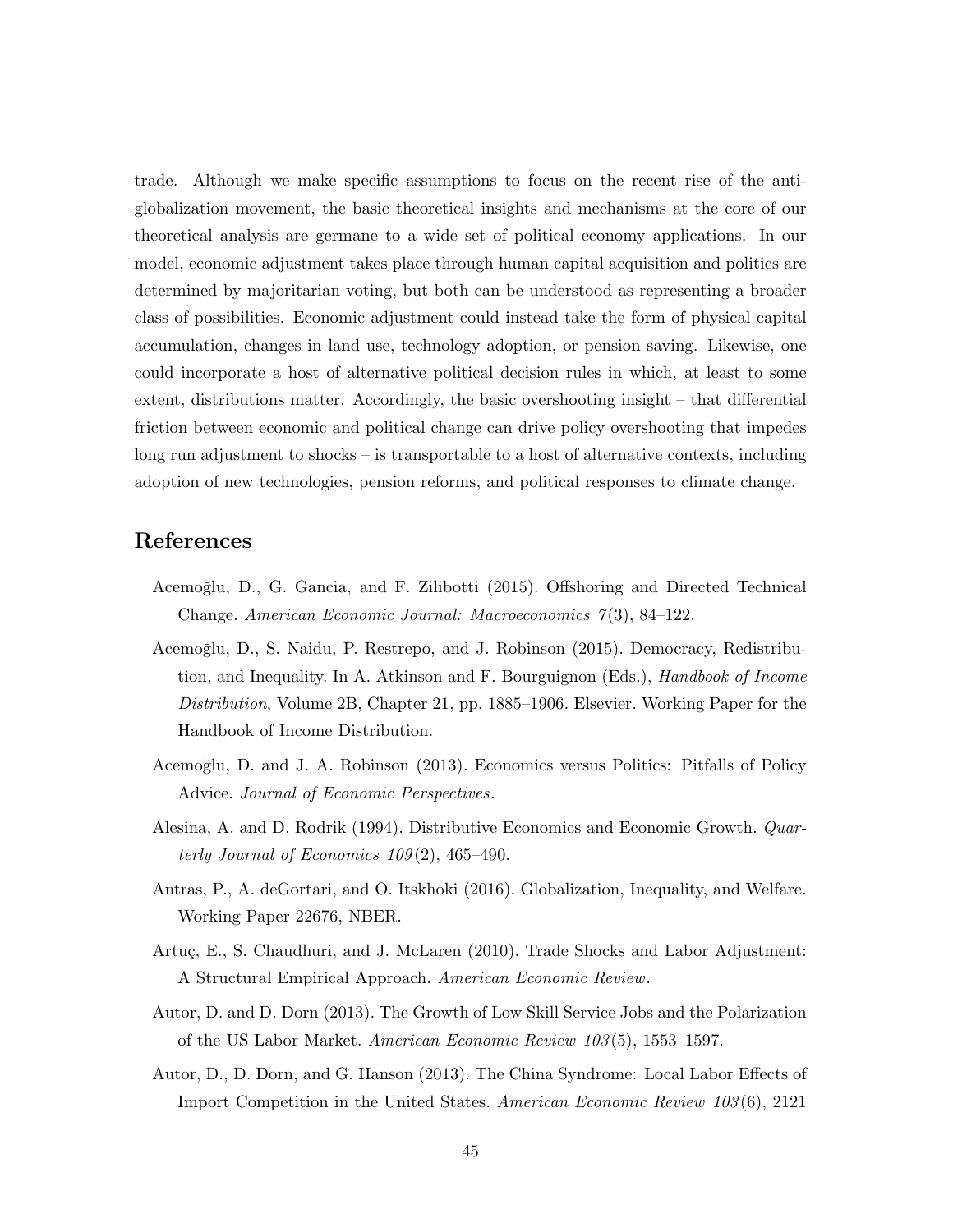– 2168.

- Autor, D., D. Dorn, and G. Hanson (2015). Untangling Technology and Trade: Evidence from Local Labor Markets. The Economic Journal 125 (584), 621–646.
- Autor, D., D. Dorn, G. Hanson, and K. Majlesi (2020). Importing Political Polarization? The Electoral Consequences of Rising Trade Exposure. American Economic Review. forthcoming.
- Barro, R. and J.-W. Lee (2013). A New Data Set of Educational Attainment in the World, 1950-2010. Journal of Development Economics 104, 184–198.
- Bassetto, M. (1999). Political Economy of Taxation in an Overlapping-Generations Model. Federal Reserve Bank of Minneapolis Discussion Paper no. 133.
- Blanchard, E. and G. Willmann (2011). Escaping a Protectionist Rut: Policy Mechanisms for Trade Reform in a Democracy. Journal of International Economics 85 (1), 72–85.
- Blanchard, E. and G. Willmann (2016). Trade, Education, and the Shrinking Middle Class. Journal of International Economics 99(1), 263–278.
- Brainard, L. and T. Verdier (1997). The Political Economy of Declining Industries: Senescent Industry Collapse Revisited. Journal of International Economics 42, 221–38.
- Bryan, G., S. Chowdhury, and A. M. Mobarak (2014, September). Underinvestment in a Profitable Technology: The Case of Seasonal Migration in Bangladesh. Econometrica  $82(5)$ , 1671–1748.
- Castelló-Climent, A. and R. Doménech (2014, March). Human capital and income inequality: Some facts and some puzzles. Working Paper 12/28, BBVA.
- Chetty, R., N. Hendren, and L. Katz (2016). The Effects of Exposure to Better Neighborhoods on Children: New Evidence from the Moving to Opportunity Experiment. American Economic Review 106 (4), 855–902.
- Corak, M. (2013). Income Inequality, Equality of Opportunity, and Intergenerational Mobility. *Journal of Economic Perspectives 27(3)*, 79–102.
- Corak, M. (2016). Inequality from Generation to Generation: The United States in Comparison. Discussion Paper 9929, IZA.
- Dhingra, S. (2014). Reconciling Observed Tariffs and the Median Voter Model. Economics and Politics 26 (3), 483–504.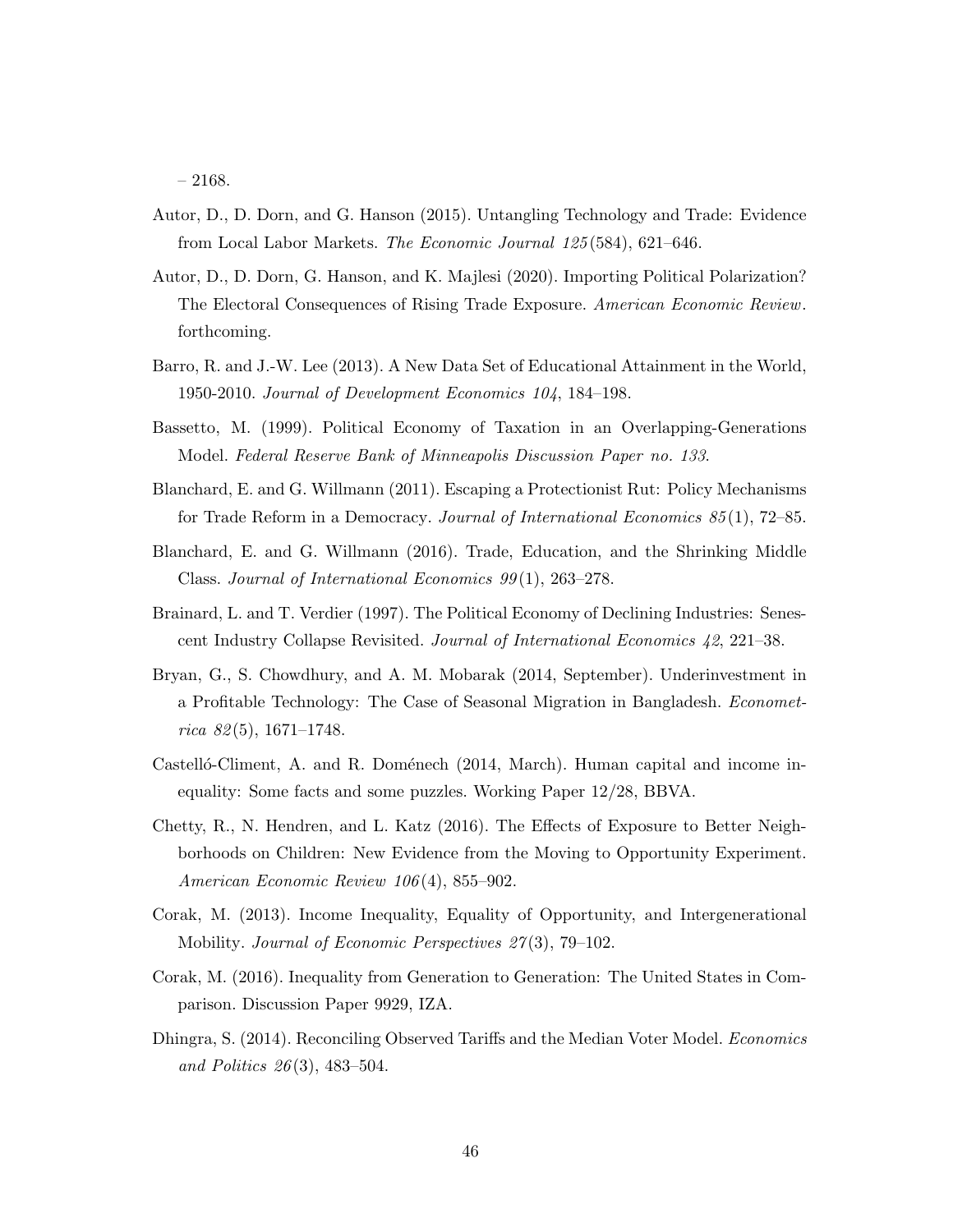- Dix-Caneiro, R. (2014). Trade liberalization and labor market dynamics. *Economet*rica  $82(3)$ , 825–885.
- Dornbusch, R. (1976). Expectations and Exchange Rate Dynamics. Journal of Political Economy 84, 1161–76.
- Dutt, P. and D. Mitra (2002). Endogenous Trade Policy Through Majority Voting: A Empirical Investigation. Journal of International Economics 58, 107–133. Roughly, an empirical test of Mayer 1984.
- Fernandez, R. and D. Rodrik (1991). Resistance to Reform: Status Quo Bias in the Presence of Individual Specific Uncertainty. American Economic Review 81, 1146– 1152.
- Foliano, F. and R. Riley (2017). International Trade and UK De-Industrialisation. National Institute Economic Review 242 (1).
- Gawande, K. and U. Bandyopadhyay (2000). Is Protection for Sale? Evidence on the Grossman-Helpman Theory of Endogenous Protection. Review of Economics and Statistics 82 (1), 139–152.
- Gennaioli, N. and G. Tabellini (2019). Identity, Beliefs, and Political Conflict. CESifo Working Paper 7707.
- Goldberg, P. K. and G. Maggi (1999). Protection for Sale: An Empirical Investigation. American Economic Review 89(5), 1135-1155.
- Goldin, C. and L. Katz (2009). The Race Between Education and Technology: The Evolution of US Wage Differentials, 1890-2005. NBER Working Paper 12984.
- Goos, M. and A. Manning (2007). Lousy and Lovely Jobs: The Rising Polarization of Work in Britain. Review of Economics and Statistics 89, 118–33.
- Goos, M., A. Manning, and A. Salomons (2014). Explaining Job Polarization: Routine-Biased Technological Change and Offshoring. American Economic Review forthcoming.
- Grossman, G. M. and E. Helpman (1994). Protection for sale. American Economic Review 84 (4), 833–850.
- Grossman, G. M. and E. Helpman (2020). Identity Politics and Trade Policy. Review of Economic Studies. forthcoming.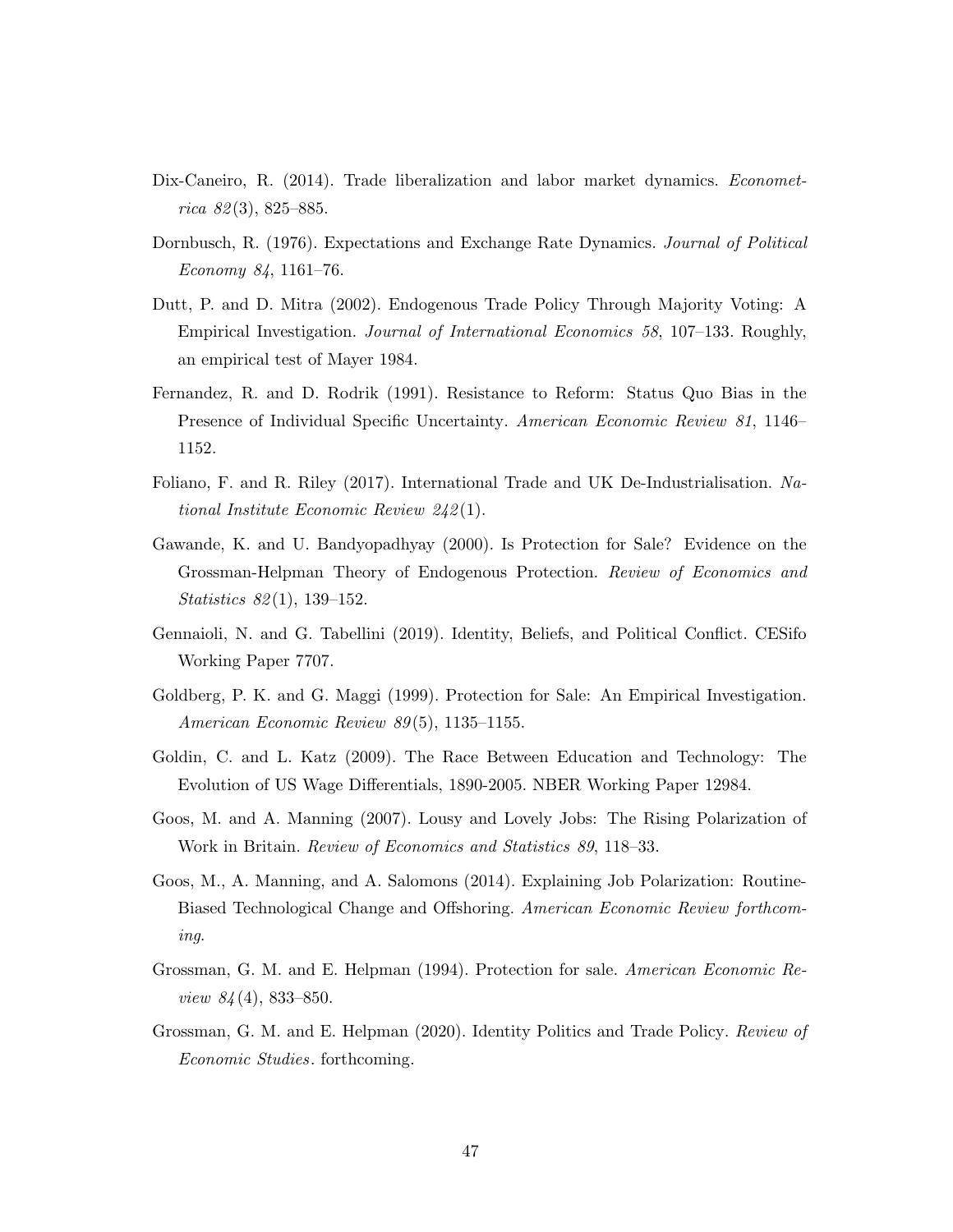- Haskel, J., R. Lawrence, and M. Slaughter (2012). Globalization and U.S. Wages: Modifying Classic Theory to Explain Recent Facts. Journal of Economic Perspectives 26(2), 119–40.
- Hassler, J., J. V. Rodríguez Mora, K. Storesletten, and F. Zilibotti (2003). The Survival of the Welfare State. American Economic Review 93, 87–112.
- Hassler, J., K. Storesletten, and F. Zilibotti (2003). Democratic Public Good Provision. CEPR working paper No. 4044.
- Hassler, J., K. Storesletten, and F. Zilibotti (2007). Democratic Public Good Provision. Journal of Economic Theory 133 (1), 127–51.
- Helpman, E., O. Isthoki, and S. Redding (2010). Inequality and Unemployment in a Global Economy. Econometrica 78 (4), 1239–1283.
- Irwin, D. (2017). Clashing Over Commerce: A History of US Trade Policy. Chicago University Press.
- Jain, S. and S. Mukand (2003). Redistributive Promises and the Adoption of Economic Reform. American Economic Review 93 (1), 256–264.
- Johnson, H. G. (1951-1952). Optimum Welfare and Maximum Revenue Tariffs. Review of Economic Studies  $19(1)$ , 28–35.
- Krusell, P. and J. Ríos-Rull (1996). Vested Interestes in a Positive Theory of Stagnation and Growth. Review of Economic Studies 62, 301–29.
- Matschke, X. and S. M. Sherlund (2006). Do labor issues matter in the determination of u.s. trade policy? an empirical reevaluation. American Economic Review 96, 405–421.
- Matsuyama, K. (1992). A Simple Model of Sectoral Adjustment. Review of Economic Studies 59, 375–87.
- Mayer, W. (1984). Endogenous Tariff Formation. American Economic Review  $\frac{74}{5}$ , 970–985.
- Persson, T. and G. Tabellini (1994, June). Is Inequality Harmful for Growth? American Economic Review 84 (3), 600–621.
- Piketty, T. (2018). Brahmin Left vs Merchant Right: Rising Inequality and the Changing Structure of Political Conflict. Technical report, World Inequality Lab.
- Razin, A., E. Sadka, and B. Suwankiri (2011). Migration and the Welfare State. Cambridge, MA: MIT Press.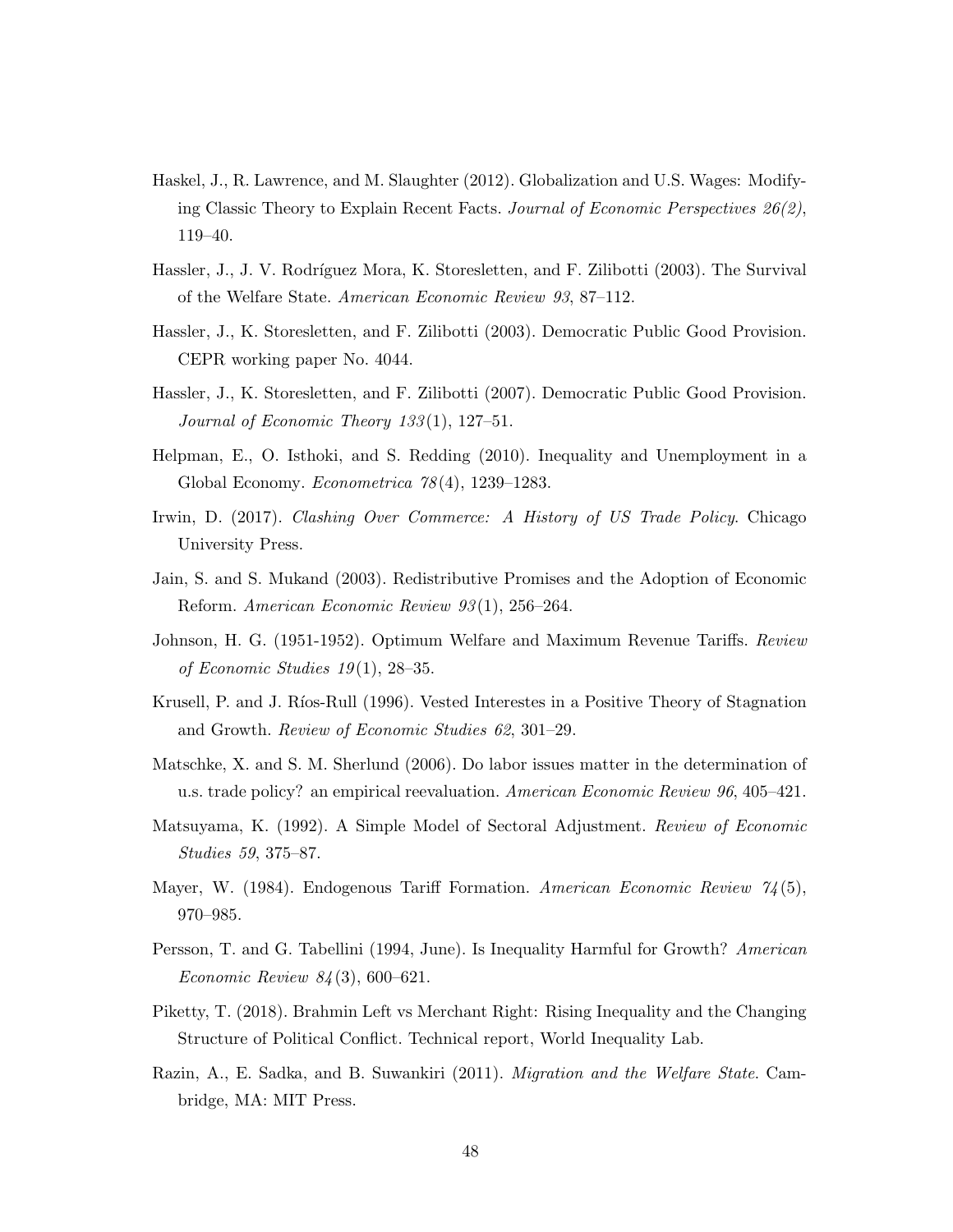- Rodrik, D. (1994). The Rush to Free Trade. In S. Haggard and S. Webb (Eds.), *Voting* for Reform: Democracy, Political Liberalization, and Economic Adjustment, A world bank book 3, pp. 61–88. Oxford University Press.
- Staiger, R. and G. Tabellini (1987). Discretionary Trade Policy and Excessive Protection. American Economic Review 77, 823–37.
- Storesletten, K. (2000). Sustaining Fiscal Policy Through Immigration. Journal of Political Economy 108, 300–23.
- Willmann, G. (2004). Pareto Gains from Trade: A Dynamic Counter-example. Economics Letters 83, 199–204.

# A Proofs of Lemmas

# A.1 Proof of Lemma 1

Proof. Totally differentiating the first order condition (7), Assumption 1, and the properties of the indirect utility function yields the required results:

$$
\frac{de(a; \tau_t, \tau_{t+1})}{da} = -\frac{h_{ea}}{h_{ee}} > 0,
$$
\n
$$
\frac{de(a; \tau_t, \tau_{t+1})}{d\beta} = -\frac{h_e}{\beta h_{ee}} > 0.
$$
\n
$$
\frac{de(a; \tau_t, \tau_{t+1})}{dp_t} = \frac{v_p(p_t)/v(p_{t+1})}{\beta b h_{ee} p_{t+1}} > 0,
$$
\n
$$
\frac{de(a; \tau_t, \tau_{t+1})}{dp_{t+1}} = \frac{h_e(\alpha - 1)}{h_{ee} p_{t+1}} > 0,
$$

where we use  $\alpha \equiv \frac{-v_p(p_{t+1})p_{t+1}}{v(p_{t+1})}$  $\frac{v(p_{t+1})p_{t+1}}{v(p_{t+1})}$ , by Roy's identity.

 $\Box$ 

## A.2 Proof of Lemma 2

Proof. The first part of the proof follows directly from the first order condition in (15): evaluated at  $t = 0, V_\tau \geq 0$  (implying a positive tariff) if and only if  $\Delta \leq 0$ . Claim 1 in Appendix C establishes that the second order condition,  $V_{\tau\tau} < 0$  holds with strict equality.

To establish the signs on the derivatives, we first use that  $V_{\tau a}(a, e)$  and  $V_{\tau e}(a, e)$  are negative, as established in Claims 2-3 in Appendix C. Taking the total derivative of the first order condition in (15) with respect to a and  $\tau$ , we have that  $\frac{\partial \tau_t}{\partial a} = -\frac{V_{\tau a}}{V_{\tau \tau}}$  $\frac{V_{\tau a}}{V_{\tau \tau}} < 0$ . Likewise, the total derivative of (15) with respect to e and  $\tau$  yields  $\frac{\partial \tau_t}{\partial e_{t-1}(a)} = -\frac{V_{\tau e}}{V_{\tau \tau}}$  $\frac{V_{\tau e}}{V_{\tau \tau}} < 0$ . Next,  $\frac{d\tau_t^o}{da} = \frac{\partial \tau_t}{\partial a} + \frac{\partial \tau_t}{\partial e(a)}$  $\frac{\partial e(a)}{\partial a}$  < 0, since the first two derivatives are negative (above) and the last factor is positive by Lemma 1. Finally, the total derivative of (15) with respect to  $\Delta$  and  $\tau$ yields  $\frac{d\tau_t^{\bar{\rho}}(\cdot)}{d\Delta_t}$  $\frac{dV_{\tau}^o(\cdot)}{d\Delta_t} = -\frac{V_{\tau\Delta}}{V_{\tau\tau}}$  $\frac{V_{\tau\Delta}}{V_{\tau\tau}}$  < 0, since  $V_{\tau\Delta} = -\frac{v_I p_t}{\tau_T}$  $\frac{\partial T P_t}{\partial \tau}$  < 0 and  $V_{\tau\tau}$  < 0 (above).  $\Box$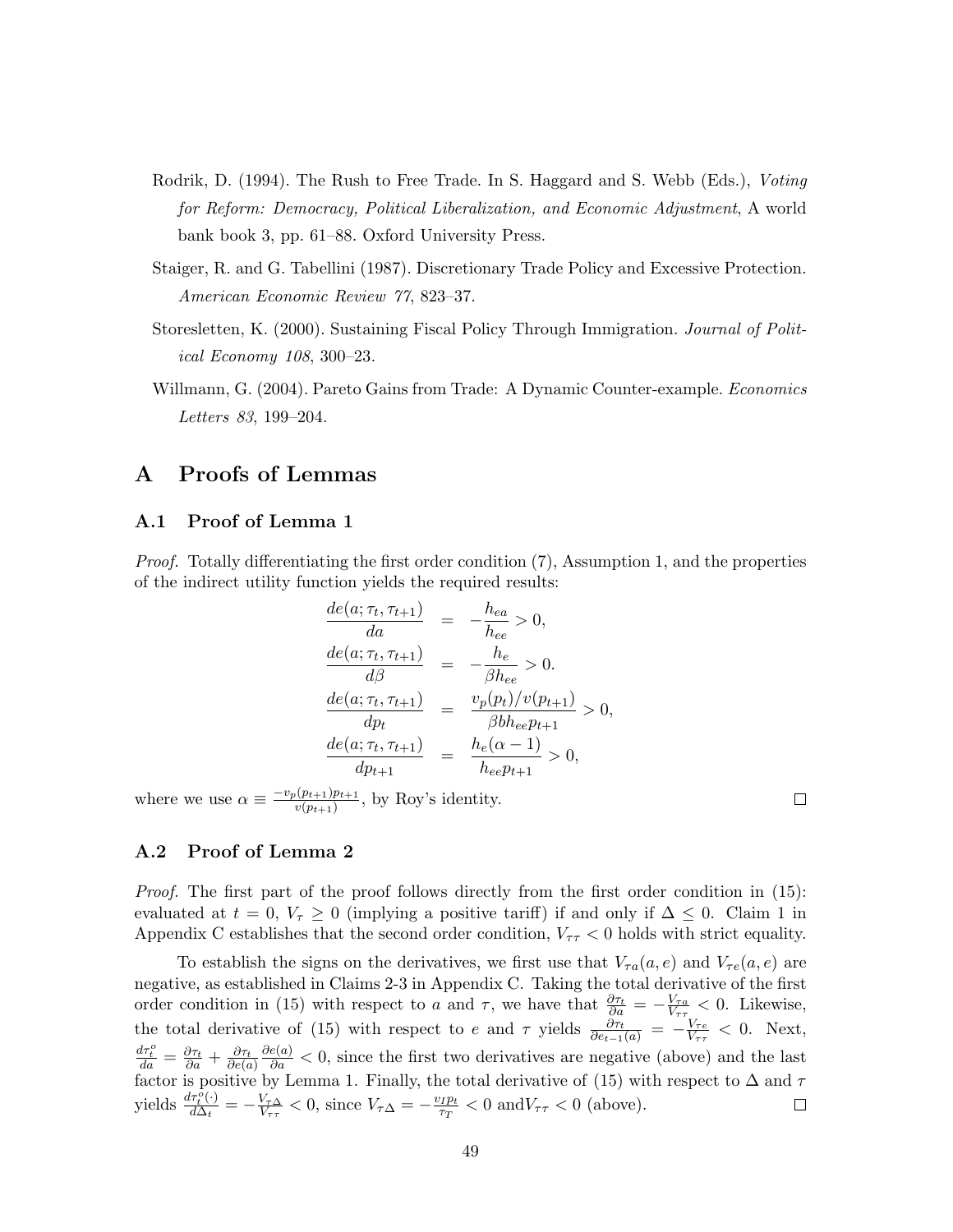# A.3 Proof of Lemma 3

*Proof.* We begin by showing that the fixed point steady state solution  $(\tilde{\Delta}^m, \tilde{\tau})$  is stable and unique as long if  $\forall \Delta^m$ , the steady state tariff schedule  $\tau(\Delta^m)$  is not decreasing faster in  $\Delta^m$  than is the schedule  $\Delta^m(\tau)$  i.e.

$$
\left. \frac{d\Delta^m}{d\tau} \right|_{\Delta^{m^o}(\tau)} > \left. \frac{d\Delta^m}{d\tau} \right|_{\tau(\Delta^m)} \tag{A.1}
$$

Notice that if  $\Delta^{m'}(\tau) > 0$ , this condition is assured, since we already have that  $\tau'(\Delta^m) < 0$ from Lemma 2. But since we also allow for  $\Delta^{m'}(\tau) < 0$ , we need to make the preceding assumption to govern the relative slopes of the tariff and  $\Delta^m$  functions.

Taking the derivative of the first order condition of the optimal tariff problem in (C.1) with respect to  $\Delta^m$ , we have:

$$
V_{\tau\tau}d\tau + V_{\tau\Delta^m}d\Delta^m = 0, \text{which implies:}
$$

$$
\frac{d\Delta^m}{d\tau}\Big|_{\tau(\Delta^m)} = -\frac{V_{\tau\tau}}{V_{\tau\Delta^m}} < 0.
$$
(A.2)

At the same time,

$$
\frac{d\Delta^m}{d\tau} = \frac{d\Delta^m}{d\tau}\frac{dp}{d\tau} = \frac{d\Delta^m(p)}{dp}\left(\frac{-p^w}{\tau^2}\right)
$$
(A.3)

Substituting (C.6) and (C.7) into (A.1) yields the condition in Assumption 2.

$$
\frac{d\Delta^{m}(p)}{dp} \left(\frac{-p^{w}}{\tau^{2}}\right) > -\frac{V_{\tau\tau}}{V_{\tau\Delta^{m}}}|_{\tau^{0}} \n\Leftrightarrow \frac{d\Delta^{m}(p)}{dp} < \frac{\tau^{2}}{p^{w}} \frac{V_{\tau\tau}}{V_{\tau\Delta^{m}}}.
$$

Or rewritten in terms of parameters:

$$
\left(\frac{h_e^2}{|h_{ee}|}\bigg|_{a^m} - \int_a \frac{h_e^2}{|h_{ee}|} f(a) da\right) < \frac{\tau^2}{p^w} \left(\bar{h} + \frac{1}{bp^w}\right) \left(\alpha(\tau - (\tau - 1)\alpha)\right).
$$

Thus, under Assumption 2, the steady state is stable and unique.

Furthermore, by Claim 7 below, if  $\Delta^m(\tau)$  is increasing in  $\tau$ , then the out-of-steadystate schedule,  $\Delta^m(\tau_{t-1}, \tau_t)$  will also be increasing in  $\tau_t$ , which ensures that the out-ofsteady-state equilibrium is (also) stable and unique in that case. If instead  $\Delta^m(\tau)$  is decreasing in  $\tau$  faster than the tariff schedule, so that steady state is unique and stable, then Claim 7 implies that the same must also be true out of steady state:  $\Delta^m(\tau_{t-1}, \tau_t)$  will be decreasing even faster in  $\tau_t$  than the tariff schedule  $\tau(\Delta^m_t)$ , which establishes stability outside of steady state as well.  $\Box$ 

#### A.4 Proof of Lemma 4

*Proof.* Part  $(i)$ : Totally differentiating the first order condition of the optimal tariff function in (15) with respect to  $\tau$  and  $p^w$  yields  $\frac{d\tau}{dp^w} = -\frac{V_{\tau p}w}{V_{\tau\tau}}$  $\frac{\partial^{\tau_{\mathcal{P}}w}}{V_{\tau\tau}}$ . As already established,  $V_{\tau\tau} < 0$  by the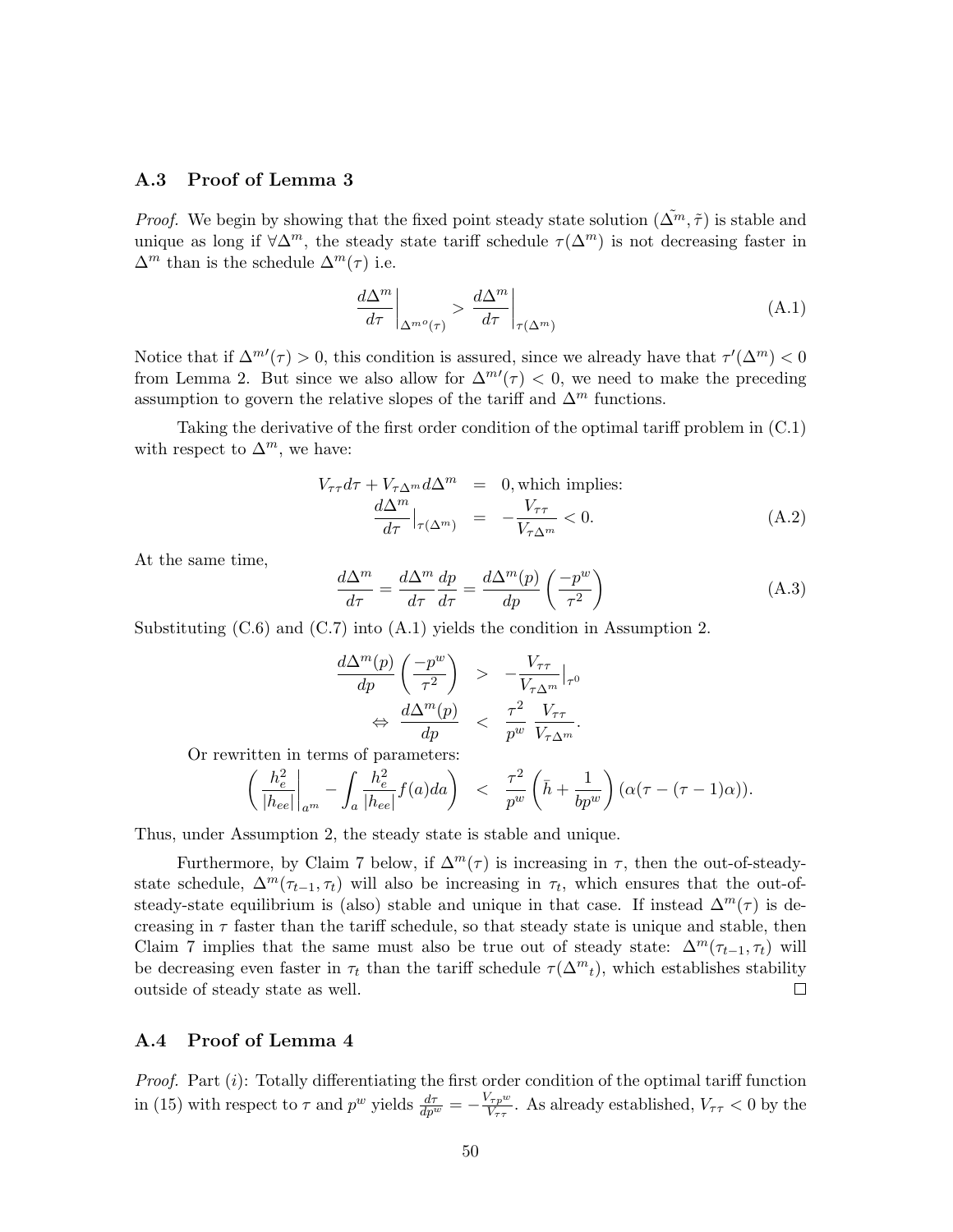second order condition of the optimal tariff problem (Claim 1 in the appendix). In Claim 2 of the appendix, we show that  $V_{\tau p^w} > 0 (\le 0)$  if and only if  $\Delta^m < 0$  (≥ 0), which yields the result. For part  $(ii)$ , it is sufficient to show that evaluated at the fully compensating tariff,  $V_\tau(\Delta^m; p^{w1})$  is strictly less than (greater than) zero if  $\Delta^m < (>0, 0)$ , which implies that the median voter would prefer a strictly smaller tariff (or, if  $\Delta^m > 0$ , a smaller import subsidy). Evaluating the first order condition of the optimal tariff problem at the new terms of trade and  $\tau^{FC}$ , we have  $V_{\tau}(\Delta^m; p^{w1})\Big|_{\tau^{FC}} = v_I \frac{p^1}{\tau^{FC}} \left(-\Delta^m + t^{FC} \tau^{FC} \frac{dE^{FC}}{d\tau}\right)$ . For any given  $\Delta^m$ , the initially optimal tariff,  $\tau(\Delta^m)$  is given by the first order condition  $\Delta^m = t^o \tau \frac{dE^o}{d\tau}$ . Substituting in, and using that  $\tau^{FC}$  holds the domestic price fixed at the initial level by definition  $(p^1 = p^o)$ , we have:  $V_\tau(\Delta^m; p^{w1}) = v_I \frac{p^o}{\tau^{FC}} \left( -t^o \tau \frac{dE^o}{d\tau} + t^{FC} \tau^{FC} \frac{dE^{FC}}{d\tau} \right)$ . In the appendix (Claim 5), we prove that  $t\tau \frac{dE}{d\tau}$  is decreasing in the tariff level, which establishes the result:  $V_\tau(\Delta^m; p^{w1})\Big|_{\tau^{FC}} < 0 \Rightarrow \tau(\Delta^m; p^{w1}) < \tau^{FC}$ .  $\Box$ 

# B Proofs of Propositions

# B.1 Proof of Proposition 1

*Proof.* To prove the first part of the proposition, it is sufficient to show that  $(a)$  the value of new steady state optimal tariff function, evaluated at the initial steady state value of  $\tilde{\Delta}^{m0}$ , is strictly less than fully compensating; and (b) the value of the new steady state  $\Delta^m$  function, evaluated at the fully compensating tariff, coincides with the original steady state  $\tilde{\Delta}^{m0}$ . Part (a) follows directly from Lemma 4. Part (b) follows immediately from the definition of  $\Delta^m = (1 - \alpha) b [h(a^m, p) - \bar{h}(p)]$ , which is independent of  $\tau$ , holding p fixed. Since by definition  $\tau^{FC}$  would hold the domestic price unchanged,  $\Delta^m(\tau^{FC};p^{w1}) = \Delta^m(\tilde{p}^0) = \tilde{\Delta}^{m0}$ . Together with the (assumed) regularity conditions over  $h(\cdot)$  to assure a stable steady state, (a) and (b) establish Part 1 of the Proposition. Part 2 of the proposition follows directly. Since the new steady state tariff is less than fully compensating, the new domestic price must be strictly higher in the new steady state  $(\tilde{p}^1 > \tilde{p}^0)$ . Education is monotonic in the domestic price, and therefore the new steady state education level will be higher than the initial steady state education level for all individuals.  $\Box$ 

#### B.2 Proof of Proposition 2

*Proof.* Applying Lemma 4 at the initial steady state value of  $(\tilde{\Delta}^{m0})$  establishes the result.

 $\Box$ 

## B.3 Proof of Proposition 3

*Proof.* Proposition 2, establishes point  $(i)$  directly. We also use it to prove part  $(ii)$ . At the time of the shock,  $\Delta_T^m = \tilde{\Delta}^{m0}$  and  $\tau_T = \tau(\tilde{\Delta}^{m0}; p^{w1}) > \tau(\tilde{\Delta}^{m0}; p^{w0})$ . As established as part of the proof for Proposition 2, the new steady state  $\Delta^m(\tau; p^{w_1})$  locus takes a value of  $\tilde{\Delta}^{m0}$  at  $\tau_{FC} > \tau_T$ . Under this case's assumption that  $\frac{d\Delta^{m}(p)}{dp} > 0 > \frac{d\Delta^{m}}{d\tau}$ , this schedule is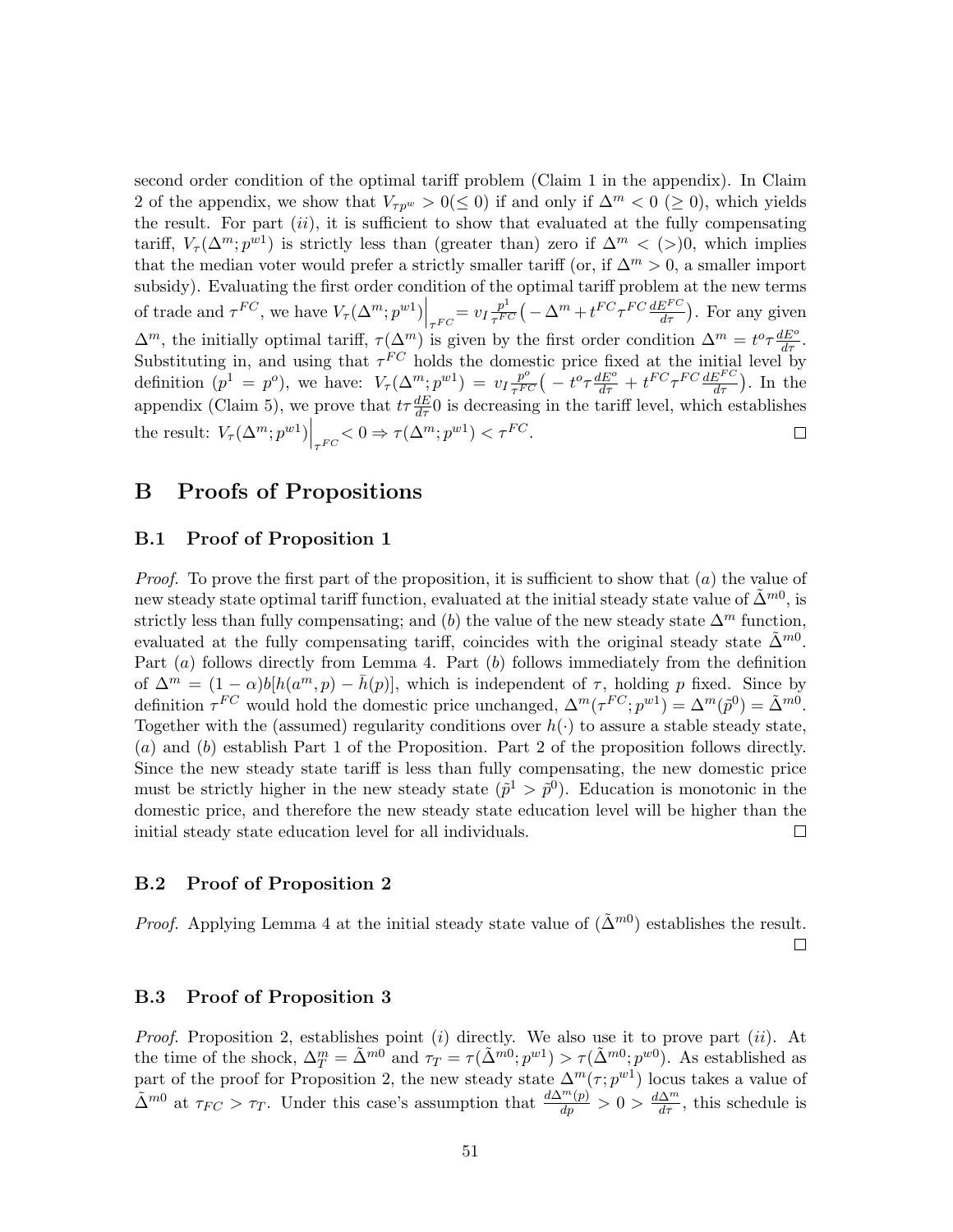decreasing in  $\tau$ . Since  $\tau(\Delta^m; p^{w_1})$  is also (always) decreasing in  $\Delta^m$ , the new steady state  $\Delta^m(\tau)$  and  $\tau(\Delta^m)$  schedules must intersect at some value where  $\Delta^m > \tilde{\Delta}^{m0} = \Delta_T^m$  and  $\tau(\tilde{\Delta^{m}};p^{w1}) < \tau_T.$ 

To establish part (iii) of the proposition, we use induction to trace out the fixed point equilibrium values of  $\tau$  and  $\Delta^m$  in successive periods after T. Beginning with period  $T + 1$ , consider a candidate value of  $\tau_{T+1} = \tau_T$ , which would imply that  $\Delta_{T+1}^m = \Delta^m(p_T, p_T) \equiv$  $\Delta^m(p_T)$ . Note that this candidate  $\Delta^m(p_T) > \Delta_T^m = \tilde{\Delta}^{m0} = \Delta^m(\tilde{p}^0)$ , since  $p_T > \tilde{p}^0$  (by Proposition 2) and  $\Delta^{m}(\rho) > 0$  by assumption. This candidate cannot be a steady state, however, since then we would have  $\tau_{T+1} = \tau(\Delta^m(p_T); p^{w_1}) < \tau_T = \tau(\Delta^m(\tilde{p}^0); p^{w_1})$ , resulting in a contradiction. Now let  $\Delta_{T+1}^m = \Delta^m(p^{w_1}/\tau_T, p^{w_1}/\tau_{T+1})$ , where  $\tau_{T+1} = \tau(\Delta_{T+1}^m; p^{w_1})$ . Compared to our benchmark, it must be that  $\tau_{T+1} < \tau_T$  and  $\Delta_{T+1}^m > \Delta^m(p^{w_1}/\tau_T, p^{w_1}/\tau_T) =$  $\Delta^m(p_T) > \Delta_T^m$ , since, according to our regularity conditions,  $\Delta^m(\tau_{t-1}, \tau_t)$  decreases faster in its second argument than  $\tau(\Delta_t^m; p^{w_1})$  decreases in  $\Delta^m$ . This argument can be repeated for every subsequent period, establishing that transition to the new steady state is a monotonic decline in tariffs. The rest is immediate, as the tariff falls, the domestic price rises, and so – by Lemma 1 – education rises for all workers.  $\Box$ 

## B.4 Proof of Proposition 4

*Proof.* As in the previous proof, point  $(i)$  is established directly by Proposition 2, which we also use to prove part (*ii*). Here again, we use that the new steady state locus  $\Delta^m(\tau; p^{w_1})$ takes the value of  $\tilde{\Delta}^{m0}$  evaluated at  $\tau_{FC}$ , whereas the new steady state tariff locus evaluated at  $\tilde{\Delta}^{m0}$  takes a strictly smaller value: i.e.  $\tau(\tilde{\Delta}^{m0};p^{w1}) < \tau^{FC}$ . Under the assumption that  $\frac{d\Delta^{m}(p)}{dp} < 0$ , the steady state  $\Delta^{m}(\tau;p^{w_1})$  schedule is *increasing* in  $\tau$ . Since  $\tau(\Delta^{m};p^{w_1})$  is always decreasing in  $\Delta^m$ , this implies that the steady state  $\Delta^m(\tau)$  and  $\tau(\Delta^m)$  schedules must intersect at some value  $\tilde{\Delta}^{m1} < \tilde{\Delta}^{m0}$  and  $\tilde{\tau}^1 > \tau_T > \tilde{\tau}^0$ . In the razor's edge case in which  $\frac{d\Delta^{m}(p)}{dp} = 0$ , transition will be instantaneous at time T and  $\tilde{\Delta}^{m1} = \tilde{\Delta}^{m0}$  and  $\tilde{\tau}^1 = \tau_T > \tilde{\tau}^0.$ 

To establish part (iii) of the proposition,  $\Delta^m$  and  $\tau$  (and hence p) oscillate around the new steady state, and converge toward it. To establish the oscillation, we consider successive periods subsequent to T, beginning with period  $T + 1$ . For period  $T + 1$ , we show that  $\tau_{T+1} \geq \tau_T$  using proof by contradiction. Suppose not, s.t.  $\tau_{T+1} < \tau_T$  and thus  $p_{T+1} > p_T$ . Since  $\Delta^m$  is decreasing in p by assumption, this would imply  $\Delta_{T+1}^m \equiv$  $\Delta^m(p_T, p_{T+1}) < \Delta^m(p_T, p_T) \equiv \Delta^m(p_T) < \tilde{\Delta}^{m0}$ . But since the tariff schedule  $\tau(\Delta^m; p^w)$  is decreasing in  $\Delta^m$ , this would then imply that  $\tau(\Delta_{T+1}^m; p^{w_1}) > \tau(\tilde{\Delta}^{m0}; p^{w_1}) = \tau_T$ , which is a contradiction. It must also be true that  $\tau_{T+1} \geq \tilde{\tau}^1$ . Again, suppose not: i.e. let  $\tau_{T+1} < \tilde{\tau}^1$ , which would imply that  $p_{T+1} > \tilde{p}^1$ . Since  $p_T > \tilde{p}^1$  from part *ii*) of the proposition, it would then be the case that  $\Delta^m(p_T, p_{T+1}) < \tilde{\Delta}^{m_1}$ , which would in turn imply that  $\tau_{T+1} > \tilde{\tau}^1$ : another contradiction. Thus,  $\tau_{T+1} \geq \tilde{\tau}^1 \geq \tau_T$  and  $\Delta_{T+1}^m > \tilde{\Delta}^{m1} > \tilde{\Delta}^{m0}$ 

We can follow the same procedure to show that  $\tau_{T+2} \leq \tilde{\tau}^1 \leq \tau_{T+1}$ . Suppose not. This would then imply that both  $\tau_{T+1}, \tau_{T+2} > \tilde{\tau}^1$ , so that  $p_{T+2}, p_{T+1} < \tilde{p}^1$ . But then,  $\Delta_{T+2}^m \equiv \Delta^m(p_{T+1}, p_{T+2}) < \tilde{\Delta}^{m_1}$ . And since the tariff is decreasing in  $\Delta^m$ , this would mean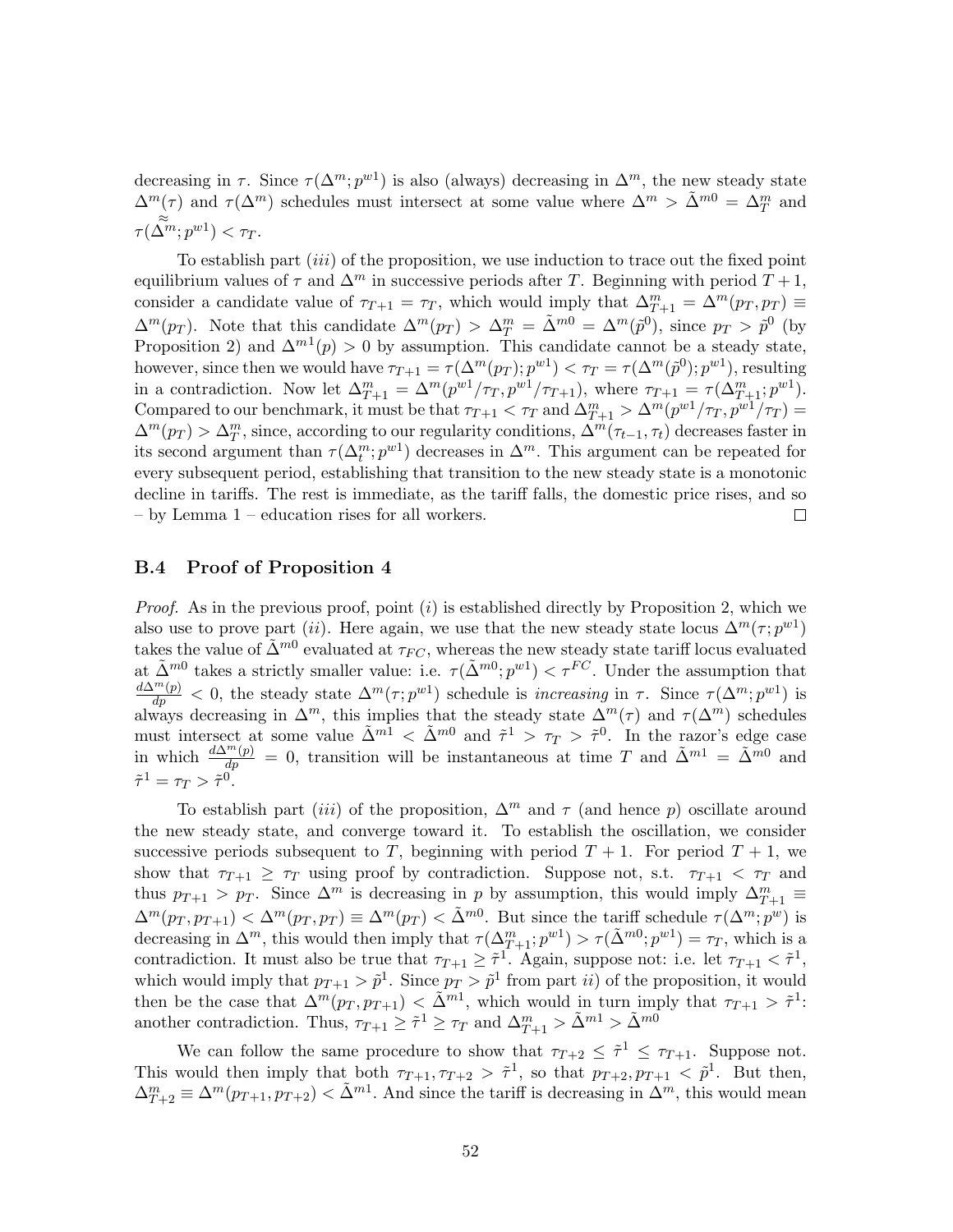that  $\tau(\Delta_{T+2}^m; p^{w_1}) > \tilde{\tau}^1$ : contradiction. Thus, it must be true that  $\tau_{T+2} \leq \tilde{\tau}^1 \leq \tau_{T+1}$  and likewise  $\Delta_{T+2}^m \leq \tilde{\tau}^1 \leq \tau_{T+1}$  It is obvious that this same proof by contradiction will hold for all subsequent periods  $T + t$  where  $t \geq 2$ . To show convergence, we need only establish that after each full oscillation, the state and policy outcome will be closer to the new steady state than before. Start at  $(\Delta_T^m, \tau_T)$ . Next consider  $(\Delta^m(p_T, p_T), \tau(\Delta^m(p_T, p_T))$  which lies on the new  $\tau$ -schedule, but farther from the new steady state than the actual  $(\Delta_{T+1}^m, \tau_{T+1})$ from above, because the out-of-steady-state  $\Delta^m$ -schedule has a finite partial derivative in its second argument (by Claim 7). Repeat this argument for  $T+2$  in the opposite direction: because the slope of the new  $\tau$ -schedule is less than the slope of the new steady state  $\Delta^m$ schedule, it must hold that  $(\Delta_{T+2}^m, \tau_{T+2})$  is closer to the new steady state than  $(\Delta_T^m, \tau_T)$ . We can repeat this argument for all successive full oscillations, which establishes the result.

 $\Box$ 

#### B.5 Proof of Proposition 5

Proof. The first part of the proposition is established by showing that an increase in b causes the tariff to rise immediately at time  $T$ . Note first that holding education fixed, an increase in b magnifies initial inequality:  $\Delta_T^m = (1 - \alpha) b' [h(a^m, \tilde{e}^0(a) - \bar{h}(a, \tilde{e}^0(a)) f(a) da] = \frac{b'}{b^0}$  $rac{b'}{b^0} \tilde{\Delta}^{m0}.$ Since  $\tilde{\Delta}^{m0} < 0$  it must be that  $\Delta_T^m < \tilde{\Delta}^{m0}$ . All else equal, this would increase the tariff. But the tariff locus also shifts, so to establish the net effect, we need to show that holding education fixed,  $\frac{d\tau}{db} > 0$ . Taking the total derivative of the first order condition of the optimal tariff problem, yields  $V_{\tau\tau}d\tau + V_{\tau b}db = 0$ , or,  $\frac{d\tau}{db}\Big|_{\tau(\Delta^m)} = -\frac{V_{\tau b}}{V_{\tau\tau}}$  $\frac{V_{\tau b}}{V_{\tau\tau}}$ . Recall from Claim 1 that  $V_{\tau\tau}\Big|_{\tau(\Delta^m)} < 0$ . Thus, the sign of  $\frac{d\tau}{db}$  is given by the sign of  $V_{\tau b}(\tau, b)\Big|_{\tau(\Delta^m)}$ . Claim 6 in the Appendix proves that, holding education fixed,  $V_{\tau b}\Big|_{\tau(\Delta^m)} > 0 \iff \tilde{\Delta}^{m0} < 0$ , which establishes part (i) of the proposition.

Subsequent to time T, there are two possibilities depending on the sign of  $\frac{d\Delta^m}{dp}$ . First, consider the "overshooting" case (*a*), in which  $\frac{d\Delta^m}{dp} \geq 0$ . We need only to show that  $\Delta^m_{T+1} \geq$  $\Delta_T^m$ , after which the transition proceeds via monotonic tariff adjustment just as in Proposition 3. (As before, under the razor's edge case in which  $\frac{d\Delta^m}{dp} = 0$ , transition will be immediate.) Using the definition of  $\Delta^m(\cdot)$  we first show that  $\Delta^m(\tau_T, \tau_T; b') \geq \Delta^m_T$ :  $\Delta^m(\tau_T, \tau_T; b') =$  $\Delta_T^m + (1-\alpha)b'\left[\left(\frac{dh(a^m)}{db}\right) - \left(\frac{d\bar{h}}{db}\right)\right] = \Delta_T^m + (1-\alpha)\left[\left(\frac{h_e^2}{-h_{ee}}\right)\Big|_{a^m} - \int_a\left(\frac{h_e^2}{-h_{ee}}\right)f(a)da\right].$  But  $\frac{d\Delta^m}{dp} \ge 0$ implies that  $\left(\frac{h_e^2}{-h_{ee}}\right)\Big|_{am} \geq \int_a \left(\frac{h_e^2}{-h_{ee}}\right) f(a)da$ . Thus, it must hold that  $\Delta^m(\tau_T, \tau_T; b') \geq \Delta_T^m$ . Then, since  $\tau(\Delta_t^m)$  is also decreasing in  $\Delta^m$ , the fixed point intersection of  $\tau(\Delta_{T+1}^m)$  and  $\Delta^m(\tau_T, \tau_{T+1})$  must occur for some  $\Delta^m_{T+1} \geq \Delta^m_T$  and  $\tau_{T+1} \leq \tau_T$ .

We use a similar technique for Case (b), in which  $\frac{d\Delta^m}{dp} < 0$ . Again, we need to show only that  $\Delta_{T+1}^m < \Delta_T^m$ , after which transition will proceed via the same oscillating tariff pattern in Proposition 4. Applying the same logic as above, we have  $\Delta^m(\tau_T, \tau_T; b') =$  $\Delta_T^m + (1-\alpha) \left[ \left( \frac{h_e^2}{-h_{ee}} \right) \Big|_{a^m} - \int_a \left( \frac{h_e^2}{-h_{ee}} \right) f(a) da \right]$ . But when  $\frac{d\Delta^m}{dp} < 0$  the second term is negative, so that  $\Delta^m(\tau_T, \tau_T; b') < \Delta_T^m$ . Finally, when  $\frac{d\Delta^m}{dp} < 0$ ,  $\Delta^m(\tau_T, \tau_{T+1})$  is increasing in the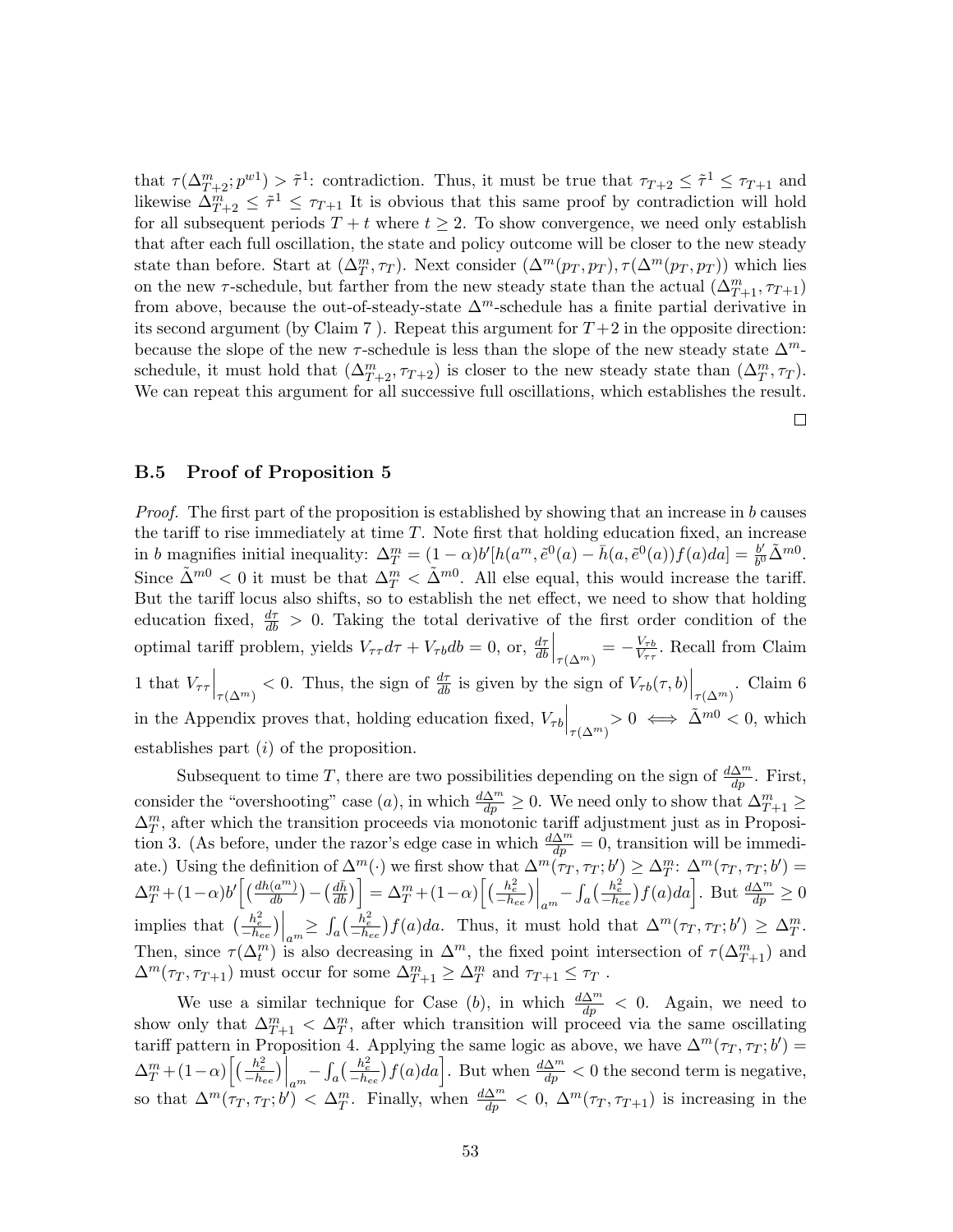second argument, which implies that  $\Delta_{T+1}^m < \Delta_T^m$  and  $\tau_{T+1} > \tau_T$ .

# C Proofs of Claims

The following claims establish a series of useful properties that we use in the proofs above.

Claim 1.  $V_{\tau\tau}(\tau_t, \Delta_t^m)\Big|_{\tau(\Delta_t^m)} < 0$ 

*Proof.* Recall the expression for  $V_{\tau}$  from the first order condition in (15):

$$
V_{\tau} = \nu(p_t)p_t \left[ -\frac{\Delta_t^m}{\tau_t} + (\tau_t - 1)\frac{d\bar{E}_t}{d\tau_t} \right]. \tag{C.1}
$$

Taking the derivative with respect to  $\tau_t$ :

$$
V_{\tau\tau} = \nu(p_t)p_t\left(\frac{\Delta_t^m}{\tau_t^2} + \frac{d\bar{E}_t}{d\tau_t} + (\tau_t - 1)\frac{d^2\bar{E}_t}{d\tau_t^2}\right),
$$

where the second line uses the envelope condition and we use  $\nu(p_t) = \nu_I$ . Evaluated at the optimal tariff:  $\frac{\Delta_t^m}{\tau_t} = (\tau_t - 1) \frac{d\bar{E}_t}{d\tau_t}$  from the first order condition,

$$
V_{\tau\tau}\Big|_{\tau(\Delta_t^m)} = \nu(p_t)p_t\left[\left(\frac{2\tau_t - 1}{\tau_t}\right)\frac{d\bar{E}_t}{d\tau_t} + (\tau_t - 1)\frac{d^2\bar{E}_t}{d\tau_t^2}\right].\tag{C.2}
$$

The expression for total net exports is given implicitly by  $\bar{E}_t = \bar{x}_t^s - \bar{d}_t^s$ , or, with Cobb-Douglass preferences:

$$
\bar{E}_t = \bar{x}_t^s - \frac{\alpha}{p_t} (p_t \bar{x}_t^s + 1 + (\tau_t - 1)p_t \bar{E}_t),
$$

which can be rearranged to yield the expression for total net exports:

$$
\bar{E}_t = \bar{E}(\tau_t, \mathbf{e}_{t-1}; p_t^w) = \frac{(1-\alpha)\bar{x}_t^s(\mathbf{e}_{t-1}) - \frac{\tau_t \alpha}{p_t^w}}{(1 + (\tau_t - 1)\alpha)}.
$$
(C.3)

Taking the derivative with respect to  $\tau_t$ :

$$
\frac{d\bar{E}_t}{d\tau_t} = \frac{-\alpha/p_t^w}{(1+(\tau_t-1)\alpha)} - \alpha \left( \frac{(1-\alpha)\bar{x}_t^s - \tau_t \alpha/p_t^w}{(1+(\tau_t-1)\alpha)^2} \right)
$$
\n
$$
= \left( \frac{-\alpha/p_t^w}{(1+(\tau_t-1)\alpha)^2} \right) ((1-\alpha)\bar{x}_t^s p_t^w - \tau_t \alpha + 1 + \alpha(\tau_t-1))
$$
\n
$$
= \left( \frac{-\alpha(1-\alpha)}{(1+(\tau_t-1)\alpha)^2} \right) \left( \bar{x}_t^s + \frac{1}{p_t^w} \right) < 0. \tag{C.4}
$$

 $\Box$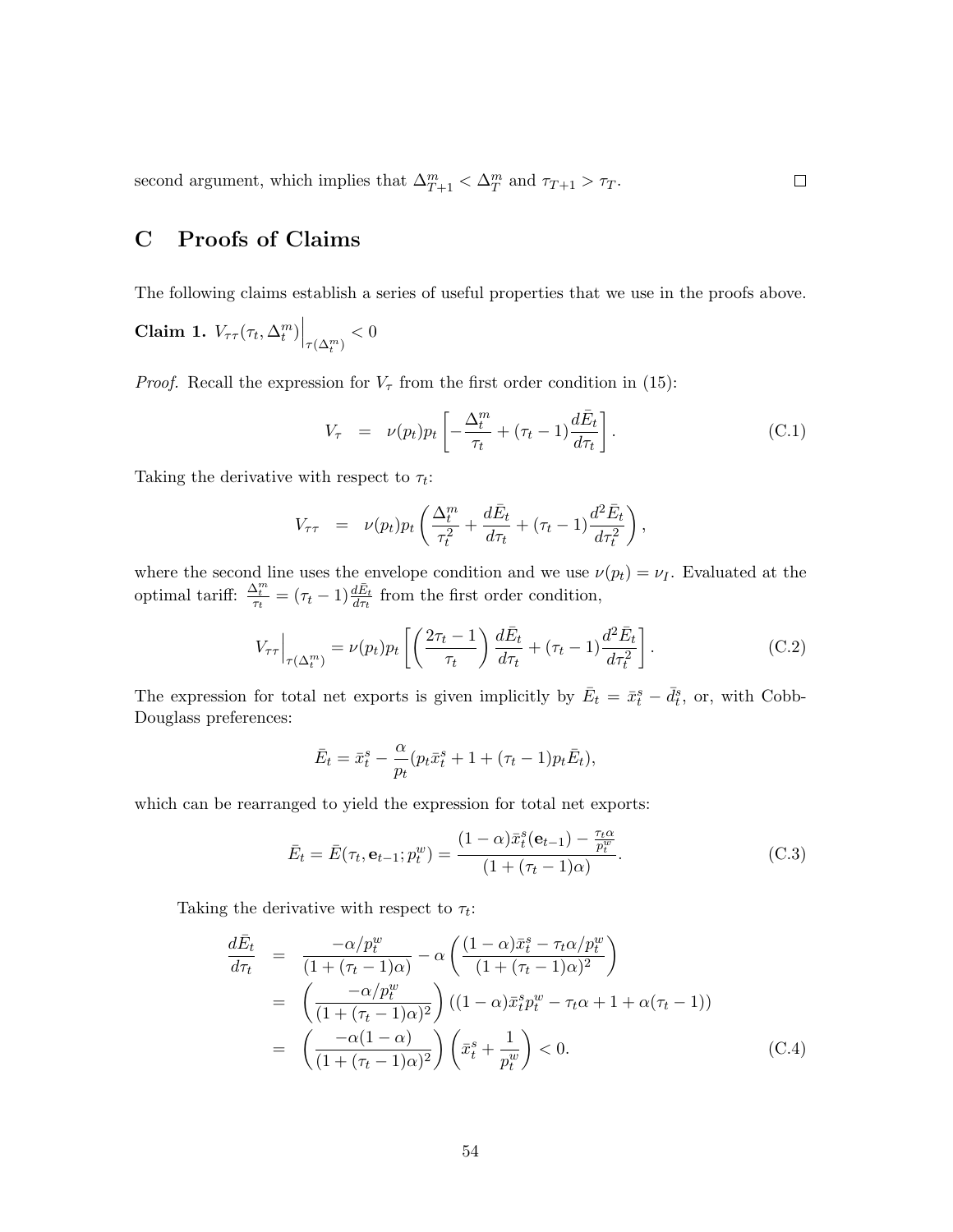Taking the derivative again,

$$
\frac{d^2 E_t}{d\tau_t^2} = \underbrace{\left(\frac{-\alpha(1-\alpha)}{(1+(\tau_t-1)\alpha)^2}\right)}_{=\frac{dE_t}{d\tau_t}(<0)} \left(\frac{-2\alpha}{1+(\tau_t-1)\alpha}\right)
$$
\n
$$
= \frac{dE_t}{d\tau_t} \left(\frac{-2\alpha}{1+(\tau_t-1)\alpha}\right) > 0 \tag{C.5}
$$

Substituting (C.4) and (C.5) into (C.2) yields:

$$
V_{\tau\tau}\Big|_{\tau(\Delta_t^m)} = \nu(p_t)p_t\left(\frac{2\tau_t - 1}{\tau_t} - \frac{2(\tau_t - 1)\alpha}{(1 + (\tau_t - 1)\alpha)}\right)\frac{dE_t}{d\tau_t}
$$
  

$$
= \underbrace{\nu(p_t)p_t}_{+} \left[\underbrace{\left(\frac{1 + (\tau_t - 1)(1 - \alpha)}{\tau_t(1 + (\tau_t - 1)\alpha)}\right)\frac{dE_t}{d\tau_t}}_{+}\right] < 0.
$$

**Claim 2.**  $V_{\tau p^w}(\Delta_t^m, p_t^w)\Big|_{\tau(\Delta_t^m)} > 0$  if and only if  $\Delta_t^m < 0$ .

*Proof.* As above, start by taking the derivative of  $(C.1)$ , now with respect to  $p_t^w$ , and use the envelope condition:

$$
V_{\tau p^w}\Big|_{\tau} = \nu(p_t)p_t\Big((\tau_t - 1)\frac{\partial^2 \bar{E}_t}{\partial \tau_t \partial p_t^w}\Big). \tag{C.6}
$$

Then take the derivative of  $(C.4)$  with respect to  $p_t^w$  to get:

$$
\frac{\partial^2 \bar{E}_t}{\partial \tau \partial p_t^w} = \frac{\alpha (1 - \alpha)}{(1 - (\tau_t - 1)\alpha)^2} \frac{1}{p_t^{w^2}} > 0
$$
\n(C.7)

Substituting (C.7) into (C.6) yields:

$$
V_{\tau p^w} = \underbrace{\nu(p_t)p_t}_{+} \Big( (\tau_t - 1) \underbrace{\frac{dE_t^2}{d\tau_t dp_t^w}}_{+} \Big).
$$

Thus, the sign depends on the sign of the initially optimal tariff, whether  $\tau(\Delta_t^m)$  is greater or less than one, which depends in turn on the sign of  $\Delta_t^m$ . Summarizing:

$$
\Delta_t^m < 0, \tau(\Delta_t^m) > 1 \Rightarrow V_{\tau p^w} > 0
$$
\n
$$
\Delta_t^m \ge 0; \ \tau(\Delta_t^m) \le 1 \Rightarrow V_{\tau p^w} \le 0.
$$

 $\Box$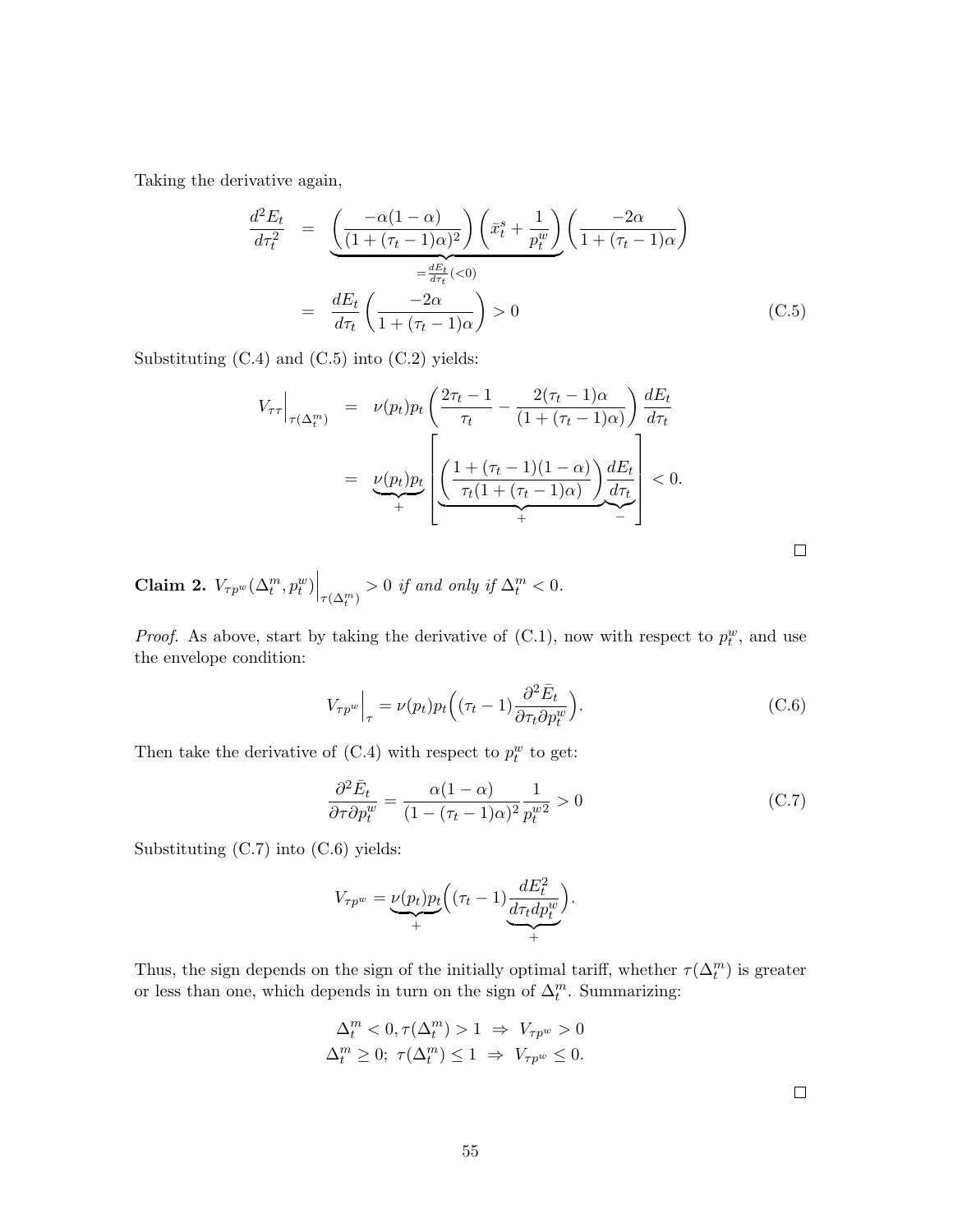Claim 3.  $V_{\tau a}(a, e_{t-1})\Big|_{\tau(\Delta_t^m)} < 0.$ 

*Proof.* Taking the derivative of  $(C.1)$  with respect to a (holding  $e_{t-1}$  fixed), we have:

$$
V_{\tau a} = \nu(p_t) p_t \left( -\frac{1}{\tau_t} \frac{\partial \Delta(a, \mathbf{e}_{t-1})}{\partial a} \right)
$$

Recall, that  $\Delta(a, \mathbf{e}_{t-1}) = (1 - \alpha) b[h(a, e_{t-1}(a)) - \bar{h}(\mathbf{e}_{t-1})]$ , which implies:

$$
\frac{\partial \Delta(a, \mathbf{e}_{t-1})}{\partial a} = (1 - \alpha)b \frac{\partial h(a, e_{t-1}(a))}{\partial a} > 0
$$

Substituting gives the result:

$$
V_{\tau a}\Big|_{\tau=\tau(\Delta_t^m)}=\underbrace{\nu(p_t)p_t}_{+}\left(-\frac{1}{\tau_t}\right)\underbrace{\frac{\partial \Delta(a,\mathbf{e}_{t-1})}{\partial a}}_{+}<0
$$

Claim 4.  $V_{\tau e(a)}(a, e_{t-1})\Big|_{\tau(\Delta_t^m)} < 0$ 

*Proof.* Taking the derivative of  $(C.1)$  with respect to  $e_{t-1}(a)$  (holding a the remaining distribution of education fixed), we have:

$$
V_{\tau e(a)} = \nu(p_t) p_t \left( -\frac{1}{\tau_t} \frac{\partial \Delta(a, \mathbf{e}_{t-1})}{\partial e(a)} \right)
$$

where,

$$
\frac{\partial \Delta(a, \mathbf{e}_{t-1})}{\partial e(a)} = (1 - \alpha)b \frac{\partial h(a, e_{t-1}(a))}{\partial e(a)} > 0.
$$

Thus,

$$
V_{\tau e}\Big|_{\tau(\Delta_t^m)} = \underbrace{\nu(p_t)p_t}_{+} \left(-\frac{1}{\tau_t}\right) \underbrace{\left(\frac{\partial \Delta(a, \mathbf{e}_{t-1})}{\partial e(a)}\right)}_{+} < 0
$$

 $\Box$ 

**Claim 5.** The expression  $(\tau_t - 1)\tau_t \frac{dE_t}{d\tau_t}$  $\frac{dE_t}{d\tau_t}$  is decreasing in  $\tau_t$ .

Proof.

$$
\frac{d}{d\tau_t} \left( (\tau_t - 1) \tau_t \frac{dE_t}{d\tau_t} \right) = \frac{dE_t}{d\tau_t} (2\tau_t - 1) + (\tau_t - 1) \tau_t \frac{d^2 E_t}{d\tau_t}.
$$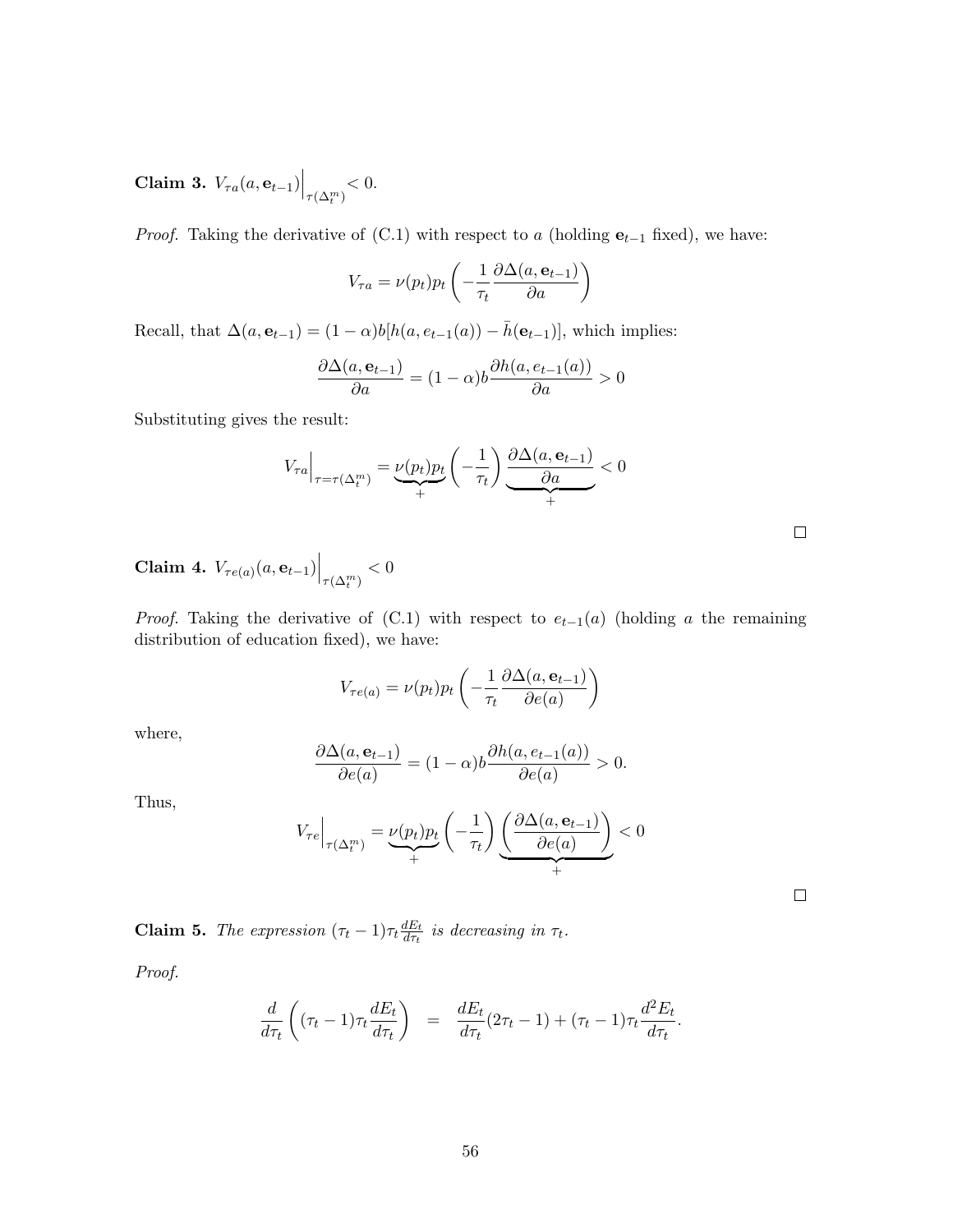Substituting from (C.5):

$$
\frac{d}{d\tau_t} \left( (\tau_t - 1) \tau_t \frac{dE_t}{d\tau_t} \right) = \frac{dE_t}{d\tau_t} \left( 2\tau_t - 1 - \frac{2\alpha(\tau_t - 1)\tau_t}{(1 + (\tau_t - 1)\alpha)} \right).
$$
\n
$$
= \frac{dE_t}{d\tau_t} \underbrace{\left( \frac{\tau_t + (\tau_t - 1)(1 - \alpha)}{1 + (\tau_t - 1)\alpha} \right)}_{+} < 0.
$$

**Claim 6.** Holding the distribution of education fixed,  $V_{\tau b}|_{\tau(\Delta_t^m)} > 0$  if and only if  $\Delta_t^m < 0$ .

*Proof.* Taking the derivative of the first order condition in  $(C.1)$  with respect to b, holding education levels fixed at  $e_{t-1}$ :

$$
V_{\tau b} = \nu_I \frac{p_t}{\tau_t} \left\{ (\tau_t - 1) \tau_t \frac{\partial^2 \bar{E}_t}{\partial \tau \partial b} - \frac{\partial \Delta_t^m(\mathbf{e}_{t-1}, b)}{\partial b} \right\}.
$$
 (C.8)

Using  $h_t(a^m) \equiv h(a^m, e_{t-1}(a^m))$  and  $\bar{h}_t \equiv \int_a h(a, e_{t-1}(a)) f(a) da$  as shorthand, recall the definition of  $\Delta_t^m$ :

$$
\Delta_t^m = (1 - \alpha)b(h_t(a^m) - \bar{h}_t),
$$

which implies in turn that:

$$
\frac{\partial \Delta^m(\mathbf{e}_{t-1},b)}{\partial b} = (1-\alpha)(h_t(a^m) - \bar{h}_t) = \frac{\Delta_t^{m0}}{b} = (\tau_t - 1)\tau_t \left(\frac{1}{b}\right) \frac{d\bar{E}_t}{d\tau}
$$
(C.9)

where  $\Delta_t^{m0}$  denotes the initial value of  $\Delta_t^m$  and the last equality uses the first order condition for the initially optimal tariff.

Substituting (C.9) into (C.8) and collecting terms, we have:

$$
V_{\tau b} = \nu_I p_t (\tau_t - 1) \left\{ \frac{\partial^2 \bar{E}_t}{\partial \tau \partial b} - \frac{1}{b} \frac{d \bar{E}_t}{d \tau_t} \right\} \tag{C.10}
$$

Taking the derivative of the expression in  $(C.4)$  with respect to b yeilds:

$$
\frac{\partial^2 \bar{E}_t}{\partial \tau \partial b} = \frac{-\alpha (1 - \alpha)}{1 + (\tau_t - 1)\alpha} \bar{h}
$$
\n(C.11)

Finally, substituting (C.4) and (C.11) into (C.10) delivers the result:

$$
V_{\tau b} = \nu_I p_t(\tau_t - 1) \left\{ \frac{-\alpha (1 - \alpha)}{(1 + (\tau_t - 1)\alpha)^2} \bar{h} - \left[ \frac{-\alpha (1 - \alpha)}{(1 + (\tau_t - 1)\alpha)^2} \left( \bar{h} + \frac{1}{p_t^w h} \right) \right] \right\}
$$
  
=  $\nu_I p_t(\tau_t - 1) \left\{ \frac{\alpha (1 - \alpha)}{(1 + (\tau_t - 1)\alpha)^2 p_t^w b} \right\} > 0 \iff \tau(\Delta_t^m) > 1 \text{ which } \Leftrightarrow \Delta_t^m < 0.$ 

 $\Box$